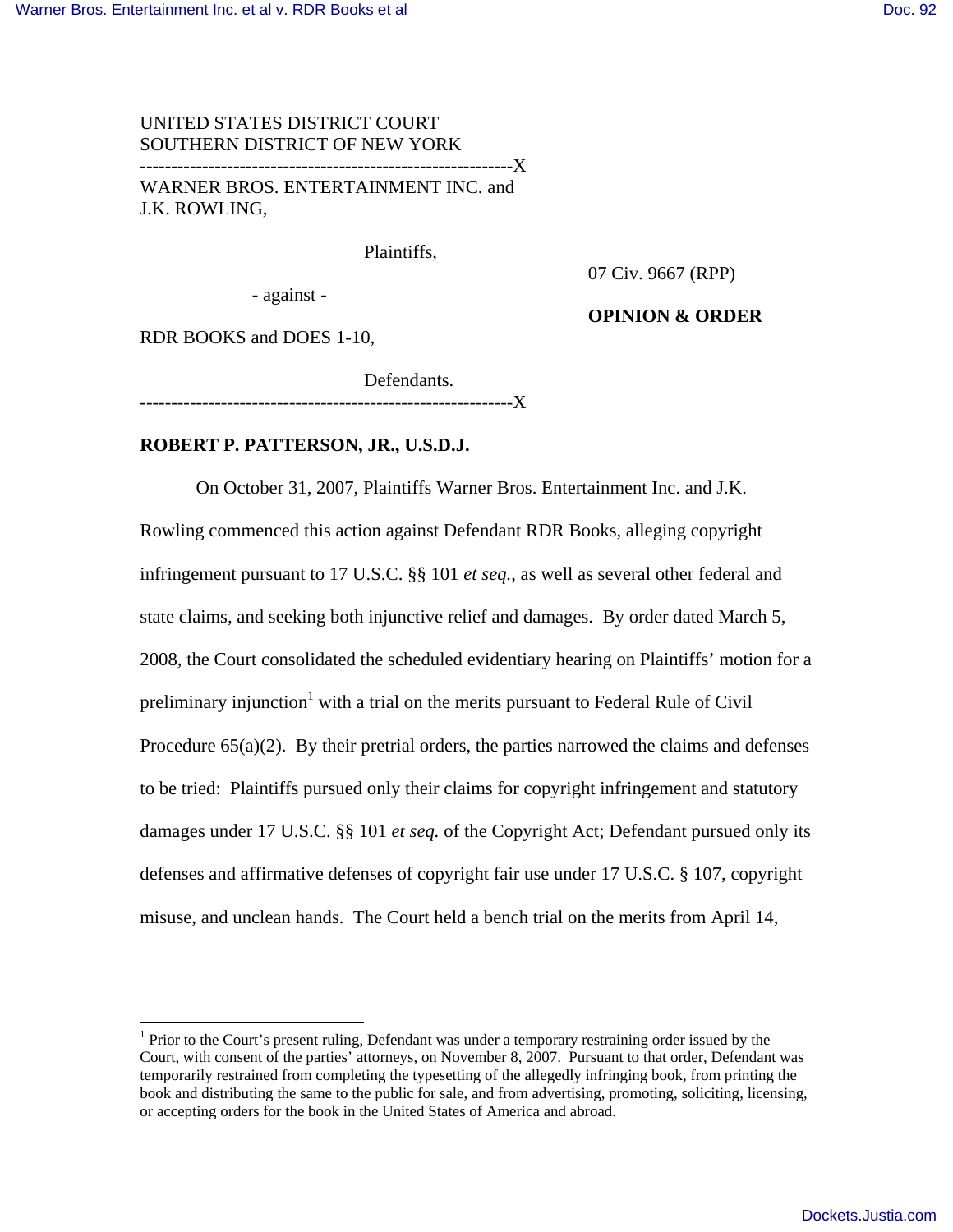2008 to April 17, 2008. This opinion constitutes the Court's findings of fact and conclusions of law pursuant to Federal Rule of Civil Procedure 52(a).

# **FINDINGS OF FACT**

# **I. The Copyrighted Works**

Plaintiff J.K. Rowling ("Rowling") is the author of the highly acclaimed Harry Potter book series. (Tr. (Rowling) at 43:6-7, 47:17-20; Pl. Ex. 25 (Rowling Decl.) at ¶1.) Written for children but enjoyed by children and adults alike, the Harry Potter series chronicles the lives and adventures of Harry Potter and his friends as they come of age at the Hogwarts School of Witchcraft and Wizardry and face the evil Lord Voldemort. (Pl. Ex. 25 (Rowling Decl.) at  $\P$  2.) It is a tale of a fictional world filled with magical spells, fantastical creatures, and imaginary places and things. (Tr. (Vander Ark) at 346:1-6; 371:1-22; id. (Sorensen) at 513:6-14.)

Rowling published the first of seven books in the series, Harry Potter and the Philosopher's Stone, in the United Kingdom in 1997. (Tr. (Rowling) at 46:12-16; id. (Vander Ark) at 363:19-20.) In 1998, the first book was published in the United States as Harry Potter and the Sorcerer's Stone. (Pl. Ex. 25 (Rowling Decl.) at ¶ 2.) Over the next ten years, Rowling wrote and published the remaining six books in the Harry Potter series (Id.): Harry Potter and the Chamber of Secrets (1998), Harry Potter and the Prisoner of Azkaban (1999), Harry Potter and the Goblet of Fire (2000), Harry Potter and the Order of the Phoenix (2003), and Harry Potter and the Half-Blood Prince (2005). (Pl. Exs. 5-9.) The seventh and final book, Harry Potter and the Deathly Hallows was released on July 21, 2007. (Pl. Ex. 10). Rowling owns a United States copyright in each of the Harry Potter books. (Pl. Ex. 12 (Blair Decl.) at ¶ 4; Pl. Ex. 12A; Tr. (Rowling) at 43:8-9.)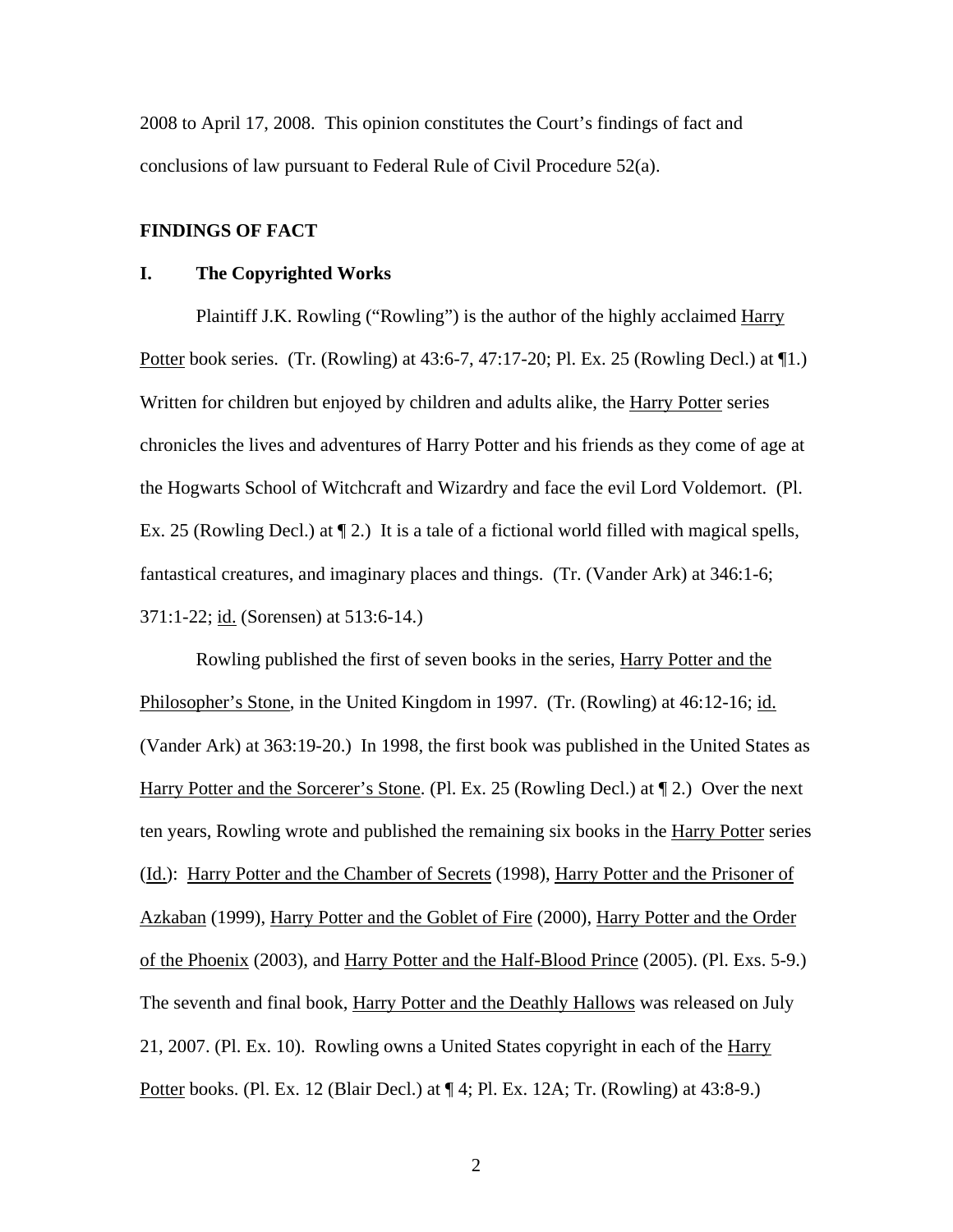The Harry Potter series has achieved enormous popularity and phenomenal sales. (Tr. (Murphy) at 432:20-433:3; id. (Harris) at 443:16-18). The books have won numerous awards, including children's literary awards and the British Book Award. (Id. (Rowling) at 47:17-20). Most gratifying to Rowling is that the Harry Potter series has been credited with encouraging readership among children. (Id. (Rowling) at 103:8-22.)

As a result of the success of the Harry Potter books, Plaintiff Warner Bros. Entertainment Inc. ("Warner Brothers") obtained from Rowling the exclusive film rights to the entire seven-book Harry Potter series. (Pl. Ex. 26 (Williams Decl.) at ¶ 3.) Warner Brothers is the exclusive distributor for worldwide distribution of these films. (Id. at  $\P$ 4.) To date, Warner Brothers has released five Harry Potter films, and the sixth is scheduled for a worldwide release in November 2008. (Id. at  $\P$  3, 4.) Each of the Harry Potter films is the subject of a copyright registration. (Id. at  $\P$  3.) Warner Brothers licensed certain rights to Electronic Arts to create video games based on the Harry Potter books and films, which included a series of "Famous Wizard Cards" that Rowling created and which are the subject of U.S. copyright registrations jointly owned by Warner Brothers and Electronic Arts. (Tr. (Rowling) at 76:15-17; Pl. Post-trial Br., Ex. B.)

Early on in the publication of the Harry Potter series, Rowling wrote a short series of fictional newspapers entitled "The Daily Prophet," which were published and distributed to fans in the United Kingdom. (Tr. (Rowling) at 73:17-74:1.) Rowling owns a U.K. copyright in "The Daily Prophet" newsletters. (Tr. (Rowling) at 74:6-7; see Pl. Post-trial Br., Ex. A.)

In addition, Rowling wrote two short companion books to the Harry Potter series (the "companion books"), the royalties from which she donated to the charity Comic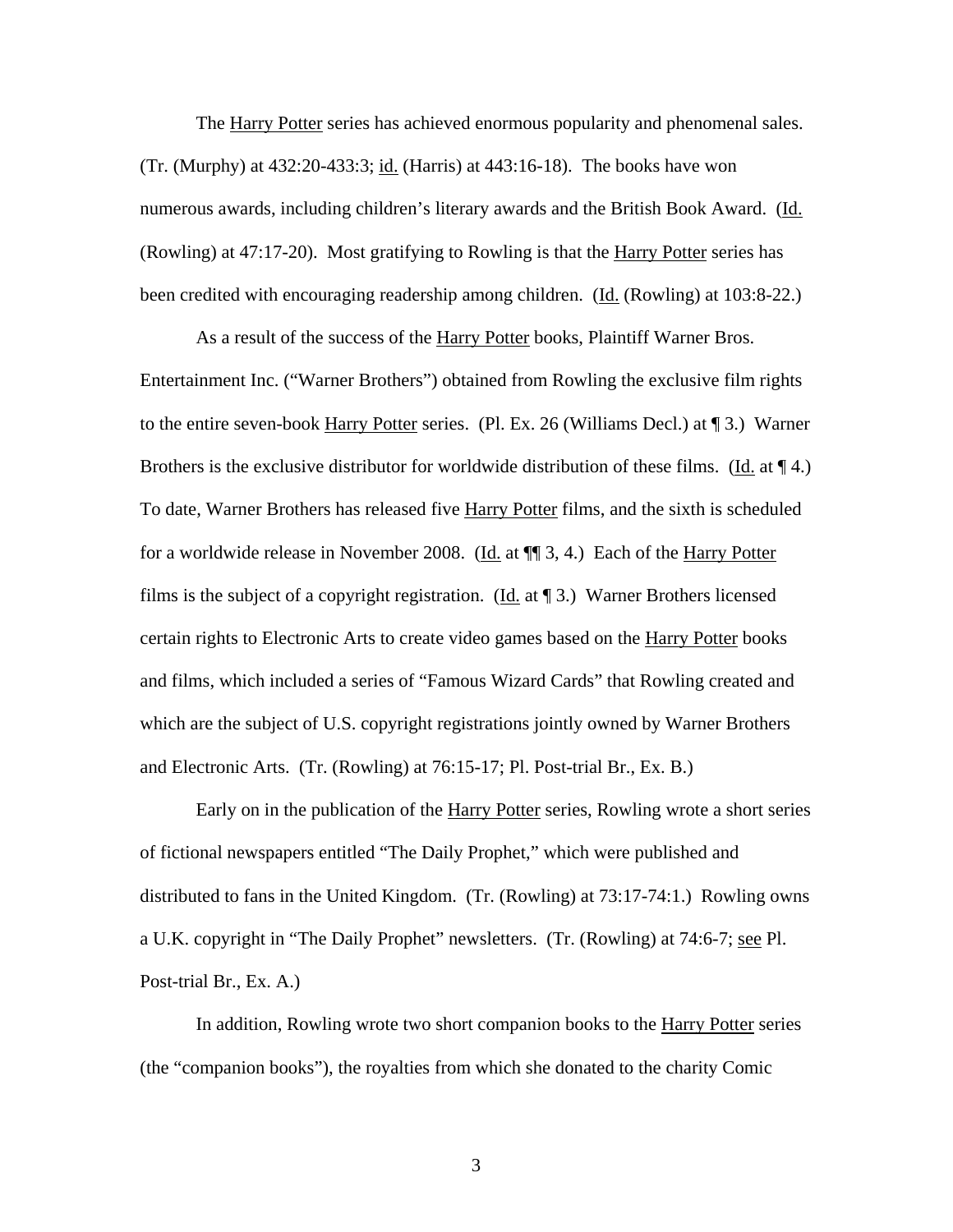Relief. (Tr. (Rowling) at 49:12-50:10.) The first, Quidditch Through the Ages (2001), recounts the history and development of "quidditch," an imaginary sport featured in the Harry Potter series that involves teams of witches and wizards on flying broomsticks. (Pl. Ex. 2.) The second, Fantastic Beasts & Where to Find Them (2001), is an A-to-Z encyclopedia of the imaginary beasts and beings that exist in Harry Potter's fictional world. (Pl. Ex. 3.) Both appear in the Harry Potter series as textbooks that the students at Hogwarts use in their studies, and the companion books are marketed as such. Neither of the companion books is written in narrative form; instead each book chronicles and expands on the fictional facts that unfold in the Harry Potter series. (Tr. (Vander Ark) at 396:21-25; see Pl. Exs. 2-3.) The companion books are both registered with the United States Copyright Office. (Pl. Ex. 12 (Blair Decl.) at  $\P$  4.) Although the market for the companion books is not nearly as large as the market for the Harry Potter series, Rowling's companion books have earned more than \$30 million to date. (Tr. (Rowling) at 49:25-50:10; Pl. Ex. 25 (Rowling Decl.) at ¶ 6; Pl. Ex. 12 (Blair Decl.) at ¶ 3.)

Rowling has stated on a number of occasions since 1998 that, in addition to the two companion books, she plans to publish a "Harry Potter encyclopedia" after the completion of the series and again donate the proceeds to charity. (Tr. (Rowling) at 50:25-51: 15, 55: 1-5; Pl. Ex. 25 (Rowling Decl.) at ¶ 6; Pl. Ex. 12 (Blair Decl.) at ¶ 17.) Rowling intends that her encyclopedia contain alphabetical entries for the various people, places and things from the Harry Potter novels. (Tr. (Rowling) at 53:11-13.) While she intends to add new material as well, her encyclopedia is expected to reflect all of the information in the Harry Potter series. (Tr. (Vander Ark) at 387:20-388:16; Pl. Ex. 25 (Rowling Decl.) at ¶ 7; Pl. Ex. 32 (Suppl. Rowling Decl.) at ¶ 5.)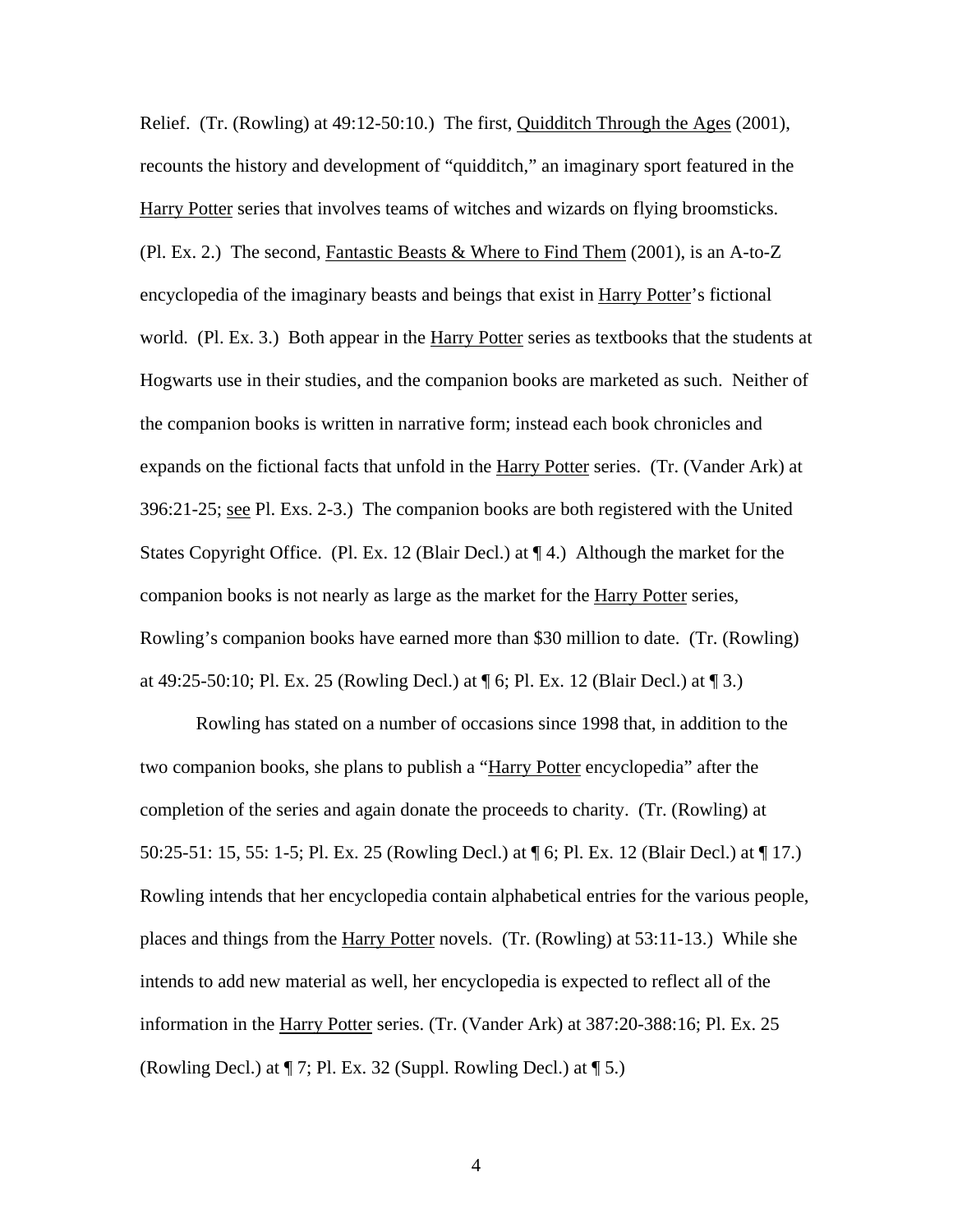Rowling already has begun preparations for work on the encyclopedia by assembling her materials and requesting from her U.K. publisher its "bible" of Harry Potter materials. (Tr. (Rowling) at 52:1-24.) The publisher's "bible" is a catalogue of the people, places, and things from the Harry Potter books. (Pl. Ex. 23 (Odedina Decl.) ¶ 2; Pl. Ex. 23A.) Rowling's U.S. publisher has compiled a similar catalogue of elements from the Harry Potter books which Rowling has requested and intends to draw on in creating her encyclopedia. (Tr. (Rowling) at 52:25-53:10; Pl. Ex. 25 (Rowling Decl.) at ¶ 7; Pl. Ex. 18 (Klein Decl.) at ¶¶ 2-3; Pl. Ex. 18A.) Rowling plans on using an A-to-Z format for her encyclopedia. (Tr. (Rowling) at 53:11-13.)

#### **II. The Allegedly Infringing Work**

Defendant RDR Books is a Michigan-based publishing company that seeks to publish a book entitled "The Lexicon," the subject of this lawsuit. (Tr. (Rapoport) at 150:19-151:2.) Steven Vander Ark, a former library media specialist at a middle school in Michigan (Tr. (Vander Ark) at 248:4-6), is the attributed author of the Lexicon (Def. Ex. 502 (Vander Ark Decl.) at ¶ 1). He is also the originator, owner, and operator of "The Harry Potter Lexicon" website (id.), a popular Harry Potter fan site from which the content of the Lexicon is drawn (id. at ¶ 30).

#### **A. The Origins of the Lexicon**

 An immediate fan of the Harry Potter novels, Vander Ark began taking personal notes to keep track of the details and elements that unfold in the Harry Potter world while reading the second book in the series in 1999. (Tr. (Vander Ark) at 335:2-17.) After joining an online discussion group about the Harry Potter books, Vander Ark expanded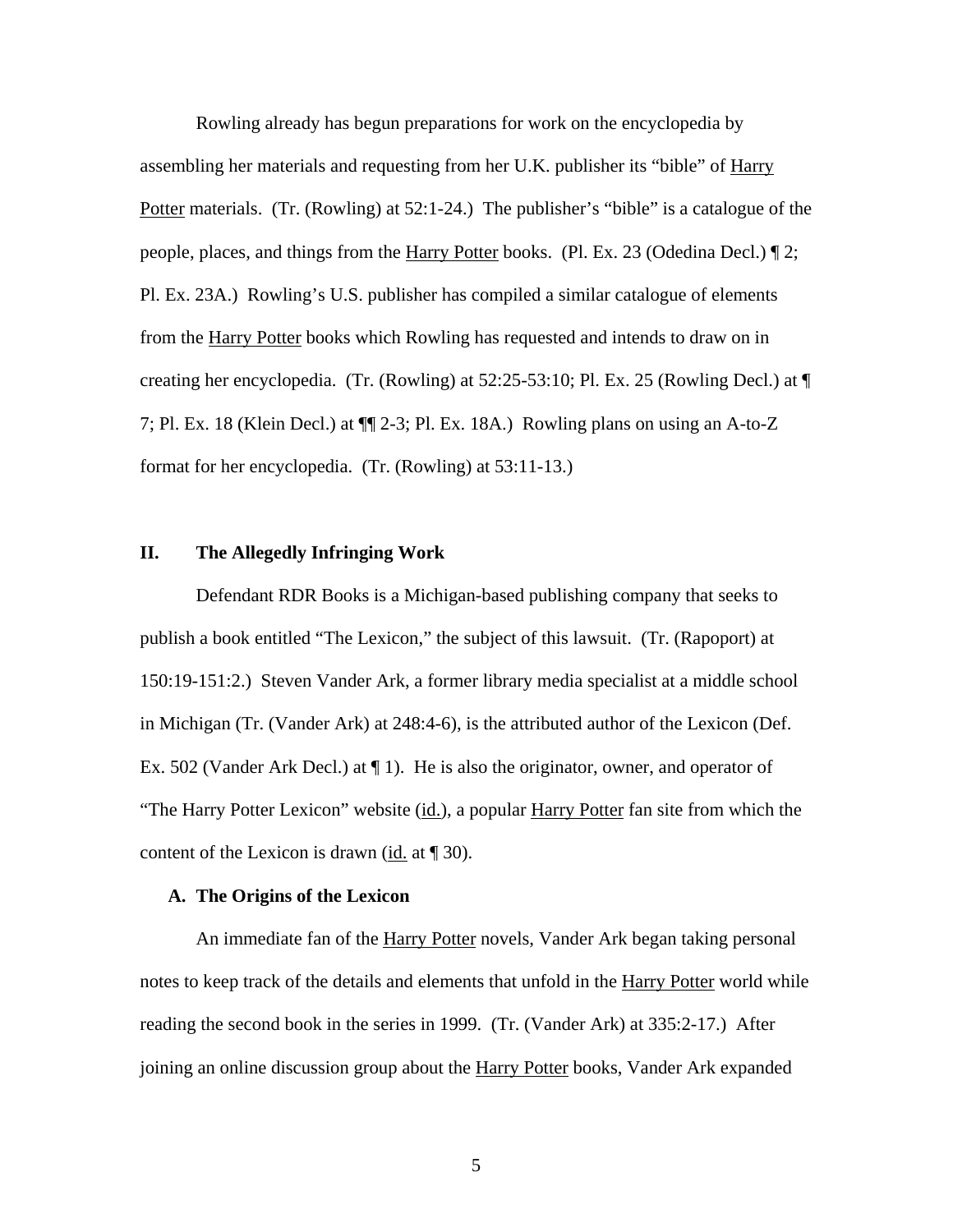his notes to include descriptive lists of the spells, characters, and fictional objects in Harry Potter to share with fellow fans. (Id. at 335:20-336:9.) These lists included brief descriptions or definitions of the terms. (Id. at 336:8-11.)

Vander Ark began work on his website, "The Harry Potter Lexicon" (the "website" or "Lexicon website"), in 1999 and opened the website in 2000. (Id. at 336:23.) His purpose in establishing the website was to create an encyclopedia that collected and organized information from the Harry Potter books in one central source for fans to use for reference. (Id. at 338:6-21; Def. Ex. 502 (Vander Ark Decl.) at ¶ 13.) At its launch, the website featured Vander Ark's descriptive lists of spells, characters, creatures, and magical items from Harry Potter with hyperlinks to cross-referenced entries. (Tr. (Vander Ark) at 337:7-10, 336:4-7.) In response to feedback from users of the website, Vander Ark developed an A-to-Z index to each list to allow users to search for entries alphabetically. (Id. at 343:2-21.)

The website presently features several indexed lists of people, places, and things from Harry Potter, including the "Encyclopedia of Spells," "Encyclopedia of Potions," "Wizards, Witches, and Beings," "The Bestiary," and "Gazetteer of the Wizarding World." (Pl. Exs. 14 (Bradley Decl.) at  $\P$  5, 14C.) In addition to these reference features, the website contains a variety of supplemental material pertaining to Harry Potter, including fan art, commentary, essays, timelines, forums, and interactive data. (Pl. Exs. 14 (Bradley Decl.) at ¶ 3, 14A.) The website is currently run by a staff of seven or eight volunteers, including four primary editors (Tr. (Vander Ark) at 340:14-16), all of whom were recruited to help update and expand the website's content after the publication of the fifth book in the Harry Potter series. (Id. at 339:18-340:24.) The website uses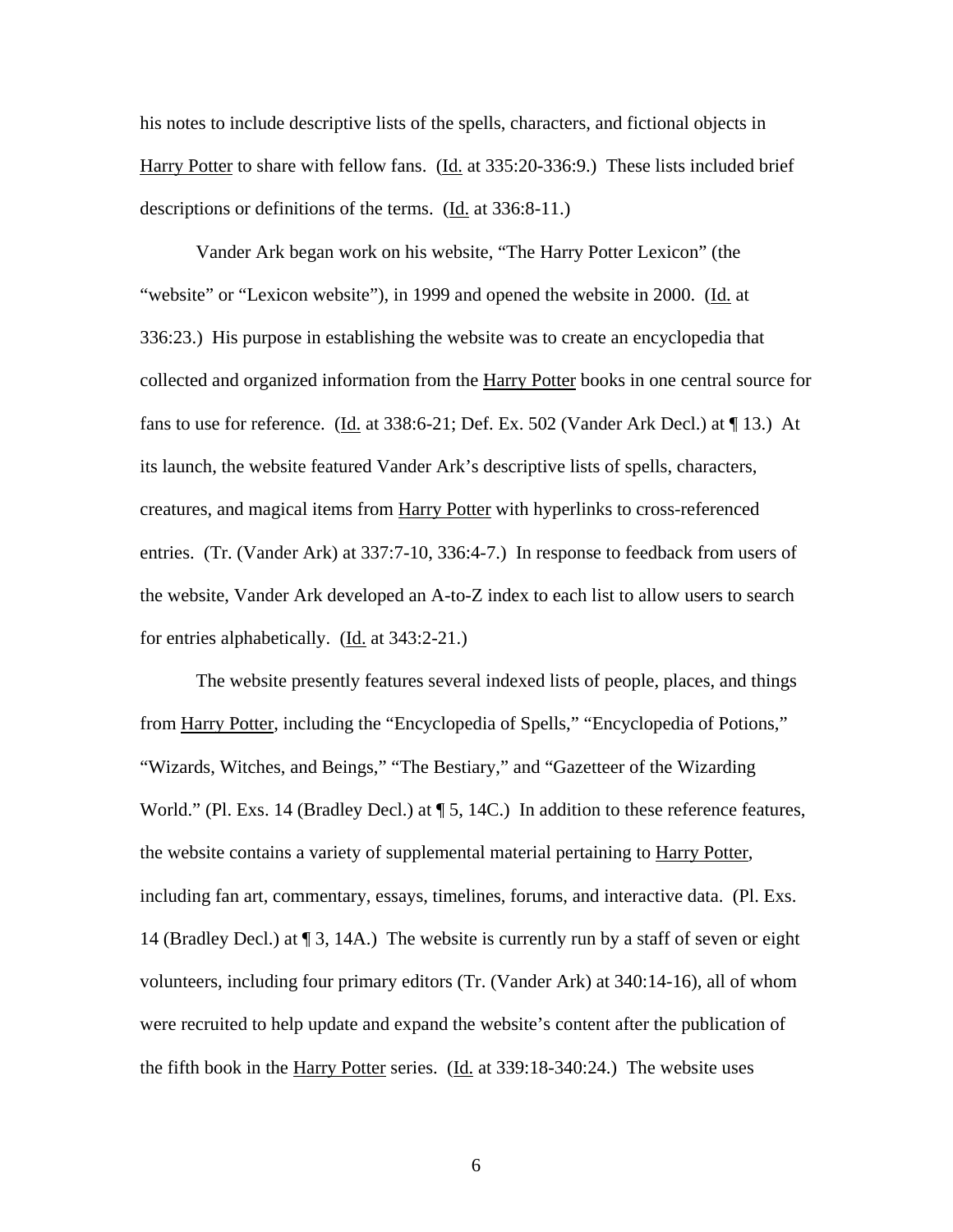minimal advertising to offset the costs of operation. (Id. at 349:24-350:10.) Use of the website is free and unrestricted. (Id. at 293:8-12; 351:25-352:4.)

The content of the encyclopedia entries on the Lexicon website is drawn primarily from the Harry Potter series, the companion books, "The Daily Prophet" newsletters, the "Famous Wizard Cards," and published interviews of Rowling. (Tr. (Vander Ark) at 348:7-13; Def. Ex. 502 (Vander Ark Decl.) at ¶ 14). According to Vander Ark, some additional content is drawn from outside reference sources, including Bullfinch's Mythology, Field Guide to Little People, New Shorter Oxford English Dictionary, and online encyclopedias such as Encyclopedia Mythica. (Tr. (Vander Ark) at 346:12- 348:19; Def. Ex. 502 (Vander Ark Decl.) at ¶ 14.) Frequently, these sources are not cited in the website's encyclopedia entries. Vander Ark's purpose in including additional information from outside sources or from his own knowledge was to enrich the experience of readers of the Harry Potter series by illuminating "the incredibly rich world and hidden meanings" contained within them. (Tr. (Vander Ark) at 345:21-346:6.)

 Vander Ark has received positive feedback, including from Rowling and her publishers, about the value of the Lexicon website as a reference source. In May 2004, Vander Ark read a remark by Rowling posted on her website praising his Lexicon website as follows: "This is such a great site that I have been known to sneak into an internet café while out writing and check a fact rather than go into a bookshop and buy a copy of Harry Potter (which is embarrassing). A website for the dangerously obsessive; my natural home." (Tr. (Rowling) at 118:2-119:2). In July 2005, Vander Ark received a note from Cheryl Klein, a Senior Editor at Scholastic Inc., American publisher of the Harry Potter series, thanking him and his staff "for the wonderful resource [his] site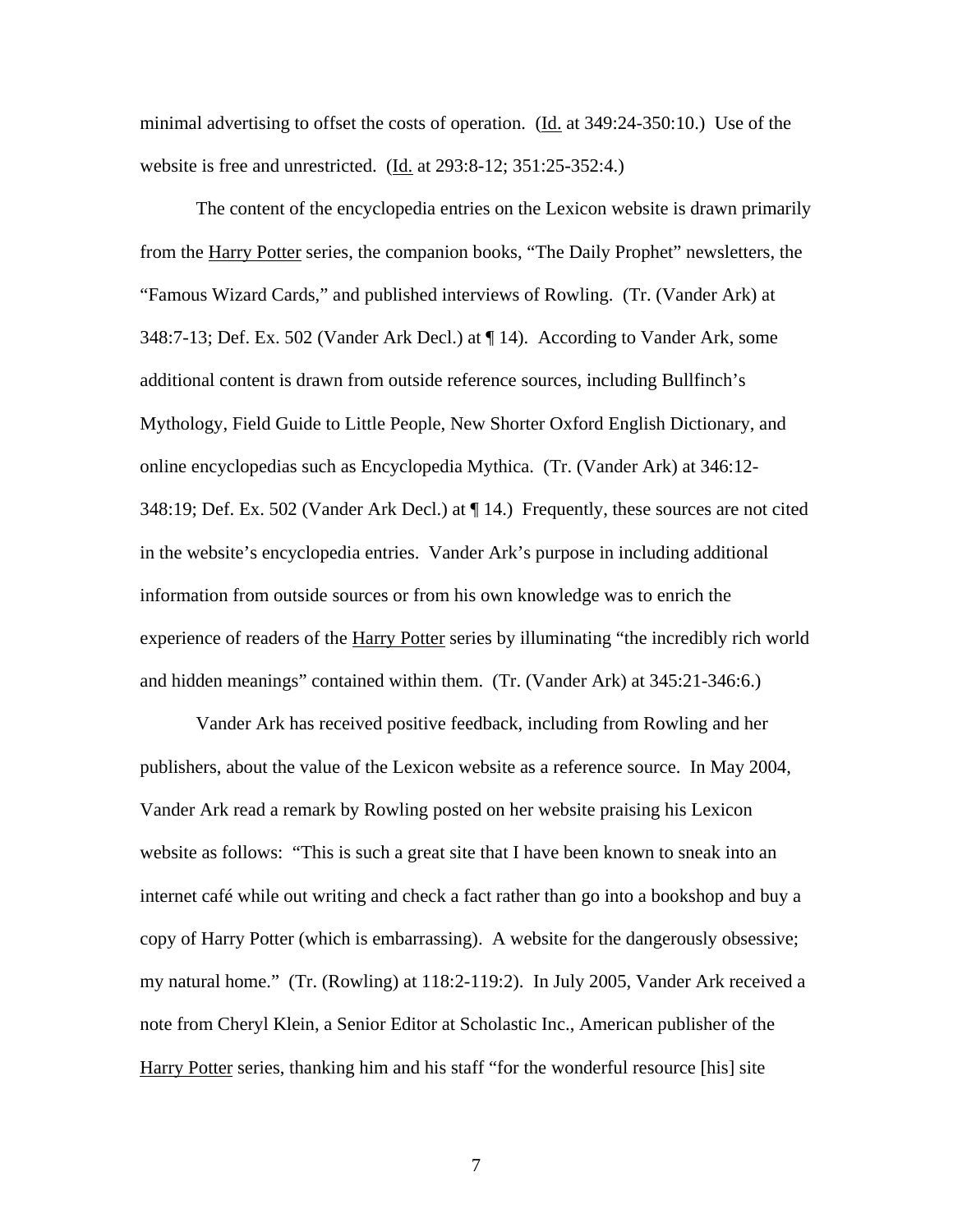provides for fans, students, and indeed editors & copyeditors of the Harry Potter series," who "referred to the Lexicon countless times during the editing of [the sixth book in the series], whether to verify a fact, check a timeline, or get a chapter & book reference for a particular event." (Def. Ex. 502 (Vander Ark Decl.) at ¶ 39; Def. Ex. 502A.) In September 2006, Vander Ark was invited by Warner Brothers to the set of the film The Order of the Phoenix, where he met David Heyman, the producer of all the Harry Potter films. Heyman told Vander Ark that Warner Brothers used the Lexicon website almost every day.<sup>2</sup> (Tr. 386:8-20; Def. Ex. 502 (Vander Ark Decl.) [39.) Finally, in July 2007, Vander Ark visited the studios of Electronic Arts, the licensed producer of the Harry Potter video games, where he observed printed pages from the Lexicon covering the walls of the studio. (Tr. at 387:3-13; Def. Ex. 502 (Vander Ark Decl.) ¶ 39.)

Prior to any discussions with RDR Books about publishing portions of the Lexicon website as a book, Vander Ark was aware of Rowling's public statements regarding her intention to write a Harry Potter encyclopedia upon completion of the seventh book in the series. (Tr. (Vander Ark) at 247:10-12, 250:21-251:13; Def. Ex. 502 at ¶ 37.) In June 2007, just before the release of the seventh book, Vander Ark emailed Christopher Little Literary Agency, Rowling's literary agent in the United Kingdom, and suggested that he would be "a good candidate for work as an editor, given [his] work on the Lexicon," should Rowling start working on an encyclopedia or other reference to the Harry Potter series. (Pl. Ex. 12C.) The literary agency advised him that Rowling

 $\overline{a}$ 

 $2^2$  This testimony was ruled admissible over Plaintiffs' hearsay objection for the purpose of showing that Vander Ark was told by Warner Brothers that it had used the Lexicon almost every day, and not for the truth of the statement. (Tr. at 386:24-387:1.) Regardless of whether or not Warner Brothers in fact used the Lexicon website every day during the production of the film, Vander Ark had reason to believe based on this statement that the website was serving its intended purpose as a reference guide to the Harry Potter novels.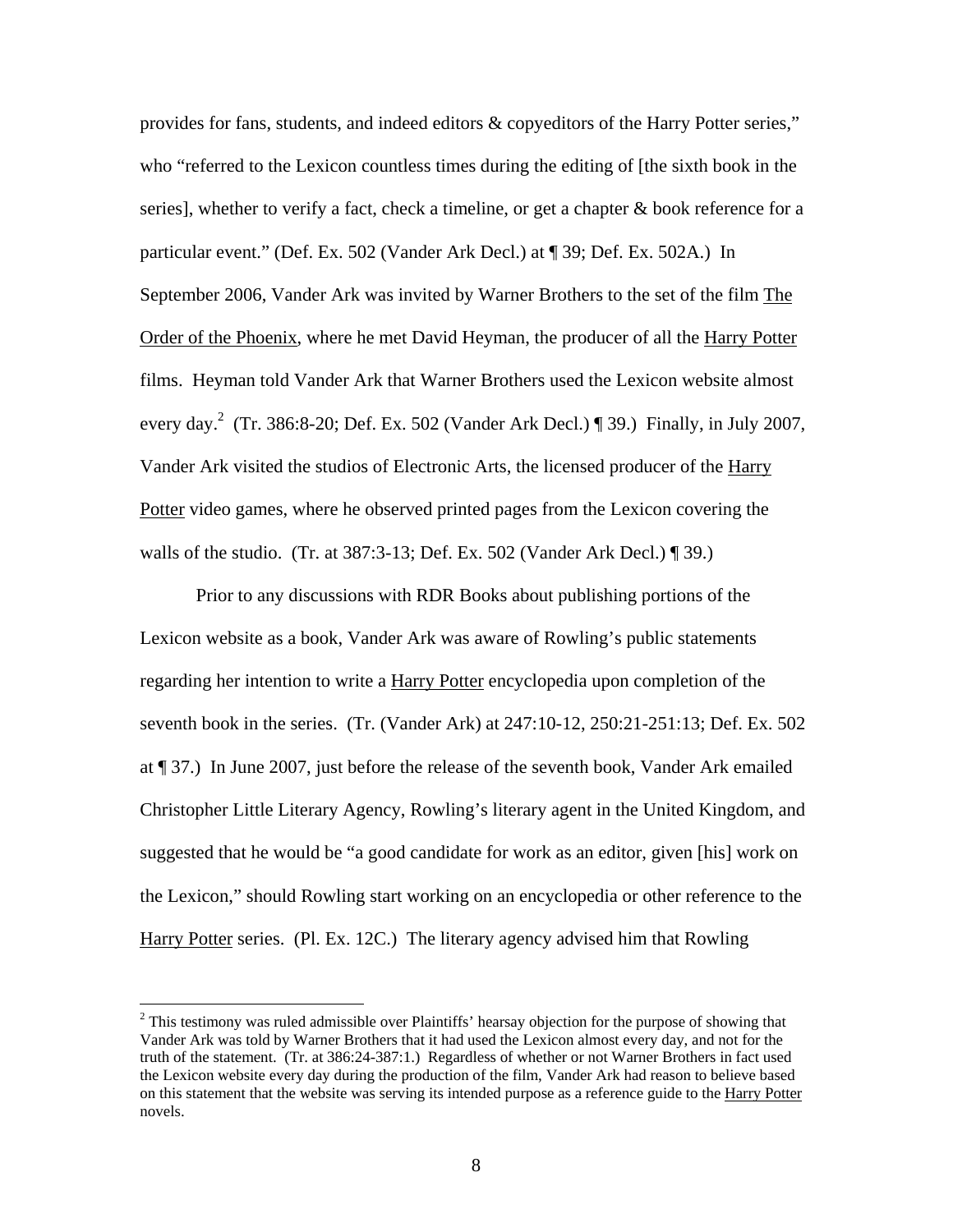intended to work alone and did not require a collaborator. (Tr. (Vander Ark) at 250:14- 20; Pl. Ex. 12 (Blair Decl.) at ¶ 12; Pl. Ex. 12C.)

#### **B. RDR Books' Acquisition and Marketing of the Lexicon**

Roger Rapoport is the president of Defendant RDR Books. Rapoport learned of Vander Ark and the Lexicon website when he read an article in his local newspaper dated July 23, 2007, profiling Vander Ark as a well known figure within the Harry Potter fan community and the proprietor of the Lexicon website who "holds the key to all things 'Harry Potter.'" (Tr. (Rapoport) at 153:2-154:15; Pl. Ex. 77.) Recognizing a publishing opportunity, Rapoport contacted Vander Ark on August 6, 2007 about the possibility of publishing a Harry Potter encyclopedia based on some of the materials from the Lexicon website. (Tr. (Vander Ark) at 357:10-19.) Rapoport denies seeing any coverage by national news outlets of Rowling's appearance on NBC's Today Show on July 25, 2007 (Tr. (Rapoport) at 156:10-158:4), where Rowling stated that she intended to write a Harry Potter encyclopedia. (Def. Ex. 506a; Tr. (Rapoport) at 155:20-156:5.)

At his first meeting with Rapoport in August 2007, Vander Ark raised his concerns regarding the permissibility of publishing the Lexicon in view of Rowling's plan to publish an encyclopedia and her copyrights in the Harry Potter books. (Tr. (Vander Ark) at 251:14-22, 358:2-4). Prior to August 2007, Vander Ark had developed and circulated the opinion that publishing "any book that is a guide to [the Harry Potter] world" would be a violation of Rowling's intellectual property rights. (Pl. Ex. 20 (Lares Decl.) at ¶ 3, Pl. Ex. 21 (Lawliss Decl.) at ¶ 3); see also Tr. (Vander Ark) at 251:20-22.) Vander Ark had even stated on a public internet newsgroup that he would not publish the Lexicon "in any form except online" without permission because Rowling, not he, was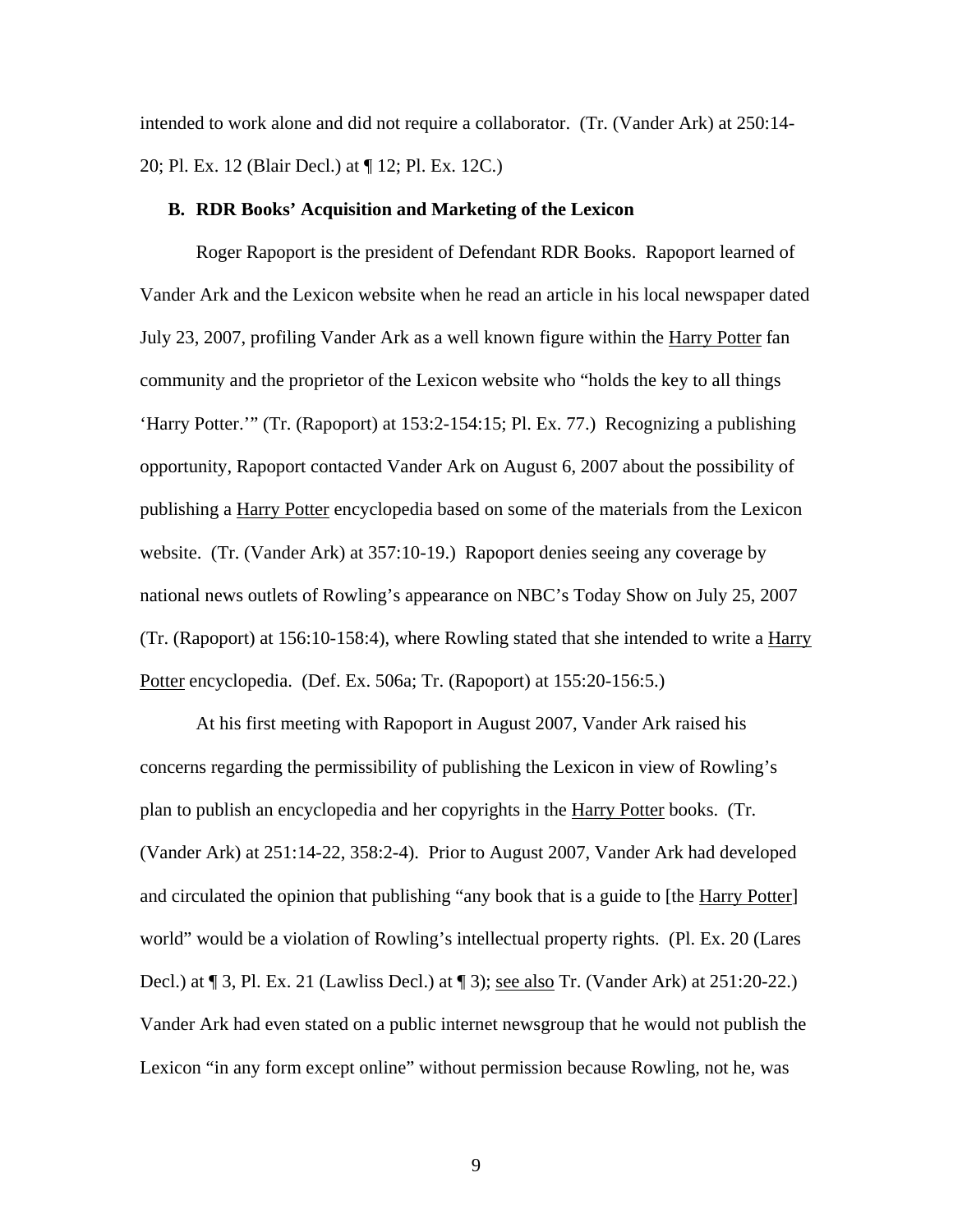"entitled to that market." (Pl. Ex. 27 (Blumsack Corrected Supp. Decl.) at ¶ 12; Pl. Ex. 27G). Vander Ark changed his mind about publishing the Lexicon after Rapoport reassured him that he had looked into the legal issue and determined that publication of content from the Lexicon website in book form was legal. (Tr. (Vander Ark) at 357:10- 359:5.) Rapoport agreed to stand by this opinion by adding an atypical clause to the publishing contract providing that RDR would defend and indemnify Vander Ark in the event of any lawsuits. (Tr. (Vander Ark) 359:6-10, 360:8-21; Def. Ex. 502 (Vander Ark Decl.) at ¶ 28; Pl. Ex. 14J.)

Rapoport and Vander Ark agreed that the content of the book would be limited to the encyclopedia sections of the Lexicon website that presented descriptions of the persons, places, spells, and creatures from the Harry Potter works. (Tr. (Vander Ark) at 359:14-21; Def. Ex. 502 (Vander Ark Decl.) at ¶ 28.) They conceived of the book as an encyclopedia organized in the A-to-Z format, rather than by topic as the Lexicon website is organized, to allow the user to find information as quickly as possible. (Tr. (Vander Ark) at 366:25-367:24.) The idea was to publish the first complete guide to the Harry Potter series that included information from the seventh and final Harry Potter novel. (Id. at 361:12-24.) Vander Ark believed that there was an advantage to being the first reference guide on the market to cover all seven Harry Potter books. (Id. at 255:7-14, 361:9-15). He also believed that by virtue of it completeness, the Lexicon would be most useful for the purpose it sought to serve, namely helping readers and fans to find information from the Harry Potter novels. (Id. at 361:17-362:6.)

RDR Books intended to have a manuscript of the Lexicon completed within twoto-three weeks of execution of the publishing contract. (Tr. (Vander Ark) at 255:15-18.)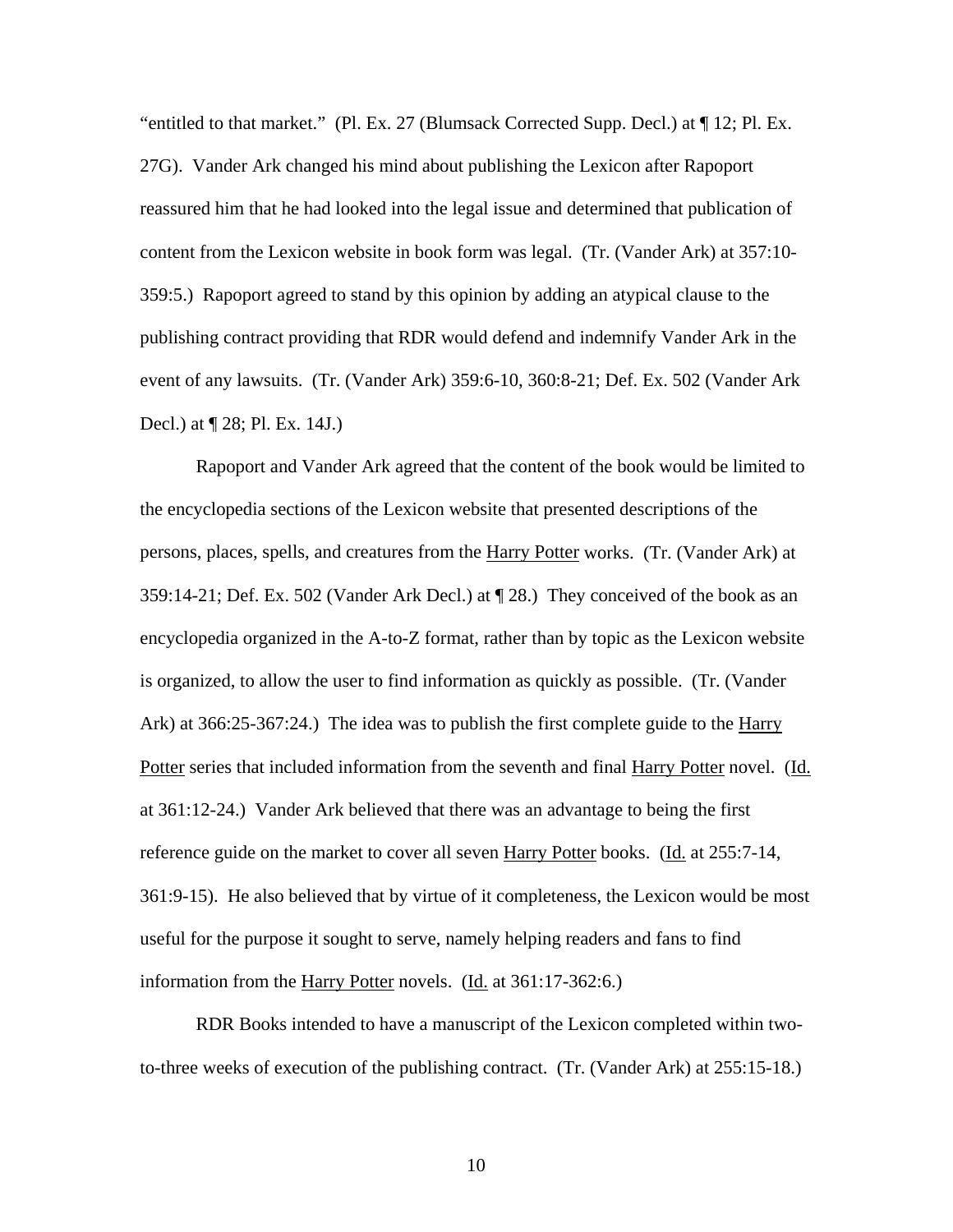The plan was to rush the book to market by late-October 2007, in part, to capitalize on the interest generated by the last Harry Potter book and the surge in sales during the holiday season. (Tr. (Rapoport) at 165:14-165:21, 167:10-17.) RDR Books initially planned a print-run of 10,000 copies of the Lexicon, but would undertake subsequent print-runs if the book was successful. (Tr. at (Rapoport) 238:22-239:20.)

Even before his initial meeting with Vander Ark, Rapoport began working to secure foreign publishers for the proposed Lexicon project and had contacted Methuen Publishing in the United Kingdom to gauge their interest in doing such a project. (Tr. (Rapoport) at 160:18-161:18.) He marketed the Lexicon to foreign publishers, as well as to U.S. bookstores and book sellers, as the "definitive" Harry Potter encyclopedia. (Tr. (Rapoport) at 160:18-161:15, 213:5-214:4; Tr. (Vander Ark) at 361:9-16; see also Pl. Exs. 114, 117.) Some of Rapoport's marketing communications mischaracterized Rowling's statements about the Lexicon website, giving the impression that she supported the publication of the Lexicon book. (Tr. at (Rapoport) 175:2-176:5; Pl. Ex. 89.) One marketing flyer for the Lexicon prominently displayed Rowling's 2004 statement praising the Lexicon website. (Tr. (Rapoport) at 171:3-6; Pl. Ex. 14 (Bradley Decl.) at ¶ 17; Pl. Ex. 22 (Murphy Decl.) at ¶ 15; Pl. Ex. 22A). As a result of Rapoport's marketing efforts, RDR Books secured oral contracts with foreign publishers for rights to the Lexicon in England, Canada, France, Australia, New Zealand, and China, and an order from Borders bookstore<sup>3</sup> in the United States. (Tr. (Rapoport) at 187:2-11; 240:15-241:4; Pl. Ex. 137).

 $\overline{a}$ 

 $3$  Rapoport admitted that Borders' order was cancelled because of the instant lawsuit. (Tr. (Rapoport) at 241:15-23).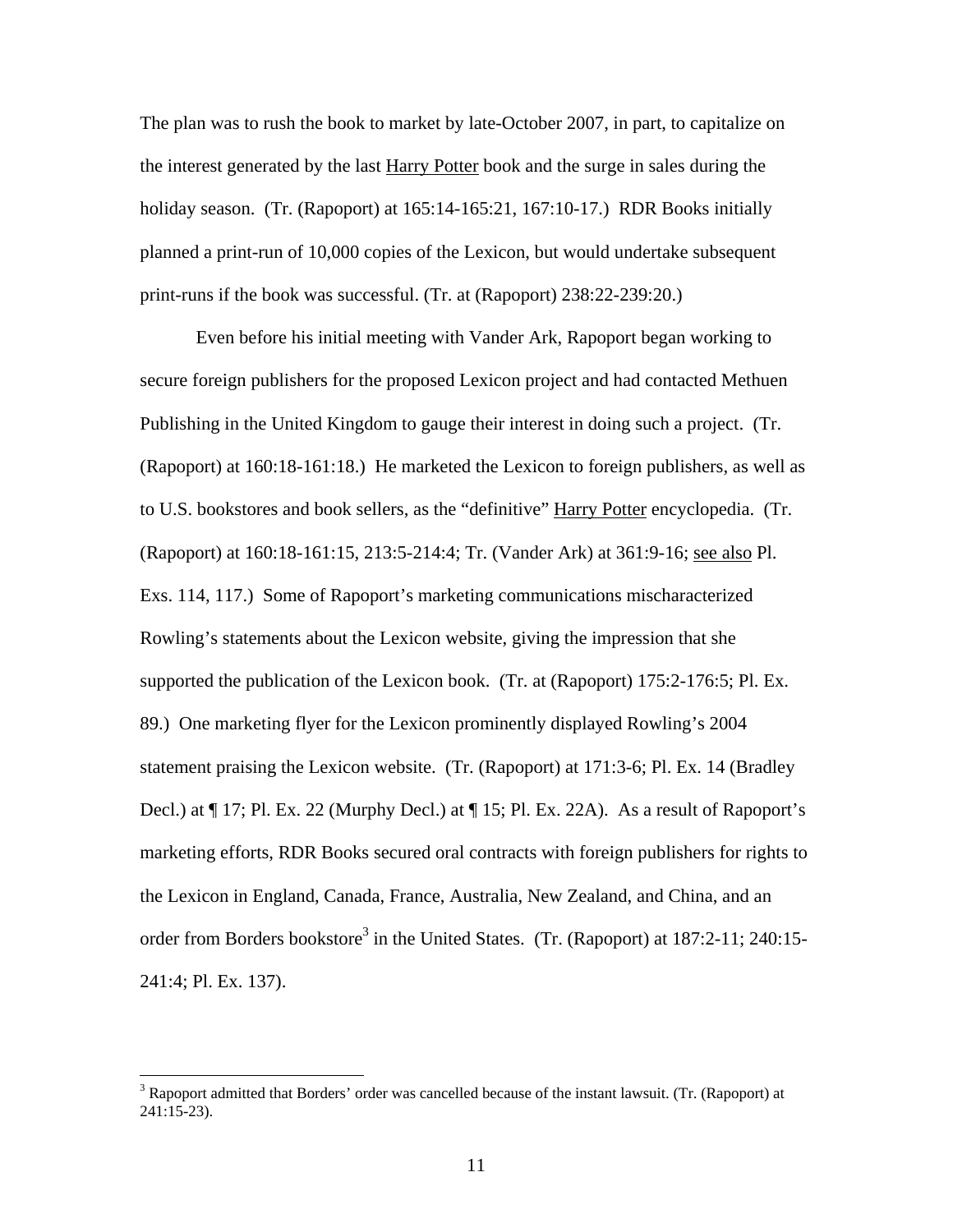#### **C. Plaintiffs' Objections to Publication of the Lexicon**

Rowling's literary agent, Neil Blair of the Christopher Little Literary Agency, first learned of the Lexicon book when he saw an advertisement on www.PublishersMarketplace.com announcing that RDR Books would be publishing the Lexicon, scheduled for release in late October 2007. (Pl. Exs. 12 (Blair Decl.) at ¶ 14, 12D). On September 18, 2007, counsel for Rowling and Warner Brothers forwarded a letter to Vander Ark by email, copying Rapoport, notifying them that the Lexicon appeared to infringe Rowling's copyrights and requesting that RDR Books cease publication of the book. (Tr. at (Rapoport) 190:7-13; Pl. Ex. 15 at ¶ 3). Rapoport replied to Plaintiffs' counsel that he intended to study the various issues with RDR Books' legal advisers (Pl. Ex. 15 (Cendali Decl.) at  $\P$  5) and that his work had been interrupted by personal circumstances (id. ¶ 7). Meanwhile he continued to market the Lexicon book domestically and abroad. (Tr. (Rapoport) at 193:2-25, 194:4-14, 208:3-17; Pl. Exs. 110- 130, 133-140.)

On October 3, 2007, after receiving no substantive response from RDR Books, Plaintiffs' counsel wrote again to Rapoport emphasizing their clients' concerns and asking for a prompt substantive response. (Pl. Ex. 15 (Cendali Decl.) at  $\P$  6.) On October 5, 2007, when pitching the Lexicon to a Brazilian publisher, Rapoport asked for confirmation that the agent would not speak with the local publisher of the Harry Potter novels about the Lexicon. (Pl. Ex. 120.) On October 8, 2007, despite having received a cease-and-desist letter and a subsequent letter from Plaintiffs' counsel, Rapoport told a German publisher who raised copyright concerns that a lawsuit was unlikely. (Tr. (Rapoport) at 198:6-19; Pl. Ex. 121.)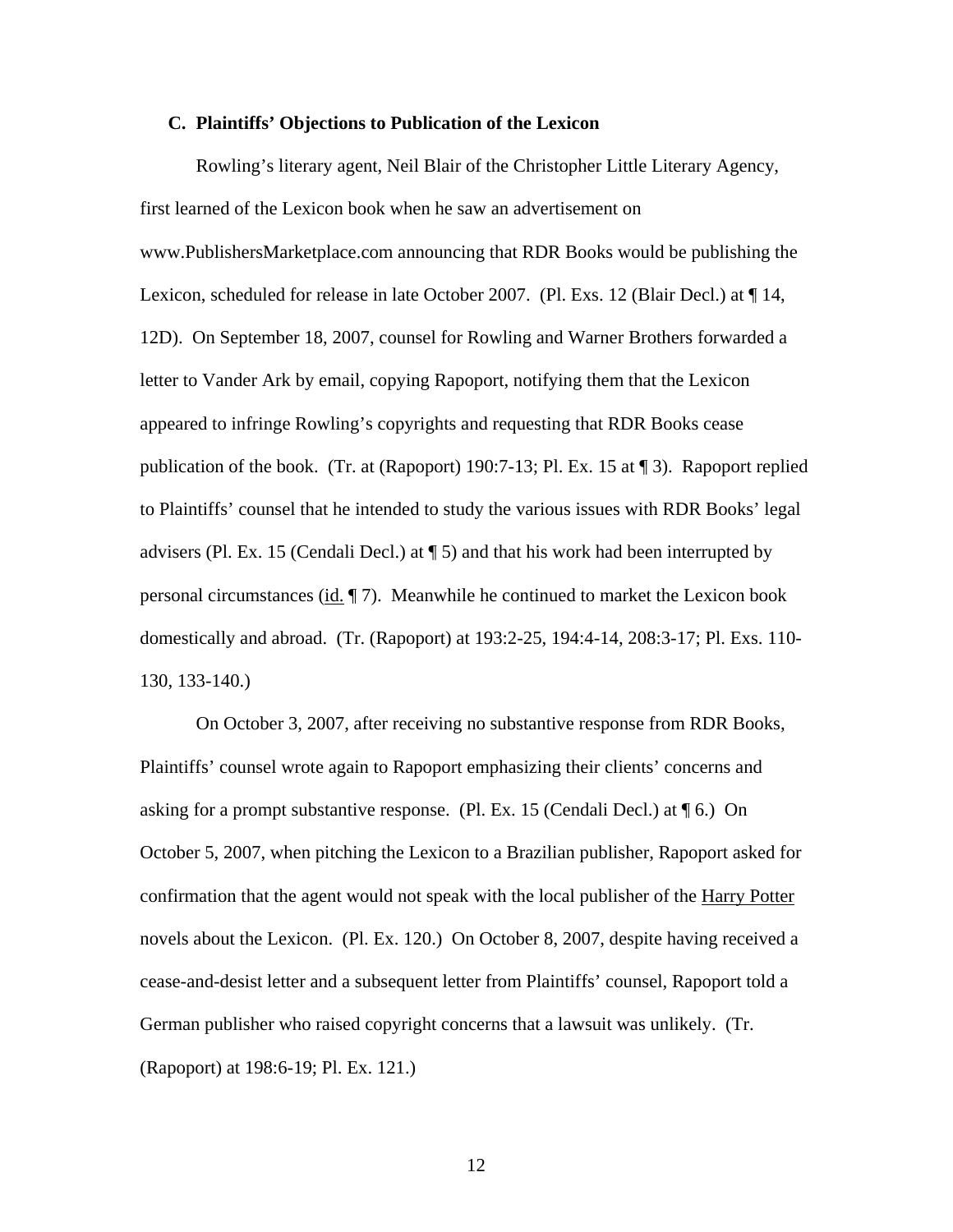On October 11, 2007, RDR Books sent the chairman of Warner Brothers a ceaseand-desist letter claiming that Warner Brothers had violated Vander Ark's rights in the "Hogwarts Timeline" of events from the Harry Potter novels that was featured on the Lexicon website. (Pl. Ex. 14 (Bradley Decl.) at ¶ 12; Pl. Ex. 14H). RDR Books also stated that it was seeking "tangible rewards" for Vander Ark in exchange for Warner Brothers' purported use of the timeline as an extra feature of the DVD versions of the first three Harry Potter films. (Id.) On October 19, 2007, Warner Brothers responded to RDR Books' letter regarding the timeline with a request for a copy of the "print version" of the Lexicon website referred to by RDR Books to aid its evaluation of any potential claims. (Pl. Ex. 15 (Cendali Decl.) at ¶¶ 8-9). RDR Books refused, stating that Warner Brothers could print the material from the Lexicon website. (Tr. (Rapoport) at 205:21- 206:13; Pl. Ex. 15 (Cendali Decl.) at ¶ 9.)

On October 19 and 24, 2007, Plaintiffs' counsel sent two more letters to RDR Books, asking for a substantive response to their clients' concerns regarding the Lexicon and for confirmation that RDR Books would not publish the Lexicon until it attempted to resolve the matter in good faith. (Pl. Ex. 15 (Cendali Decl.) at ¶¶ 9, 11.) RDR Books' responses deflected the inquiries (id. ¶ 10) and stated that Plaintiffs' objections were "unwarranted" (id. ¶ 12). On October 31, 2007, Plaintiffs called Rapoport to offer a last chance to agree to cease publication, or at least delay publication, and to provide Plaintiffs with a copy of the manuscript and proposed cover, in effort to resolve the matter. (Id. 13.) RDR refused to delay publication and refused to provide a copy of the manuscript. (Id.) Plaintiffs filed suit on October 31, 2007, at which time they also moved by order to show cause for a preliminary injunction. (Id. ¶ 13; Compl.)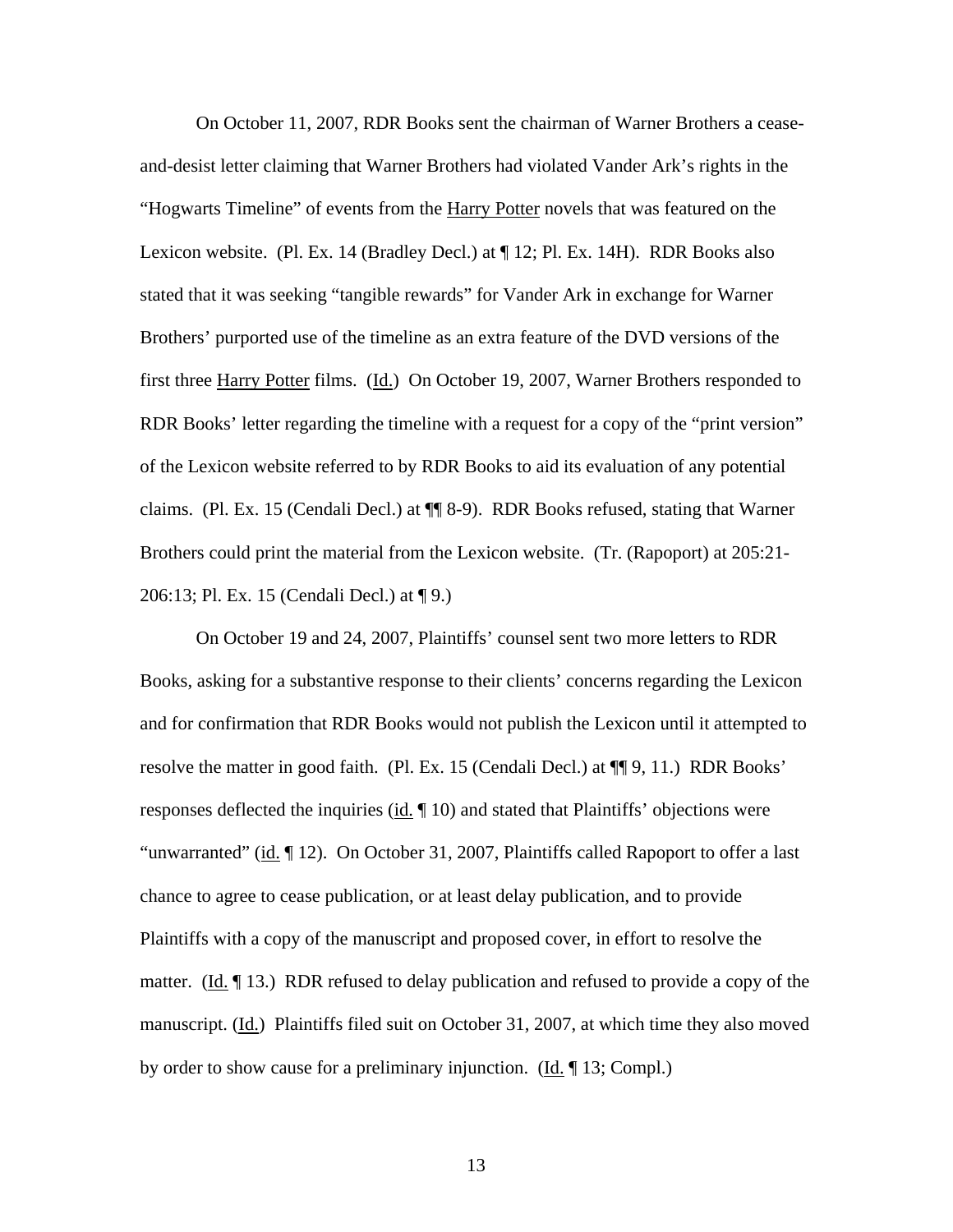Since the filing of this lawsuit, RDR Books has revised the front and back covers of the Lexicon. Specifically, RDR Books removed the quotation of Rowling's 2004 statement about her use of the Lexicon website from the back cover of the Lexicon after Plaintiffs presented a survey in this litigation demonstrating that 38% of respondents believed that the appearance of the quote on the proposed book cover meant that Rowling endorsed the book. (Tr. (Rapoport) at 237:6-13; Pl. Ex. 13C (Blumsack Decl.); Pl. Ex. 16 (Helfgott Decl.) at ¶ 2). RDR Books changed the title from "The Harry Potter Lexicon" to "The Lexicon: An Unauthorized Guide to Harry Potter Fiction and Related Materials." Additionally, the final revision of the front cover of the Lexicon displays the following disclaimer:

Harry Potter and the names of fictitious people and places in the Harry Potter novels are trademarks of Warner Bros. Entertainment, Inc. This book is not written, prepared, approved, or licensed by Warner Bros. Entertainment, Inc., Scholastic Corporation, Raincoast Books, Bloomsbury Publishing Plc, or J.K. Rowling, nor is the author, his staff members, www.HP-Lexicon.org or the publisher in any way affiliated with Warner Bros. Entertainment, Inc., Scholastic Corporation, Raincoast Books, Bloomsbury Publishing Plc, J.K. Rowling, or any other person or company claiming an interest in the Harry Potter works.

(Def. Ex. 501a.) RDR Books maintains, however, that the original cover was truthful and did not infringe any rights of Plaintiffs. (Def. Ex. 501 (Rapoport Decl.) at  $\P$  6.)

# **D. The Content of the Lexicon**

The Lexicon is an A-to-Z guide to the creatures, characters, objects, events, and

places that exist in the world of Harry Potter. As received by the Court in evidence, the

Lexicon manuscript is more than 400 type-written pages long and contains 2,437 entries

organized alphabetically. The first few pages contain a list of abbreviations used

throughout the Lexicon to cite to the original sources of the material.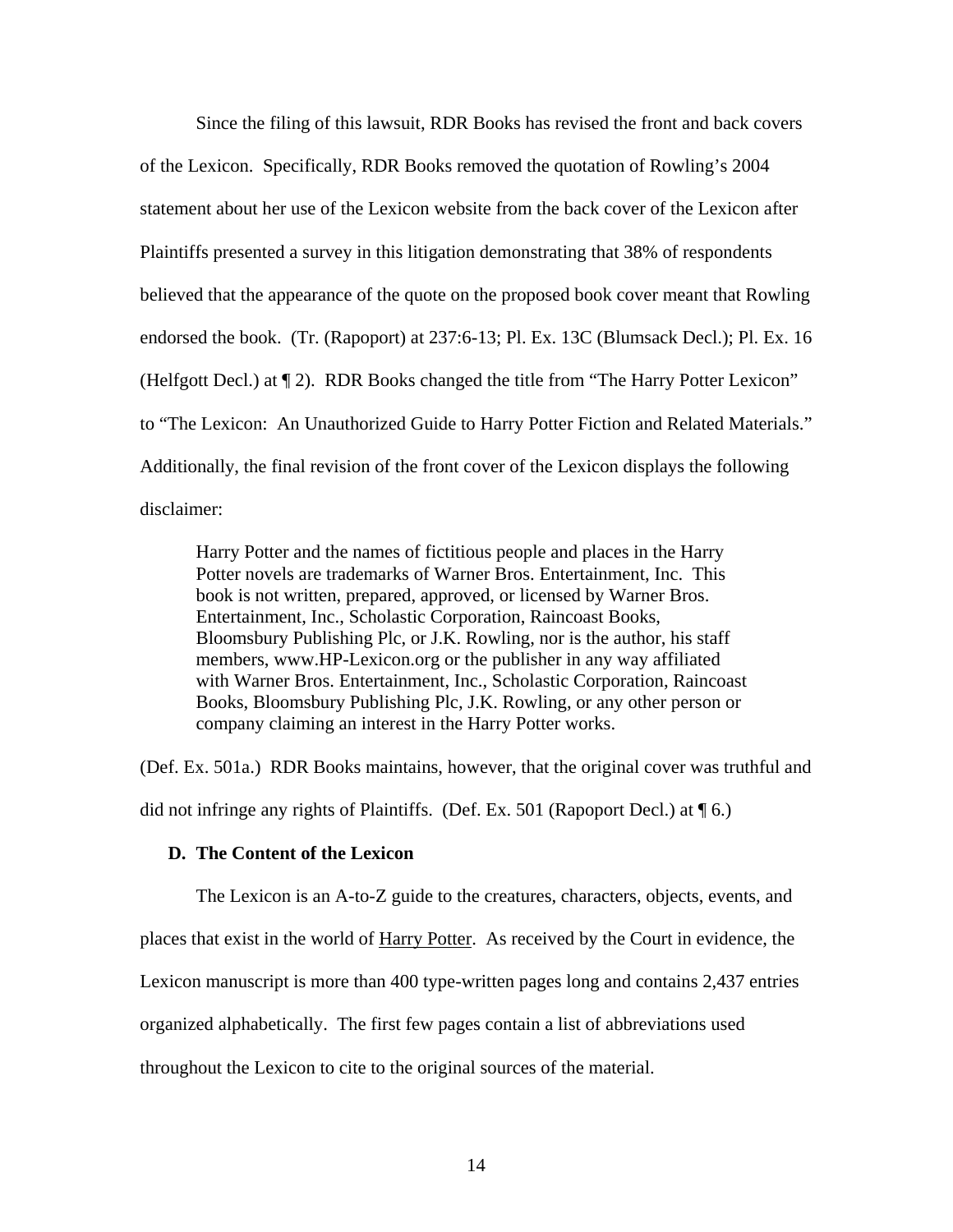The Lexicon manuscript was created using the encyclopedia entries from the Lexicon website. (Tr. (Vander Ark) at 365:1-5; Def. Ex. 502 (Vander Ark Decl.) ¶30.) Because of space limitations for the printed work, which seeks to be complete but also easy to use, about half of the material from the website was not included in the Lexicon manuscript. (Tr. 365:1-11, 366:9-18; Def. Ex. 502 (Vander Ark Decl.) ¶¶ 30, 31, 33.) The Lexicon itself makes clear that the only source of its content is the work of J.K. Rowling. The first page of the Lexicon manuscript states: "All the information in the Harry Potter Lexicon comes from J.K. Rowling, either in the novels, the 'schoolbooks,' from her interviews, or from material which she developed or wrote herself." (Pl. Ex. 1 at 1). While Vander Ark claims that the Lexicon uses material from outside reference sources, such as Bullfinch's Mythology, Field Guide to Little People, New Shorter Oxford English Dictionary, and online encyclopedias (Tr. (Vander Ark) at 346:12- 348:19; Def. Ex. 502 (Vander Ark Decl.) at ¶ 14), it is not possible to confirm this claim because, aside from four dictionary citations, no other citations to third-party works appear in the Lexicon. (Tr. (Vander Ark) at 295:13-296:13).

The Lexicon entries cull every item and character that appears in the Harry Potter works, no matter if it plays a significant or insignificant role in the story. The entries cover every spell (e.g., Expecto Patronum, Expelliarmus, and Incendio), potion (e.g., Love Potion, Felix Felicis, and Draught of Living Death), magical item or device (e.g., Deathly Hallows, Horcrux, Cloak of Invisibility), form of magic (e.g., Legilimency, Occlumency, and the Dark Arts), creature (e.g., Blast-Ended Skrewt, Dementors, and Blood-Sucking Bugbears), character (e.g., Harry Potter, Hagrid, and Lord Voldemort), group or force (e.g., Aurors, Dumbledore's Army, Death Eaters), invented game (e.g.,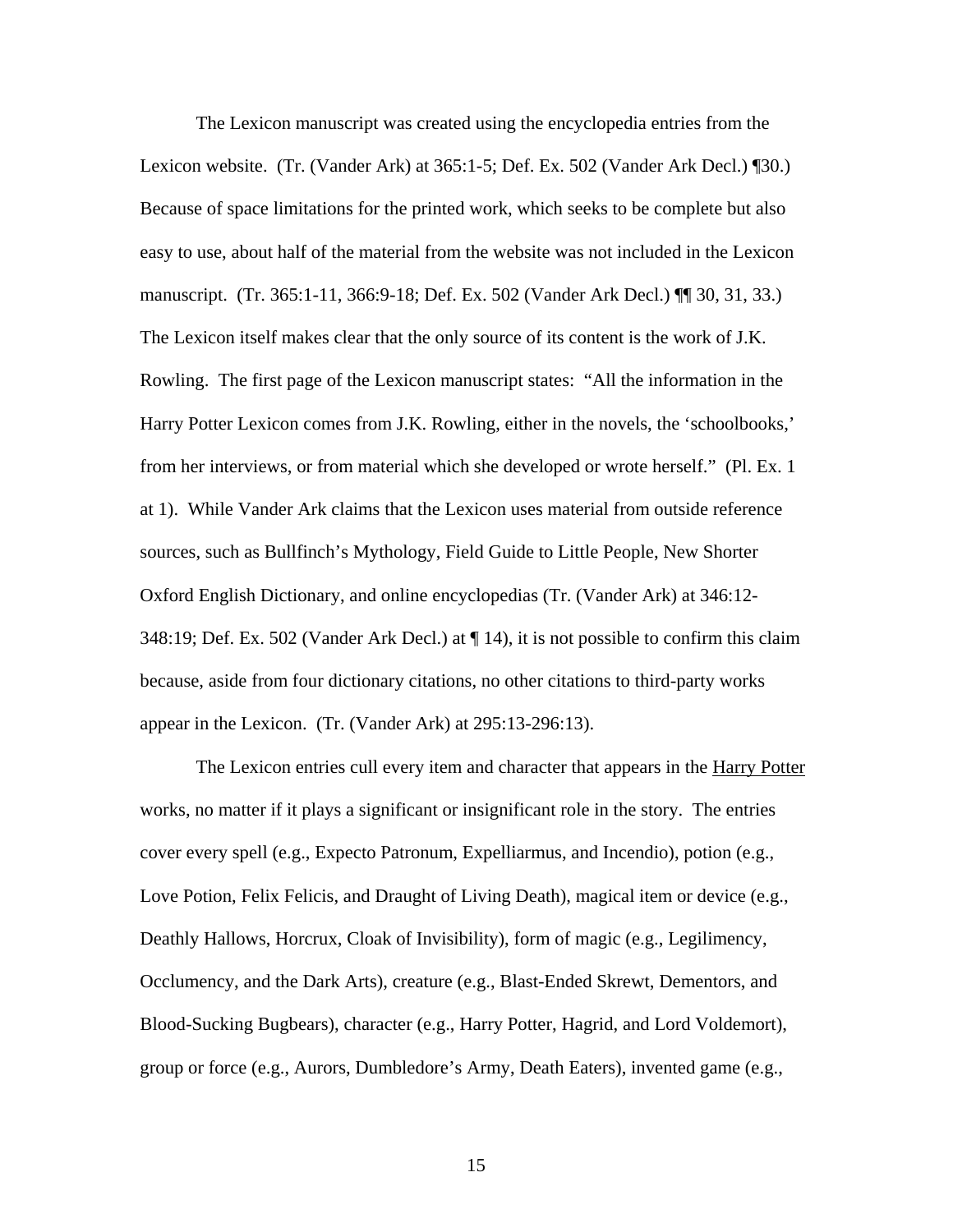Quidditch), and imaginary place (e.g., Hogwarts School of Witchcraft and Wizardry, Diagon Alley, and the Ministry of Magic) that appear in the Harry Potter works. The Lexicon also contains entries for items that are not explicitly named in the Harry Potter works but which Vander Ark has identified, such as medical magic, candle magic, wizard space, wizard clothing, and remorse. Some of the entries describe places or things that exist in the real world but also have a place in the Harry Potter works, such as moors, Greece, and Cornwall.

 Each entry, with the exception of the shortest ones, gathers and synthesizes pieces of information relating to its subject that appear scattered across the Harry Potter novels, the companion books, The Daily Prophet newsletters, Famous Wizard Cards, and published interviews of Rowling. The types of information contained in the entries include descriptions of the subject's attributes, role in the story, relationship to other characters or things, and events involving the subject. Repositories of such information, the entries seek to give as complete a picture as possible of each item or character in the Harry Potter world, many of which appear only sporadically throughout the series or in various sources of Harry Potter material.

The snippets of information in the entries are generally followed by citations in parentheses that indicate where they were found within the corpus of the Harry Potter works. The thoroughness of the Lexicon's citation, however, is not consistent; some entries contain very few citations in relation to the amount material provided. (See, e.g., Pl. Ex. 1, entry for "Dumbledore, Albus Percival Wulfric Brian" (containing no citations in a five-page entry); entry for "Granger, Hermione Jean" (containing no citations in a three-page entry); entry for "Chamber of Secrets" (containing one citation for nearly two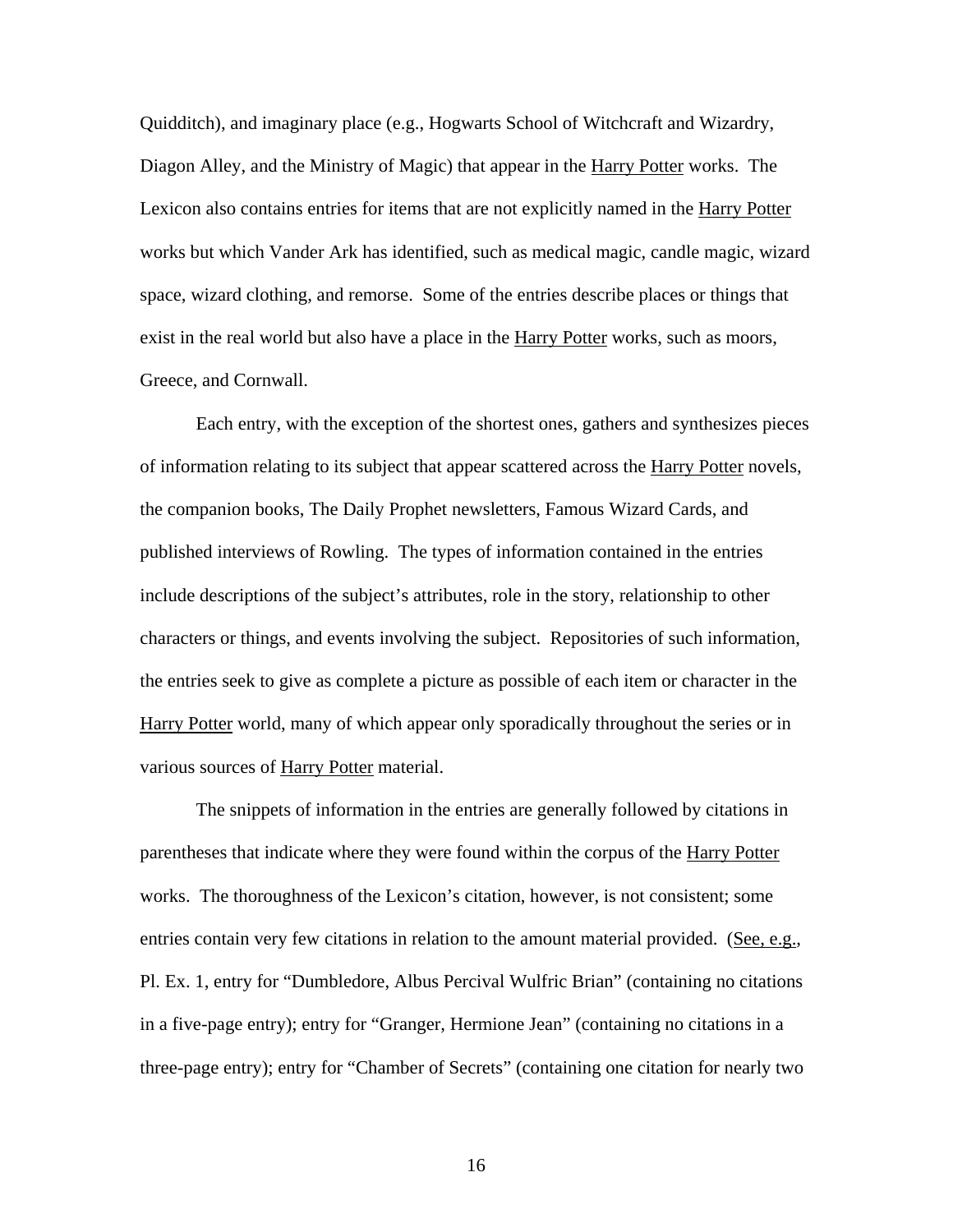pages of material); entry for "Crouch, Bartemius 'Barty', Sr." (containing one citation for nearly a full page of material).) When the Lexicon cites to one of the seven Harry Potter novels, the citation provides only the book and chapter number. Vander Ark explained that page numbers were excluded from the citations because the various editions of the Harry Potter books have different pagination, but the chapter numbers remain consistent. (Tr. (Vander Ark) at 277:19-278:1.) The Lexicon neither assigns a letter to each edition nor specifies a standard edition while providing a conversion table for other editions, practices which Plaintiffs' expert Jeri Johnson testified were common for reference guides. (Tr. (Johnson) at 594:11-16, 594:20-595:3.)

While not its primary purpose, the Lexicon includes commentary and background information from outside knowledge on occasion. For example, the Lexicon contains sporadic etymological references, (e.g., Pl. Ex. 1, entries for "Colloportus," "Lupin, Remus," "Alohamora," "Fidelius Charm"), analogies to characters outside the Harry Potter world such as Merlin, and observations of Rowling's allusions to other works of literature such as "the weird sisters" from Shakespeare's Macbeth. The Lexicon also points to the very few "flints," or errors in the continuity of the story, that appear in the Harry Potter series. (See Tr. (Vander Ark) at 297:15-298:4.)

While there was considerable opining at trial as to the type of reference work the Lexicon purports to be and whether it qualifies as such (no doubt in part due to its title), the Lexicon fits in the narrow genre of non-fiction reference guides to fictional works. As Defendant's expert testified, the Harry Potter series is a multi-volume work of fantasy literature, similar to the works of J.R.R. Tolkien and C.S. Lewis. Such works lend themselves to companion guides or reference works because they reveal an elaborate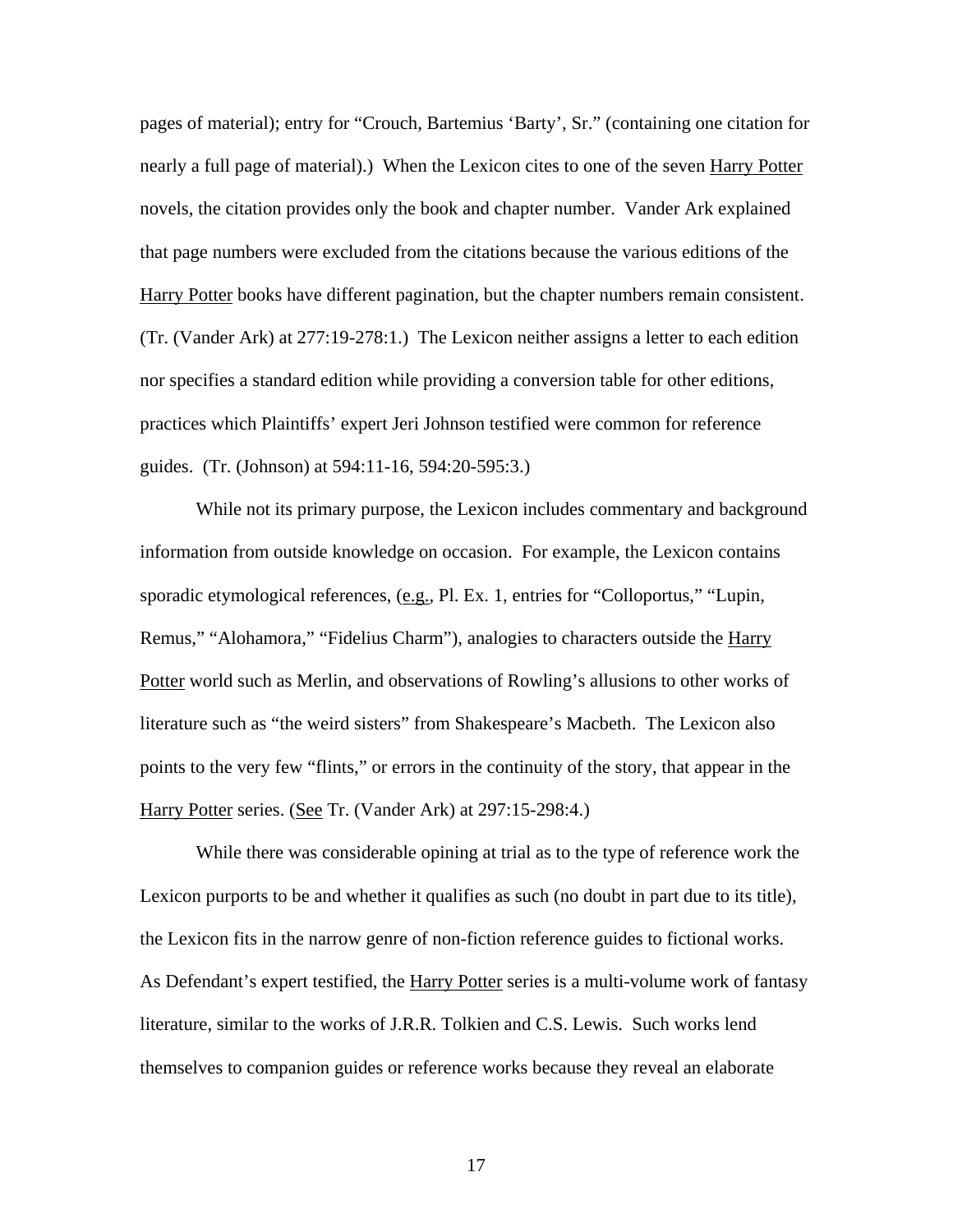imaginary world over thousands of pages, involving many characters, creatures, and magical objects that appear and reappear across thousands of pages. (Tr. (Sorensen) at 504:16-23; id. at 507:1-5 (testifying that she found 19 or 20 companion guides to J.R.R. Tolkien's works, and about 15 guides to C.S. Lewis's works).) Fantasy literature spawns books having a wide variety of purposes and formats, as demonstrated by the books about Harry Potter that Plaintiffs entered into evidence. (Pl. Exs. 73, 74, 75, 192; 13E-13G.) The Lexicon, an A-to-Z guide which synthesizes information from the series and generally provides citations for location of that information rather than offering commentary, is most comparable to the comprehensive work of Paul F. Ford, Companion to Narnia: A Complete Guide to the Magical World of C.S. Lewis's The Chronicles of Narnia (Pl. Ex. 62), or the unauthorized A-to-Z guide by George W. Beahm, Fact, Fiction, and Folklore in Harry Potter's World: An Unofficial Guide (Pl. Ex. 192).<sup>4</sup>

At trial, Rowling testified that the Lexicon took "all the highlights of [her] work, in other words [her] characters' secret history, the jokes certainly, certain exciting narrative twists, all the things that are the highlights of [her] stories." (Tr. (Rowling) at 647:6-10). She compared this taking of her work to plundering all of the "plums in [her] cake." (Tr. (Rowling) at 647:3-6). At trial, the testimony of Rowling and the expert opinion of Johnson focused at length on the Lexicon's verbatim copying of language from the Harry Potter works. Johnson testified that in particular, entries that deal with invented terms, creatures, places and things from the Harry Potter books use "again and

 $\overline{a}$ 

 $4$  The Companion to Narnia, however, is far more erudite and informative than the Lexicon. The  $\frac{\text{Harry}}{\text{Harry}}$ Potter guide by Beahm does not provide citations for the sources of its information and is less comprehensive than the Lexicon in that it covers only certain categories of information (e.g., Fabulous Beasts, Wizards, Magical Spells, etc.).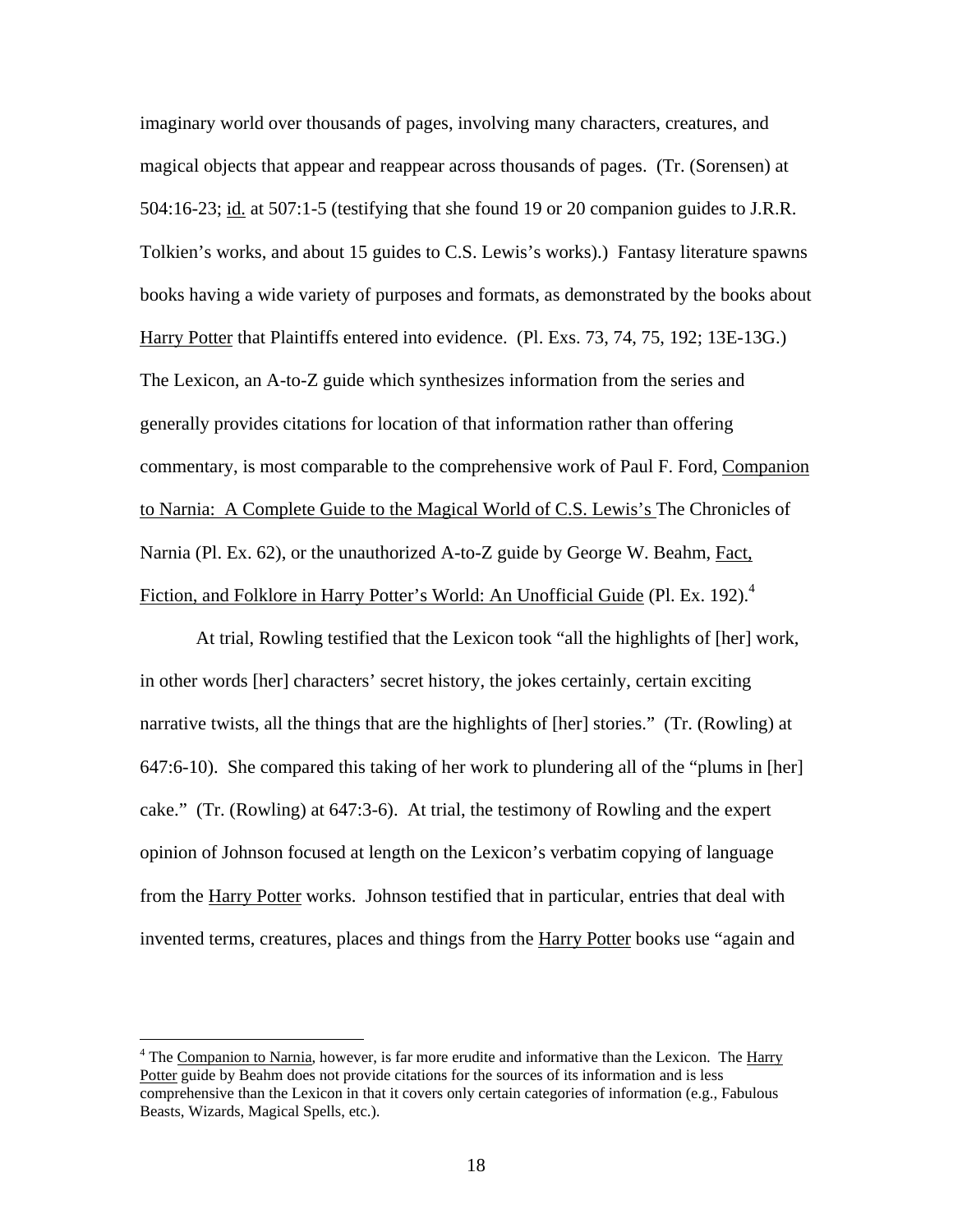again the specific, very colorful, idiosyncratic . . . nouns and phrases of Ms. Rowling." (Tr. (Johnson) at 619:7-9.)

Although it is difficult to quantify how much of the language in the Lexicon is directly lifted from the Harry Potter novels and companion books,<sup>5</sup> the Lexicon indeed contains at least a troubling amount of direct quotation or close paraphrasing of Rowling's original language.<sup>6</sup> The Lexicon occasionally uses quotation marks to indicate Rowling's language, but more often the original language is copied without quotation marks, often making it difficult to know which words are Rowling's and which are Vander Ark's. (Tr. (Rowling) at 57:6-15, 58:24-59:12, 59:19-60:2; Tr. (Johnson) at 619:3-12.)

For example, in the entry for "armor, goblin made," the Lexicon uses Rowling's

poetic language nearly verbatim without quotation marks.<sup>7</sup> The original language from

#### Harry Potter and the Deathly Hallows reads:

"Muggle-borns," he said. "Goblin-made armour does not require cleaning, simple girl. Goblins' silver repels mundane dirt, imbibing only that which strengthens it."

(Pl. Ex. 10 at 303.) $8$  The Lexicon entry for "armor, goblin made" reads in its entirety:

<sup>&</sup>lt;sup>5</sup> Rowling went so far as to say that "if Mr. Vander Ark had put quotation marks around everything he has <sup>5</sup> lifted, most of the Lexicon would be in quotation marks." (Tr. (Rowling) at 64:19-21.)

<sup>&</sup>lt;sup>6</sup> Some of the most extensive direct quotation occurs where the Lexicon reproduces a song or poem that appears in the novels, such as the "Hogwarts' School Song," the Sorting Hat Song, and the poem, "His Eyes are as Green as a Fresh Pickled Toad." (Pl. Ex. 11 (Birchall Decl.) at ¶ 8, Pl. Ex. 11E-11G.) During his testimony at trial, Vander Ark conceded that these entries took too much and offered to remove the poems and songs from the Lexicon. (Tr. (Vander Ark) at 397:1-3.) In its post-trial brief, Defendant acknowledged this testimony (Def. Post-trial Br. ¶ 51, at 17), but did not confirm that Vander Ark's proposal would be adopted by RDR Books.

 $^7$  Italics are used in the block quotations to highlight the original language that is copied or paraphrased. The italics do not appear in the originals.

<sup>&</sup>lt;sup>8</sup> Having determined that the charts introduced by Plaintiffs (Pl. Exs. 47, 48, 43, and 44) do not consistently represent the language from the Lexicon with accuracy, the Court relies not on the charts but on the underlying texts themselves for its comparisons.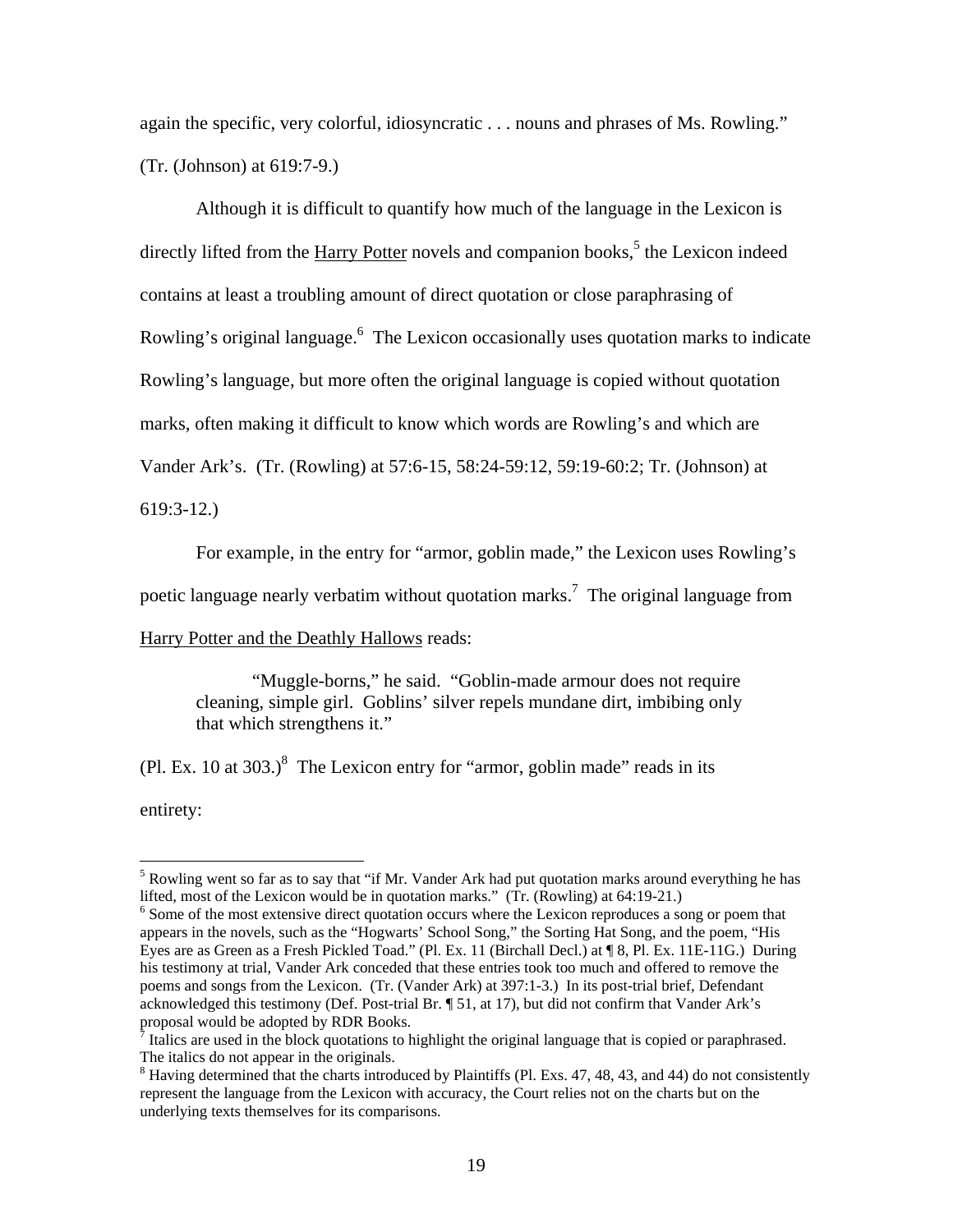Some armor in the wizarding world is made by goblins, and it is quite valuable. (e.g.,HBP20) According to Phineas Nigellus, goblin-made armor does not require cleaning, because goblins' silver repels mundane dirt, imbibing only that which strengthens it, such as basilisk venom. In this context, "armor" also includes blades such as swords.

Although the Lexicon entry introduces Rowling's language with the phrase, "According

to Phineas Nigellus," it does not use quotation marks.

The Lexicon entry for "Dementors" reproduces Rowling's vivid description of

this creature sometimes using quotation marks and sometimes quoting or closely

paraphrasing without indicating which language is original expression. The original

language appears in Chapters 5 and 10 of Harry Potter and the Prisoner of Azkaban as

follows:

. . . Its face was completely hidden beneath its hood. . . . There was a hand protruding from the cloak and it was glistening, grayish, slimy-looking, and scabbed, like something dead that had decayed in water. . . .

And then the thing beneath the hood, whatever it was, drew a long, slow, rattling breath, as though it were trying to suck something more than air from its surroundings.

\* \* \*

"Dementors are among the foulest creatures to walk this earth. They infest the darkest, filthiest places, they glory in decay and despair, they drain peace, hope, and happiness out of the air around them. Even Muggles feel their presence, though they can't see them. Get too near a dementor and every good feeling, every happy memory will be sucked out of you. If it can, the dementor will feed on you long enough to reduce you to something like itself . . . soulless and evil. . . ."

(Pl. Ex. 6 at 83, 187.) The Lexicon entry for "Dementors" reads in its entirety:

Dementors are some of the most terrible creatures on earth, flying tall black spectral humanoid things with flowing robes. They "infest the darkest, filthiest places, they glory in decay and despair, they drain peace, hope, and happiness out of the air around them," according to Lupin (PA10). Dementors affect even Muggles, although Muggles can't see the foul, black creatures. Dementors feed on positive human emotions; a large crowd is like a feast to them. They drain a wizard of his power if left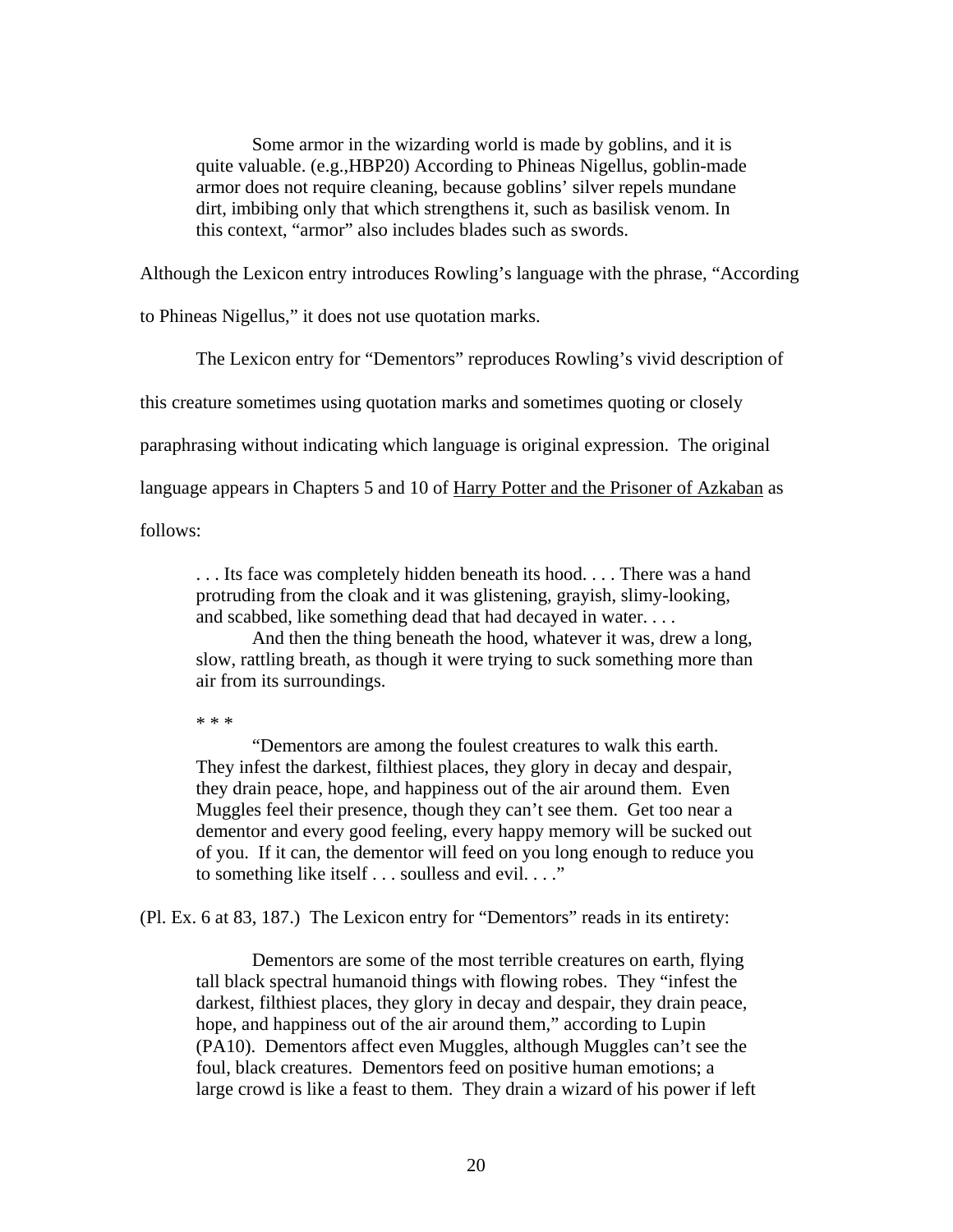with them too long. They were the guards at Azkaban and made that place horrible indeed. The Ministry used Dementors as guards in its courtrooms as well (GF30, DH13). There are certain defenses one can use against Dementors, specifically the Patronus Charm. A Dementor's breath sounds rattling and like it's trying to suck more than air out of a room. Its hands are "glistening, grayish, slimy-looking, and scabbed". It exudes a biting, soul-freezing cold (PA5).

Another example of verbatim copying and close paraphrase can be found in the

Lexicon entry for "Mirror of Erised." The original language from Harry Potter and the

Sorcerer's Stone reads:

It was a magnificent mirror, as high as the ceiling, with an ornate gold frame, standing on two clawed feet. There was an inscription carved around the top: Erised stra ehru oyt ube cafru oyt on wohsi.

\* \* \*

. . . "It shows us nothing more or less than the deepest desire of our hearts. You [Harry Potter], who have never known your family, see them standing around you. Ronald Weasley, who has always been overshadowed by his brothers, sees himself standing alone, the best of all of them. However, this mirror will give us neither knowledge or truth. Men have wasted away before it, entranced by what they have seen, or been driven mad, not knowing if what it shows is real or even possible."

(Pl. Ex. 4 at 207, 213). The first paragraph of the Lexicon entry reads:

A magnificent mirror, as high as a classroom ceiling, with an ornate gold frame, standing on two clawed feet. The inscription carved around the top reads "Erised stra ehru oyt ube cafru oyt on wohsi," which is "I show you not your face but your heart's desire" written backwards (that is, in what is called 'mirror writing'). When you look into the mirror you see the deepest, most desperate desire of your heart. The mirror has trapped people who can't bear to stop staring into it, unsure if what they see is going to actually happen. Harry sees his family in the Mirror; Ron sees himself as Head Boy and Quidditch champion (PS12).

The Lexicon entry for "Boggart" takes strands of dialogue from Harry Potter and

the Prisoner of Azkaban and closely paraphrases it in the third person. The original work

contains the following bits of dialogue:

"Boggarts like dark, enclosed spaces."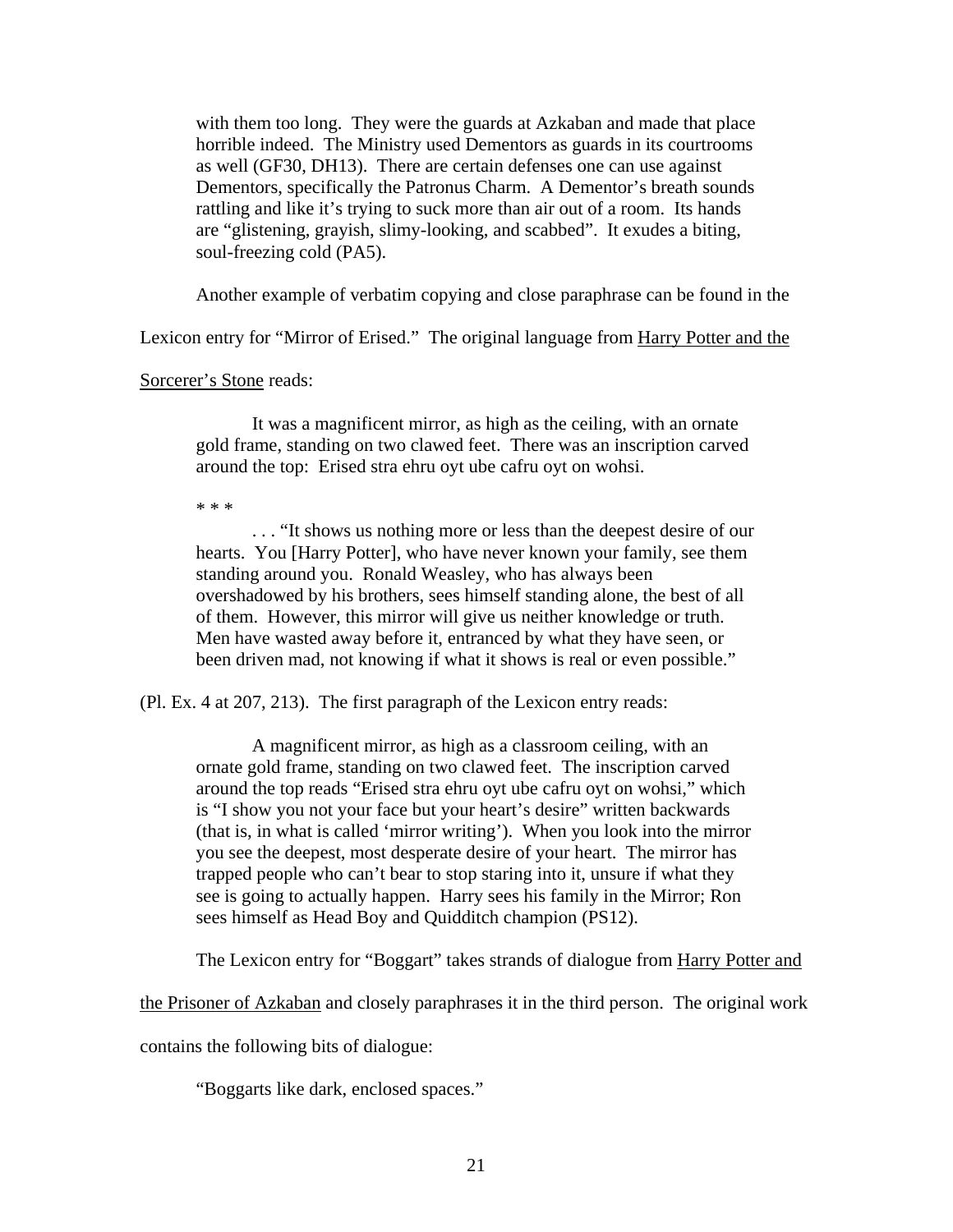"It's a shape-shifter. . . . It can take the shape of whatever it thinks will frighten us most." "Nobody knows what a boggart looks like when he is alone, but when I let him out, he will immediately become whatever each of us most fears."

(Pl. Ex. 6 at 133.) The Lexicon entry begins as follows:

A shape shifter that prefers to live in dark, confined spaces, taking the form of the thing most feared by the person it encounters; nobody knows what a boggart looks like in its natural state.

An example of particularly extensive direct quotation is found in the Lexicon entry for "Trelawney, Sibyll Patricia," the professor of Divination at the Hogwarts School who tells two important prophecies in the story. The Lexicon not only reproduces her prophecies word-for-word in their entirety, but in doing so, reveals dramatic plot twists and how they are resolved in the series. For example, the first prophecy reads:

"The one with the power to vanquish the Dark Lord approaches. . . . Born to those who have thrice defied him, born as the seventh month dies . . . and the Dark Lord will mark him as his equal, but he will have power the Dark Lord knows not . . . and either must die at the hand of the other for neither can live while the other survives. . . . The one with the power to vanquish the Dark Lord will be born as the seventh month dies. .  $\cdot$  .  $\cdot$ 

(Pl. Ex. 8 at 841 (ellipses in original).) The Lexicon entry reproduces this prophecy exactly but in italics and indented. (Pl. Ex. 1, entry for "Trelawney, Sibyll Patricia.") The Lexicon entry continues by discussing what happens as a result of this prophecy: "Severus Snape was eavesdropping on this conversation and he reported the first part of the Prophecy to the Dark Lord. Voldemort immediately began searching for this threat, and centered his attention on the child of Lily and James Potter. (OP 37)." The entry then quotes the second prophecy, but without a citation to where it appears in the Harry Potter series.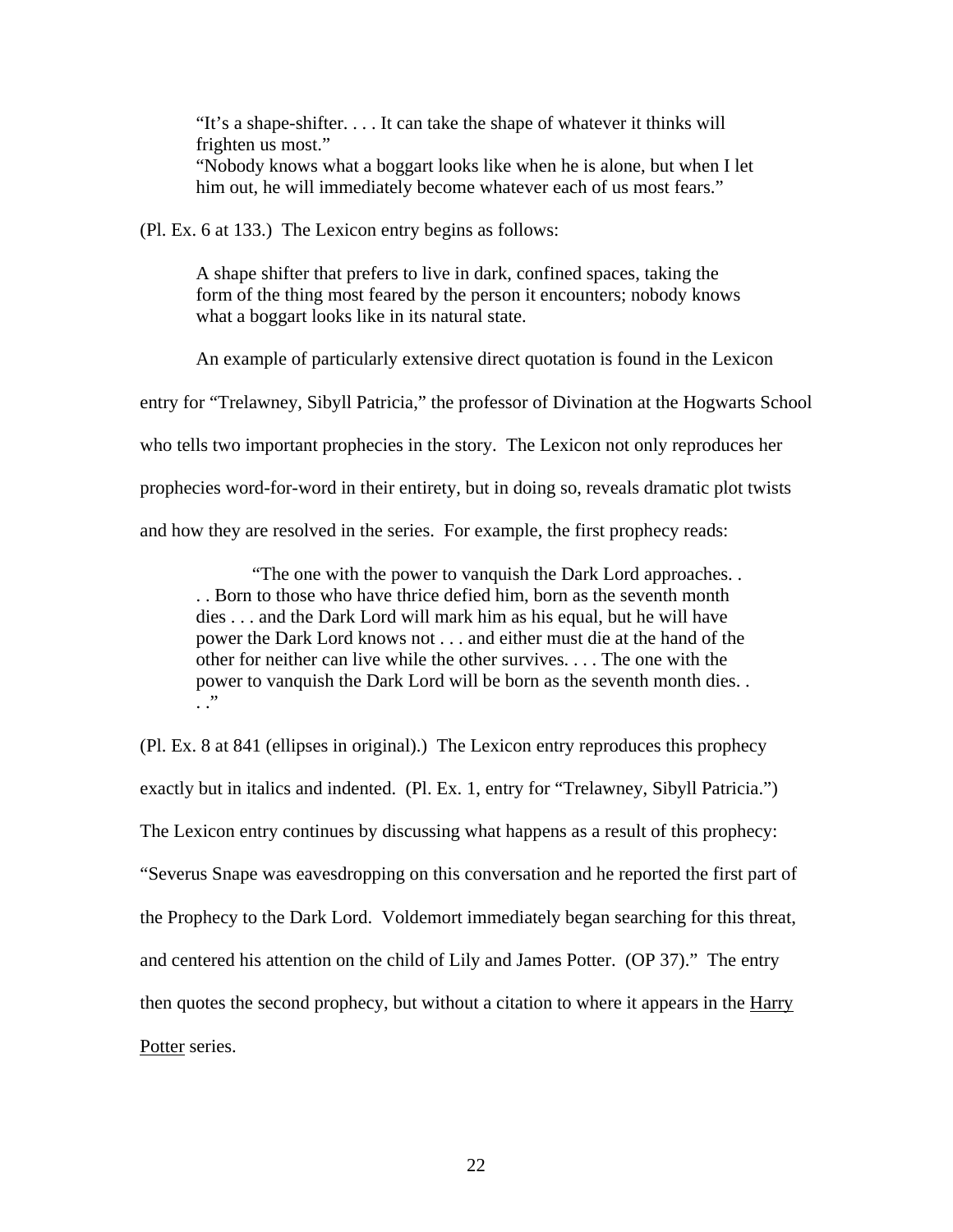A number of Lexicon entries copy Rowling's artistic literary devices that

contribute to her distinctive craft as a writer. For example, the Lexicon entry for "brain

room," uses Rowling's evocative literary device in a very close paraphrase. The original

language from Harry Potter and the Order of the Phoenix reads:

For a moment it seemed suspended in midair, then it soared toward Ron, spinning as it came, and what looked like ribbons of moving images flew from it, unraveling like rolls of film.

(Pl. Ex. 8 at 798.) The Lexicon entry reads in part:

. . . When Summoned, the brains fly out of the tank, unspooling ribbons of thought like strips of film, which wrap themselves around the Summoner and cause quite a bit of damage (OP35). . . .

The Lexicon entry for "Clankers" copies a vivid simile created by Rowling and

reproduces a thought in the mind of Harry Potter as a factual statement using nearly

identical wording. The original language from Harry Potter and the Deathly Hallows

reads:

Ron passed the bag to Griphook, and the goblin pulled out a number of small metal instruments that when shaken made a loud, ringing noise like miniature hammers on anvils. . . .

 . . . Harry could see [the dragon] trembling, and as they drew nearer he saw the scars made by vicious slashes across its face, and guessed that it had been taught to fear hot swords when it heard the sound of the Clankers.

(Pl. Ex. 10 at 536). The Lexicon entry reads:

A number of small metal instruments, which when shaken make a loud, ringing noise like tiny hammers on anvil [sic]. Anyone visiting one of the high-security vaults at Gringotts must carry one of these, shaking it to make noise. The dragon guarding those vaults has been conditioned to back away at the sound, apparently by being taught to fear hot swords whenever it hears the Clankers (DH26).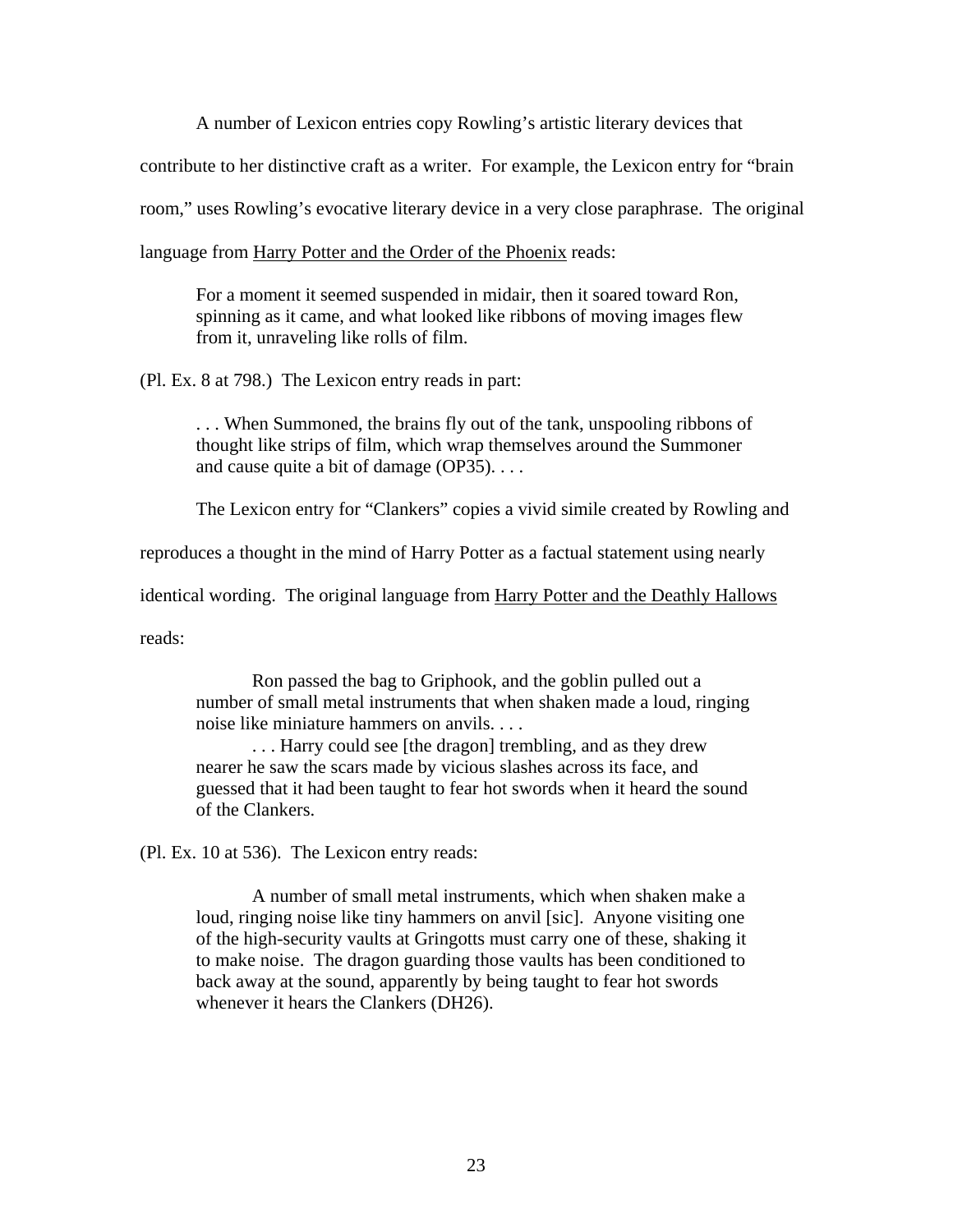Similarly, the Lexicon entry for "Marchbanks, Madam Griselda" uses an artful

simile from the original works to describe this character. Rowling's language in Harry

Potter and the Order of the Phoenix reads:

. . . Harry thought Professor Marchbanks must be the tiny, stooped witch with a face so lined it looked as though it had been draped in cobwebs; Umbridge was speaking to her very deferentially. . . .

(Pl. Ex. 8 at 710.) The Lexicon entry reads in part:

. . . Madam Marchbanks in June 1996 was tiny and stooped, her face so lined it appeared draped in cobwebs. . . .

The Lexicon's close paraphrasing is not limited to the seven Harry Potter novels,

but can be found in entries drawn from the companion books as well. For example, the

entry for "Montrose Magpies" uses language from Quidditch Through the Ages. The

original language reads:

The Magpies are the most successful team in the history of the British and Irish League, which they have won thirty-two times. Twice European Champions . . . . The Magpies wear black and white robes with one magpie on the chest and another on the back.

(Pl. Ex. 2 at 35-36.) The Lexicon entry reads:

The most successful Quidditch team in history, which has won the British and Irish league thirty-two times and the European Cup twice. Their robes are black and white, with one magpie on the chest and another on the back (QA7).

(See also Pl. Ex. 1, entry for "Woollongong Shimmy.")

The same close paraphrasing takes place in the Lexicon entries drawing from

Rowling's other companion book, Fantastic Beasts & Where to Find Them. For

example, the entry for "Chinese Fireball" closely tracks the original language, which

reads: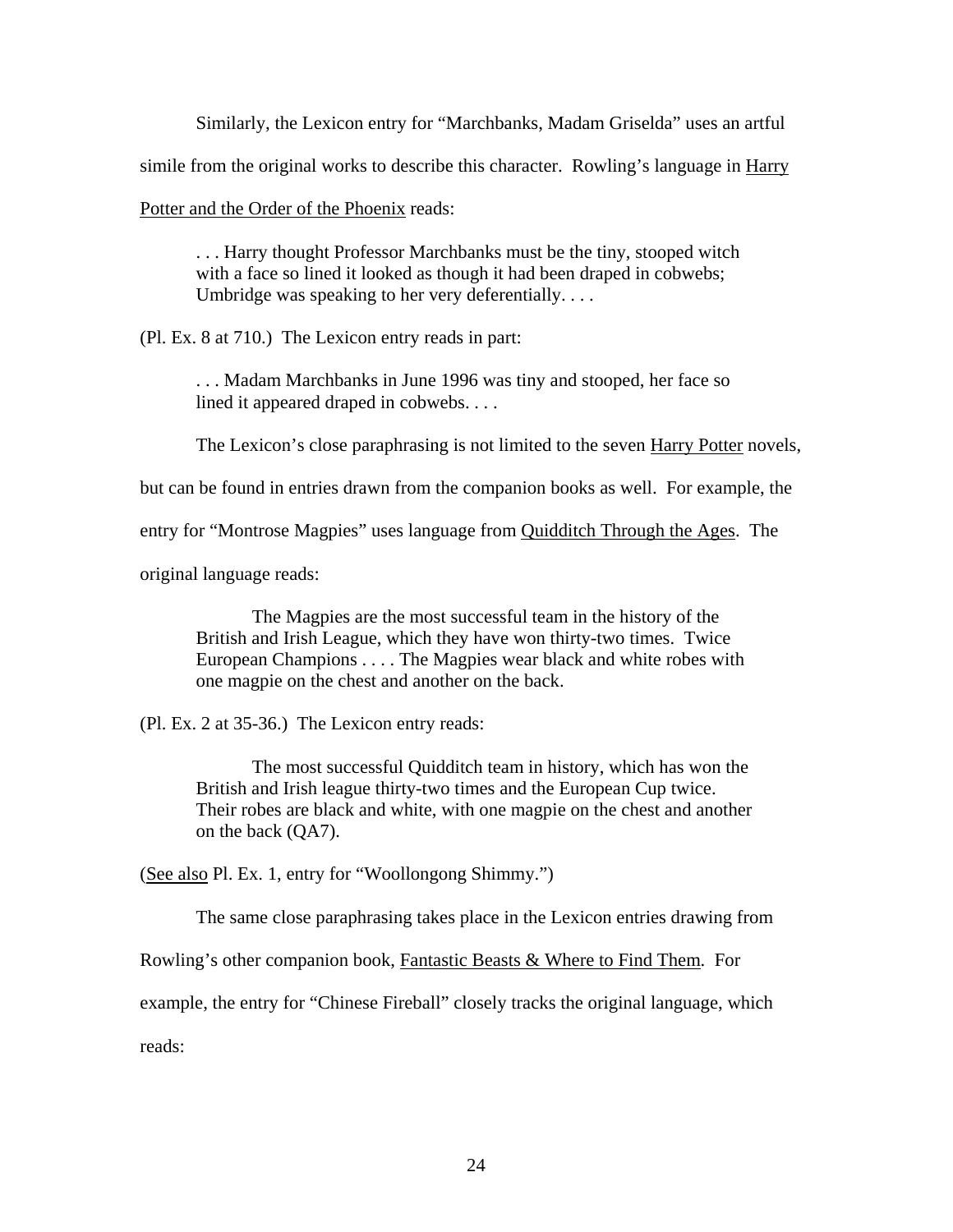The only Oriental dragon. Scarlet and smooth-scaled, it has a fringe of golden spikes around its snub-snouted face and extremely protuberant eyes. The Fireball gained its name for the mushroom-shaped flame that bursts from its nostrils when it is angered. . . . Eggs are a vivid crimson speckled with gold. . . .

(Pl. Ex. 3 at 11.) The Lexicon entry reads:

A species of dragon native to China. The Fireball is a scarlet dragon with golden spikes around its face and protruding eyes. The blast of flame from a fireball forms a distinctive mushroom shape. Eggs of a Fireball are vivid crimson, flecked with gold (FB).

(See also Pl. Ex. 1, entry for "Fire Crab.")

Instances of such verbatim copying or close paraphrasing of language in the Harry

Potter works occur throughout the Lexicon. (See, e.g., Pl. Ex. 1, entries for "Apparition,"

"Bubtotuber," "Pince, Madam Irma," "Twycross, Wilkie," "Lovegood, Luna," "third-

floor corridor," "Slytherin common room.") Rowling provides numerous examples in

Plaintiffs' Exhibit 47, "a chart [she] made to show what [she] felt was the constant

pilfering of [her] work." (Tr. (Rowling) at 57:23-24.)

Aside from verbatim copying, another factual issue of contention at trial was the Lexicon entries that contain summaries of certain scenes or key events in the Harry Potter series. Most frequently, these are the longer entries that describe important objects, such as the "Deathly Hallows," or momentous events, such as the "Triwizard Tournament," or that trace the development of an important character, such as Harry Potter, Lord Voldemort, Severus Snape, and Albus Dumbledore. Plaintiffs' expert testified at length that in her opinion these entries constitute "plot summaries," (Tr. (Johnson) at 592:14-22, 611:13-22, 623:4-624:11), while Defendant's expert characterized them as character studies or analysis.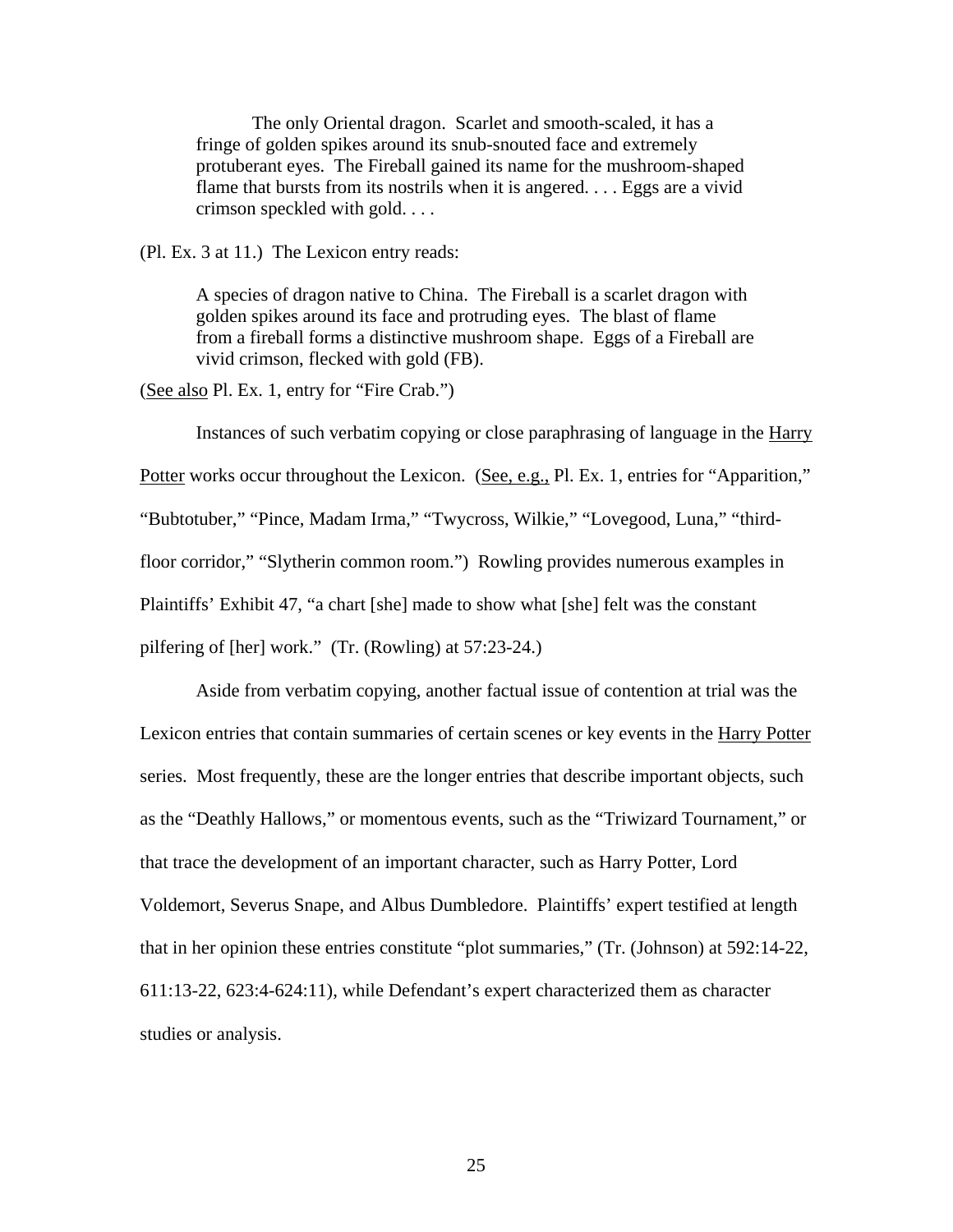Neither of these characterizations is exactly apt. Without endorsing one characterization or another, such entries in the Lexicon do encapsulate elements of the very elaborate and wide ranging plot (sometimes in chronological order, sometimes not) confined to the subject of the entry. In the entries for significant characters, these plot elements are occasionally used to support an observation about the character's nature or development. For instance, the three-and-a-half page entry for "Lovegood, Luna" contains the following paragraph:

Luna came into her own during her sixth year at Hogwarts. With Harry, Ron, and Hermione gone from school, she joined Ginny and Neville to revive the D.A. and resist the Death Eaters' influence at Hogwarts. She was kidnapped on the Hogwarts Express on her way home for the Christmas holidays (DH25) because of what Mr. Lovegood had been writing in The Quibbler, and imprisoned in the cellar at the Malfoy Mansion along with Ollivander. She was helpful in their efforts to escape the Malfoy Mansion, and then fought bravely, again, at the Battle of Hogwarts (DH31).

(See also, e.g., Pl. Ex. 1, entry for "Malfoy, Draco," ¶¶ 5, 6, 7.) But other times, the presentation of plot details, in effect, summarizes a vignette or portion of a scene. In the same entry for "Lovegood, Luna," the Lexicon summarizes a scene on the Hogwarts Express found on pages 185 to 188 of Chapter 10 of Harry Potter and the Order of the

Phoenix:

Harry met Luna for the first time aboard the Hogwarts Express on September 1, 1995. He, Ginny, and Neville shared a compartment with her on the train (OP10). She was reading a copy of The Quibbler magazine upside down. She informed the others that her father is the editor of The Quibbler, a magazine which most in the Wizarding World consider a joke. She laughed a little too loud; she stared at the other kids, and generally made an odd traveling companion. Harry privately thought, when Cho happened by their compartment to say hello, that he would much rather have been sitting with "cooler" kids than Luna and Neville.

(Compare Pl. Ex. 8 at 185-88.)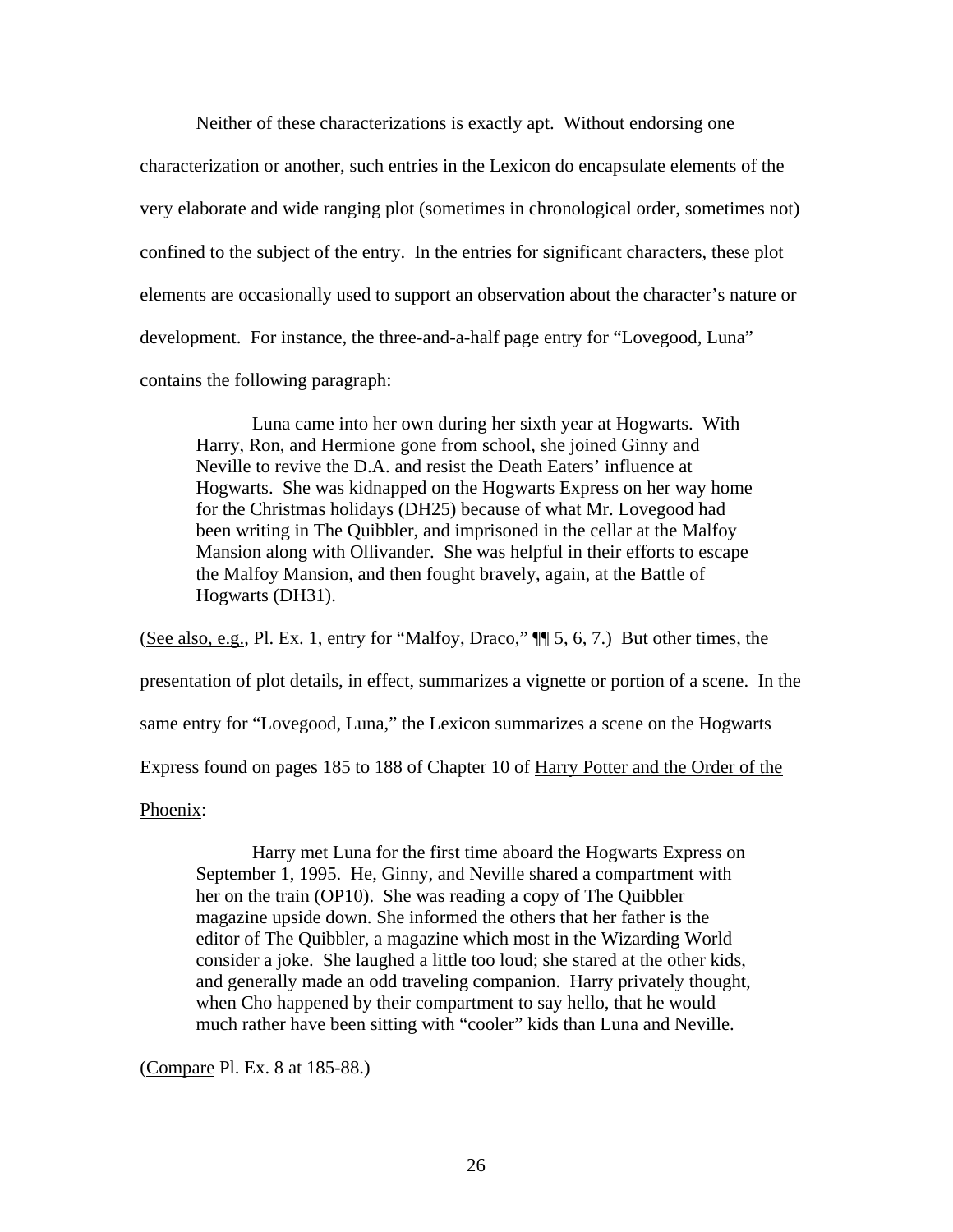The entries for the hero and the villain of the Harry Potter series (Harry Potter and Lord Voldemort) present the closest thing to "plot summaries," but are more aptly characterized as synopses or outlines of the narrative revolving around those characters. Because Harry Potter and Lord Voldemort drive the narrative and because they appear in nearly every chapter of the series, an encapsulation of the events surrounding them ultimately yields a synopsis of the primary narrative thread in the Harry Potter series. The Lexicon entry for "Potter, Harry James" is eleven pages long and chronicles each year of Harry Potter's life at the fictional Hogwarts School, providing the reader with all of the main events of the story through all seven of Rowling's novels, leading up to Harry Potter's final battle with Lord Voldemort. (Pl. Ex. 11 (Birchall Decl.) at  $\P$  5). The ninepage entry for "Voldemort, Lord" begins by providing the pre-story for the character, which is included in the sixth Harry Potter novel, giving background into the character as a child. (Tr. (Rowling) at 146:10-13). The entry then proceeds to describe chronologically all of the events surrounding this character in the Harry Potter story from books one through seven, and also gives an account of this character's death in the last Harry Potter novel. (Tr. (Rowling) at 62: 12-20; Tr. (Johnson) at 623:6-624:11). Although the entries proceed chronologically and do not use the same plot structure as do the Harry Potter novels (which structure the plot so as to create an interesting drama), the entries do provide a skeleton of the plot elements that hold the story together.

Finally, Plaintiffs established the Lexicon's extensive copying from Rowling's companion books, Quidditch Through the Ages and Fantastic Beasts & Where to Find Them, the schoolbooks used by the students attending the Hogwarts School. These two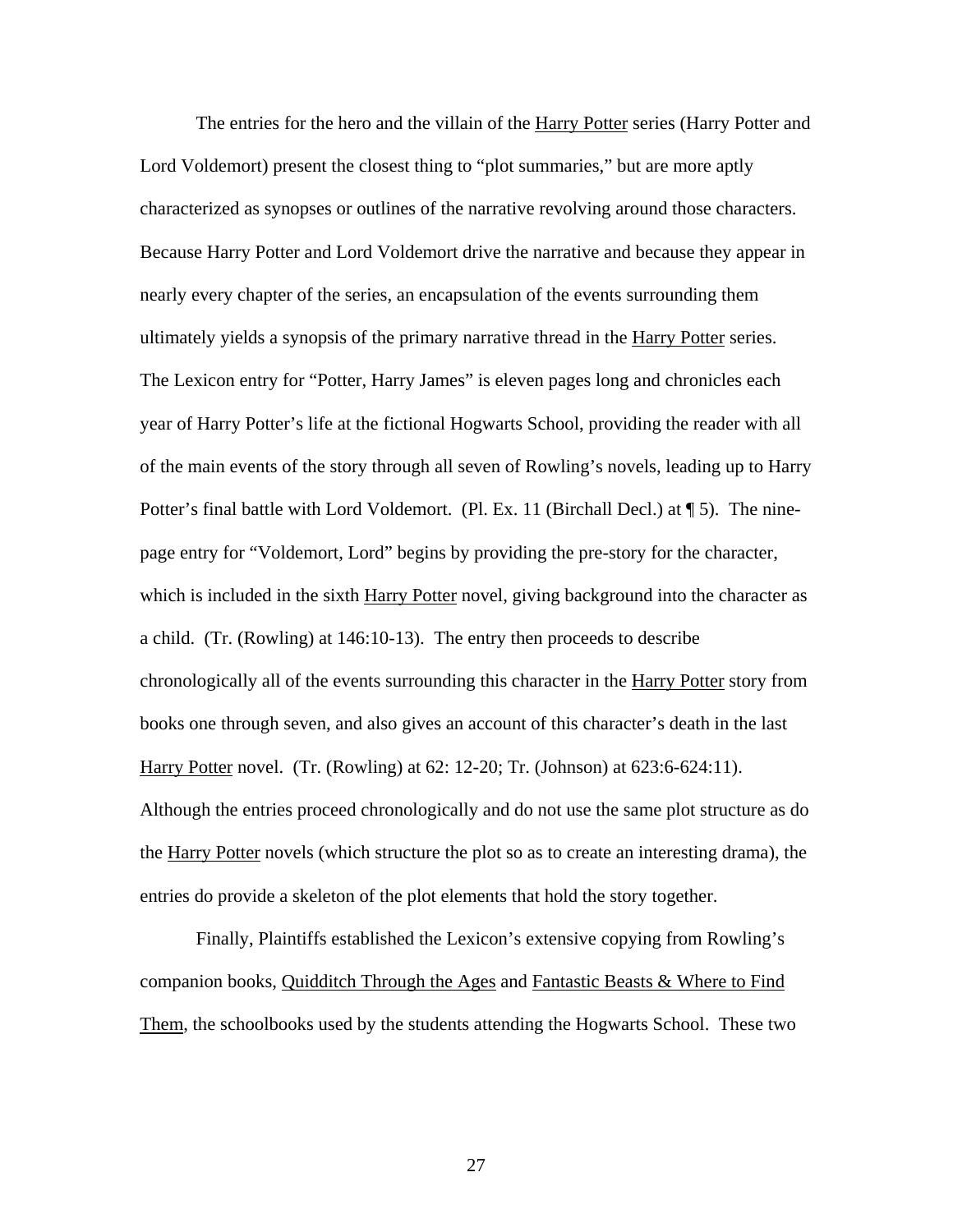books are very short, fifty-six and fifty-nine pages, respectively. They are written in non-narrative form (Tr. (Vander Ark) at 396:21-25) and present fictional facts without commentary (id. (Rowling) at 63:18-20), in a similar way to the Lexicon. When questioned about his use of these books in creating the Lexicon, Vander Ark testified:

. . . Fantastic Beasts and Quidditch [Through] the Ages had sections of them which were essentially encyclopedias already which presented quite a problem. We wanted to be complete, but we certainly didn't want to replace Ms. Rowling's encyclopedia content which presented us with quite a challenge of how to do that, how to include information, but not to include all of it. And that was what we decided to do. We said we'll intentionally leave things out and put a very clear note, Please go read her books, which is what we did.

(Id. (Vander Ark) 287:20-288:4.) Although the Lexicon sporadically leaves out material, such as some material from the introductory chapters of Quidditch Through the Ages, it essentially takes wholesale from the companion books. (Tr. (Rowling) at 65:3-8, 62:25- 63:1.) When questioned about the Lexicon entry for "Chudley Cannons" and whether there was anything about this quidditch team in Quidditch Through the Ages that he did not put in the Lexicon, Vander Ark admitted, "In that particular case, it looks like we pretty much caught it all." (Id. at  $288:15-22$ .)<sup>10</sup> Vander Ark later admitted that although he left out some of the first half of Quidditch Through the Ages, "[w]hen it comes to

-<br>9

(Pl. Ex. 2 at 33-34.) The Lexicon entry for "Chudley Cannons" reads in part as follows:

 $\frac{10 \text{ T}}{10}$  The passage describing the Chudley Cannons from Quidditch Through the Ages reads in full as follows: The Chudley Cannons' glory days may be considered by many to be over, but their devoted fans live in hope of a renaissance. The Cannons have won the League twentyone times, but the last time they did so was in 1892 and their performance over the last century has been lackluster. The Chudley Cannons wear robes of bright orange emblazoned with a speeding cannon ball and a double "C" in black. The club motto was changed in 1972 from "We shall conquer' to "Let's all just keep our fingers crossed and hope for the best."

<sup>. . .</sup> The Cannons wear orange robes with a speeding black cannon ball and a double letter C on them. They hail from Chudley. The Cannons have won the league twenty-ojne [sic] times, but the last time was in 1892. As a result of this endless losing streak, the club motto, which used to be "We shall conquer", was changed in 1972 to 'Let's all just keep our fingers crossed and hope for the best (QA7). . . .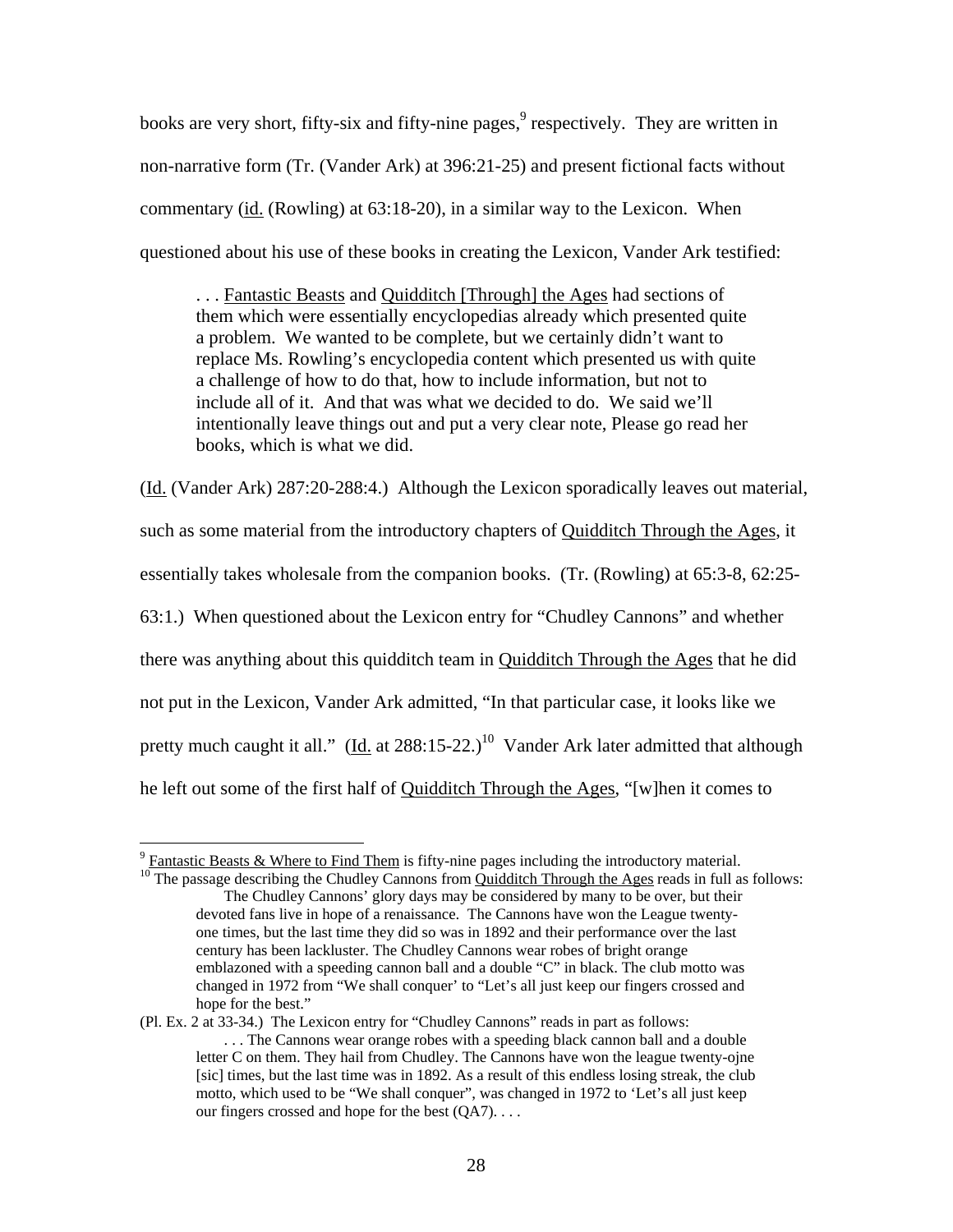descriptions of specific things, a Quidditch f[oul], for example, there's not a lot of information there to condense, and so there would be more of that included and referenced." (Id. at  $290:3-6$ .)<sup>11</sup> Similarly, the Lexicon copies a large part of the descriptions of each beast in the A-to-Z section of Fantastic Beasts & Where to Find Them.

# **CONCLUSIONS OF LAW**

 $\overline{a}$ 

# **I. Copyright Infringement**

To establish a prima facie case of copyright infringement, a plaintiff must demonstrate "(1) ownership of a valid copyright, and (2) copying of constituent elements of the work that are original." Feist Publ'ns, Inc. v. Rural Tel. Serv. Co., 499 U.S. 340, 361 (1991); Arica Institute, Inc. v. Palmer, 970 F.2d 1067, 1072 (2d Cir. 1992). The element of copying has two components: first, the plaintiff must establish actual copying by either direct or indirect evidence; then, the plaintiff must establish that the copying amounts to an improper or unlawful appropriation. Castle Rock Entm't, Inc. v. Carol Publ'g Group, Inc., 150 F.3d 132, 137 (2d Cir. 1998); Laureyssens v. Idea Group, Inc., 964 F.2d 131, 139-140 (2d Cir. 1992). The plaintiff demonstrates that the copying is actionable "by showing that the second work bears a 'substantial similarity' to protected expression in the earlier work." Castle Rock, 150 F.3d at 137 (citing Repp v. Webber, 132 F.3d 882, 889 (2d Cir. 1997)); see Ringgold v. Black Entm't Television, Inc., 126 F.3d 70, 74-75 (explaining the distinction between actionable copying and factual

 $11$  Quidditch Through the Ages contains a chart of all the fouls in quidditch and their description. (Pl. Ex. 2, at 29-30.) The Lexicon reproduces the descriptions from this chart in the entries for each of the fouls.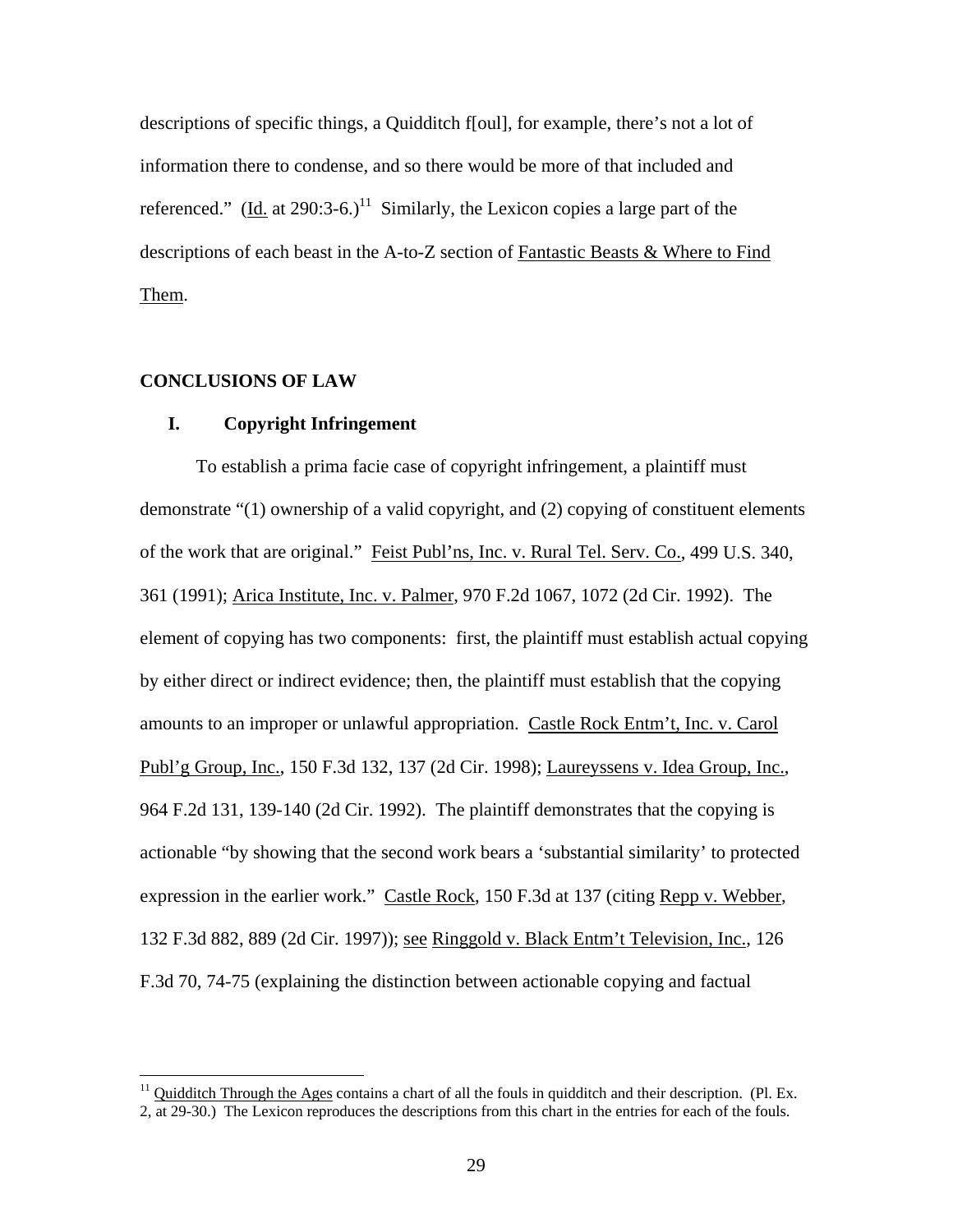copying); 4 Melville B. Nimmer & David Nimmer, Nimmer on Copyright § 13.03[A] (2007) [hereinafter Nimmer].

# **A. Ownership**

 There is no dispute regarding Plaintiff Rowling's ownership of valid copyrights in the seven Harry Potter novels and two companion books, Quidditch Through the Ages and Fantastic Beasts & Where to Find Them. With respect to those works, Plaintiffs introduced evidence of copyright ownership in the form of registration certificates from the U.S. Copyright Office (Pl. Ex. 12-A), which constitute prima facie evidence of the works' copyrightability and the validity of the copyrights. 17 U.S.C. § 410(c). Plaintiffs also introduced the declarations and testimony of Rowling concerning her creation of the works and ownership of the copyrights in them. (Pl. Exs. 25, 32; Tr. (Rowling) at 43:8- 9.)

Defendant disputes, however, that Plaintiffs have established Rowling's ownership of copyrights in "The Daily Prophet" newsletters and Warner Brothers' beneficial ownership of copyrights in the Harry Potter video games that contain the allegedly infringed "Famous Wizard Cards." The only evidence offered at trial to establish Plaintiffs' ownership of these copyrights was Rowling's testimony. Plaintiffs attached to their post-trial brief documents demonstrating Rowling's U.K. copyright in the "The Daily Prophet" (Pl. Post-Trial Br., Ex. A) and Warner Brothers' joint ownership with Electronic Arts Inc. of U.S. copyrights in Harry Potter videogames (id., Ex. B). Having taken judicial notice of these documents as public records as permitted by the Federal Rules of Evidence, see Fed. R. Evid. 201(b)(2); Island Software & Computer Serv. v. Microsoft Corp., 413 F.3d 257, 261 (2d Cir. 2005), the Court concludes that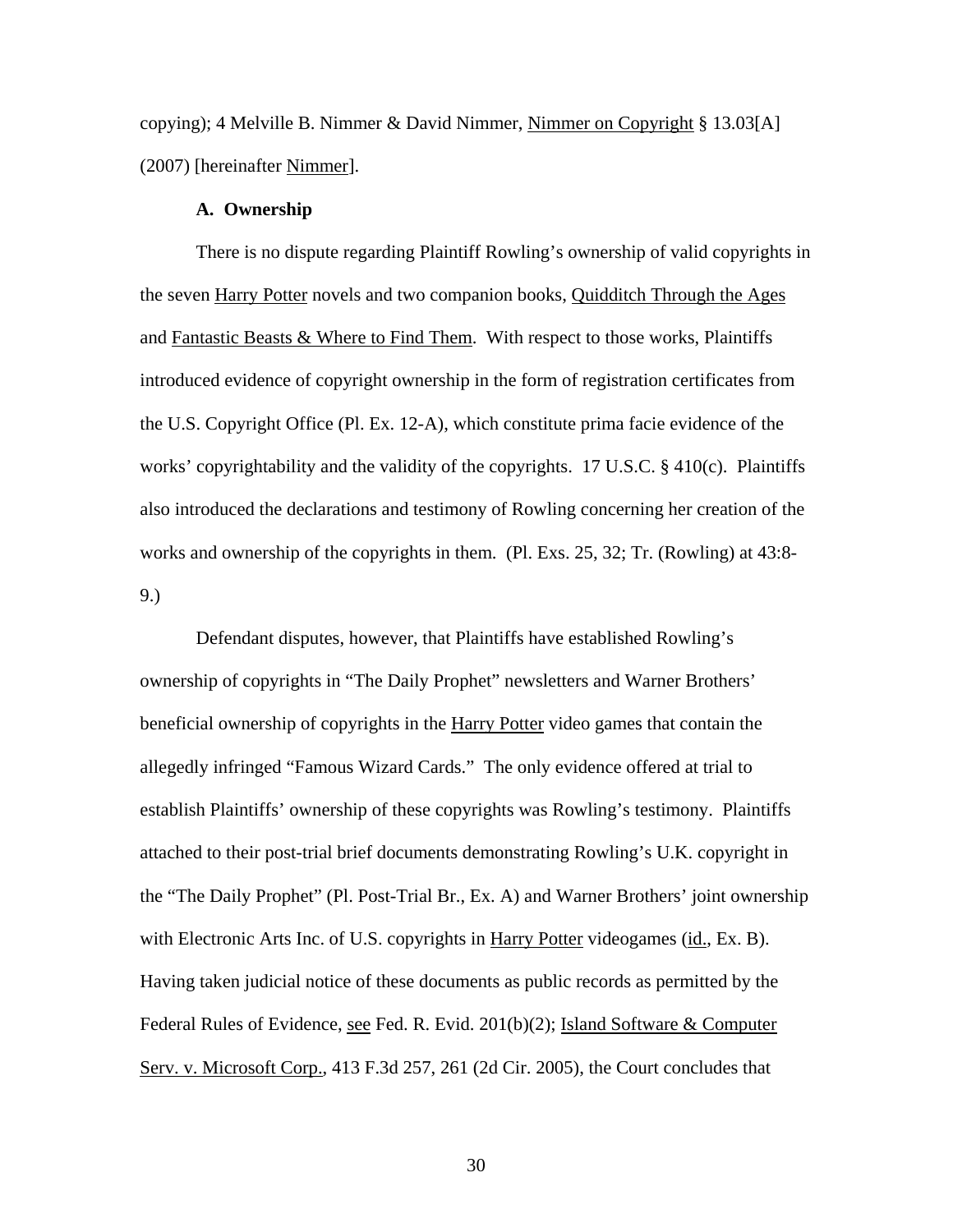Plaintiffs have established ownership of copyrights in "The Daily Prophet" and the "Famous Wizard Cards." Plaintiffs cannot establish infringement of these works, however, because neither work was entered into evidence,  $^{12}$  and they are not before the Court. Accordingly, Plaintiffs' claims of copyright infringement will be addressed only with respect to the seven Harry Potter novels and two companion guides.

# **B. Copying**

 $\overline{a}$ 

There is no dispute that the Lexicon actually copied from Rowling's copyrighted works. Vander Ark openly admitted that he created and updated the content of the Lexicon by taking notes while reading the Harry Potter books and by using without authorization scanned, electronic copies of the Harry Potter novels and companion books. (Tr. (Vander Ark) at 335:9-17, 259:5-9, 16-23.) While acknowledging actual copying, Defendant disputes that the copying amounts to an improper or unlawful appropriation of Rowling's works. Defendant argues that Plaintiffs fail to establish a prima facie case of infringement because they have not shown that the Lexicon is substantially similar to the Harry Potter works.

The appropriate inquiry under the substantial similarity test is whether "the copying is quantitatively and qualitatively sufficient to support the legal conclusion that infringement (actionable copying) has occurred."<sup>13</sup> Ringgold, 126 F.3d at 75; accord Nihon Keizai Shimbun, Inc. v. Comline Bus. Data, Inc., 166 F.3d 65, 70 (2d Cir. 1999);

<sup>&</sup>lt;sup>12</sup> At trial, Exhibits 45 and 46, which contain charts comparing text from the Famous Wizard Cards and The Daily Prophet with text from the Lexicon, were admitted as demonstrative exhibits, but the underlying works were not introduced.

 $13$  The post-trial briefs of the parties both suggest that  $\frac{Ringgold}{s}$  quantitative/qualitative approach is the applicable test for substantial similarity in this case, and the Court agrees. Since the original and secondary works are of different genres, the question of substantial similarity is difficult to examine using the other tests applied in this Circuit. See Castle Rock, 150 F.3d at 139 ("Because in the instant case the original and secondary works are of different genres and to a lesser extent because they are in different media, tests for substantial similarity other than the quantitative/qualitative approach are not particularly helpful to our analysis.").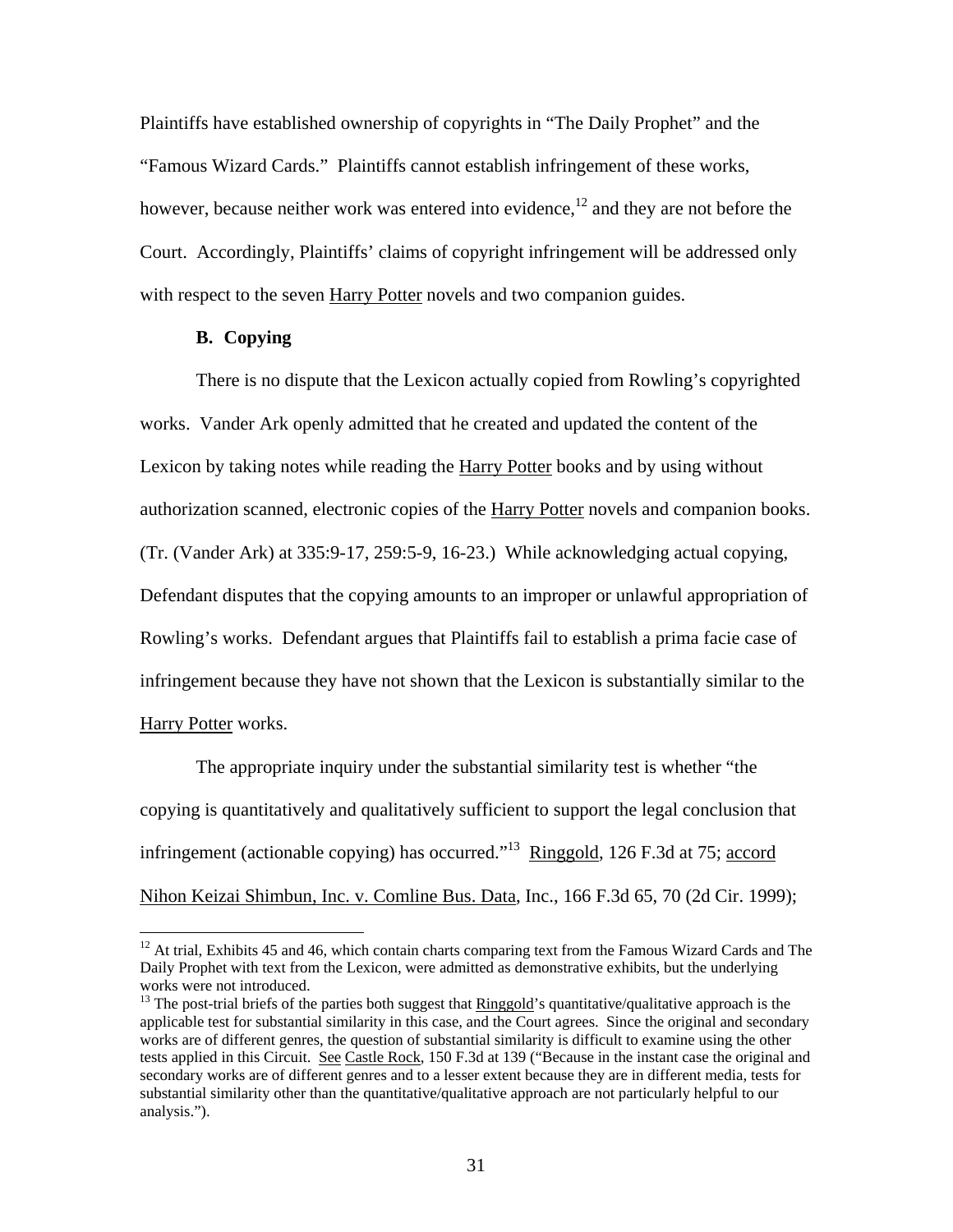Castle Rock, 150 F.3d at 138. The quantitative component addresses the amount of the copyrighted work that is copied, while the qualitative component addresses the copying of protected expression, as opposed to unprotected ideas or facts. Ringgold, 126 F.3d at 75.

In evaluating the quantitative extent of copying in the substantial similarity analysis, the Court "considers the amount of copying not only of direct quotations and close paraphrasing, but also of all other protectable expression in the original work." Castle Rock, 150 F.3d at 140 n.6. As the Second Circuit has instructed, "[i]t is not possible to determine infringement through a simple word count," which in this case would be an insuperable task; "the quantitative analysis of two works must always occur in the shadow of their qualitative nature." Nihon Keizai, 166 F.3d at 71. Where, as here, the copyrighted work is "wholly original," rather than mixed with unprotected elements, a lower quantity of copying will support a finding of substantial similarity. Nihon Keizai, 166 F.3d at 71.

Plaintiffs have shown that the Lexicon copies a sufficient quantity of the Harry Potter series<sup>14</sup> to support a finding of substantial similarity between the Lexicon and Rowling's novels. The Lexicon draws 450 manuscript pages worth of material primarily from the 4,100-page Harry Potter series.<sup>15</sup> Most of the Lexicon's 2,437 entries contain

 $\overline{a}$ 

<sup>&</sup>lt;sup>14</sup> The Court analyzes the amount of expression copied from the Harry Potter series in the aggregate, rather than from each individual novel in the series, following the Second Circuit's reasoning in Castle Rock, 150 F.3d at 138 (observing that "[o]ur precedents . . . tend to support the aggregate analysis," and resolving to "treat Seinfeld—a discrete, continuous television series—as a single work"). Cautioning against the aggregate approach used in Castle Rock, the Nimmer treatise warns that the "broader the series, the more all-encompassing plaintiff's copyright becomes, thereby squelching new expression in direct defiance to copyright's mandate of stimulating the production of new works." 4 Nimmer § 13.03[A][3]. In this case, however, because the Harry Potter novels tell one coherent narrative in a series, rather than tell discrete tales, the danger identified by Nimmer is less likely to exist.<br><sup>15</sup> Not included in the Court's quantitative analysis is the small amount of information appearing in these

<sup>450</sup> pages that is taken from other sources, common knowledge, or Vander Ark's contribution.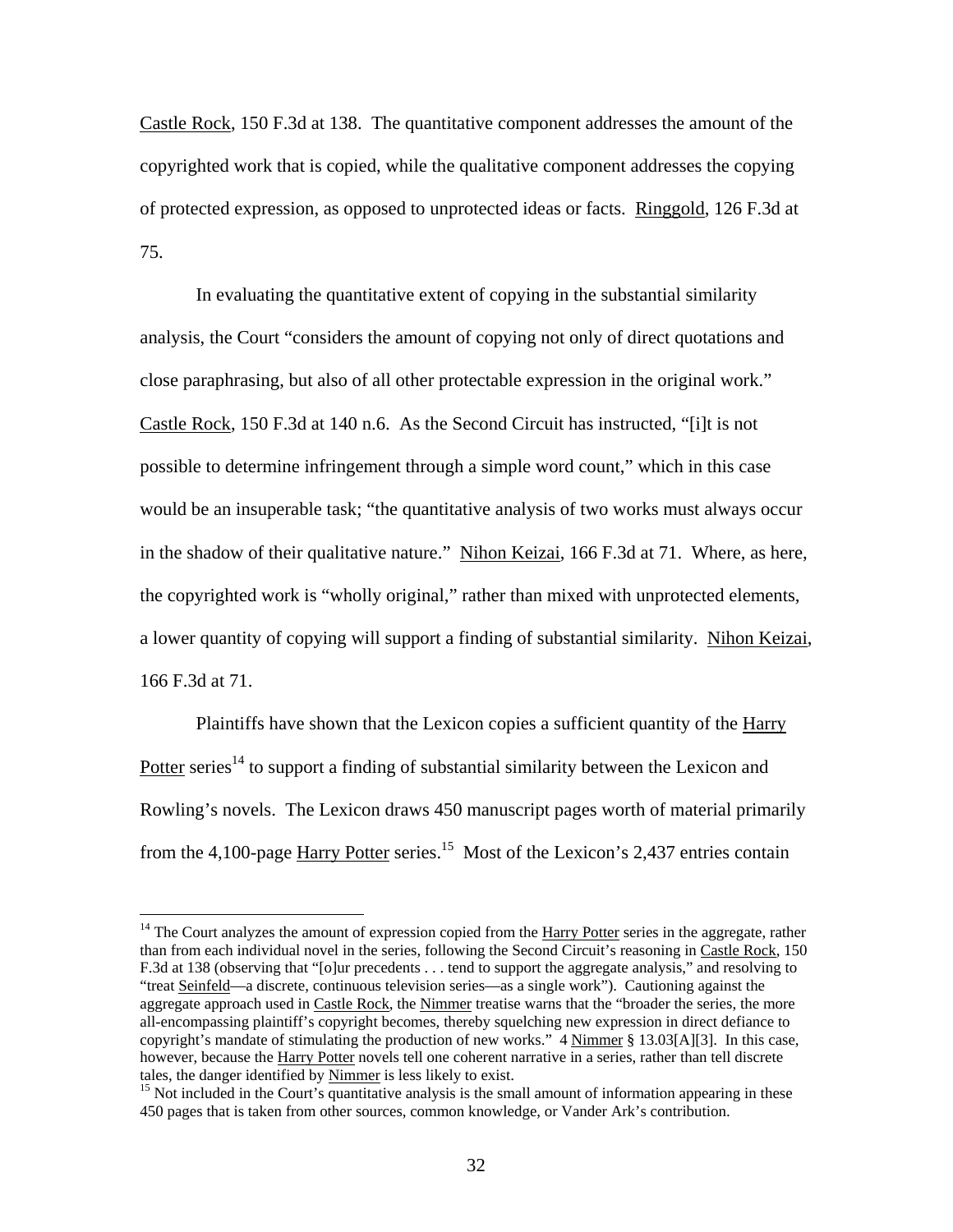direct quotations or paraphrases, plot details, or summaries of scenes from one or more of the Harry Potter novels. As Defendant admits, "the Lexicon reports thousands of fictional facts from the Harry Potter works." (Def.'s Post-trial Br. at 35). Although hundreds pages or thousands of fictional facts may amount to only a fraction of the seven-book series, this quantum of copying is sufficient to support a finding of substantial similarity where the copied expression is entirely the product of the original author's imagination and creation. See Castle Rock, 150 F.3d at 138 (concluding that a Seinfeld trivia book that copied 643 fragments from 84 copyrighted Seinfeld episodes "plainly crossed the quantitative copying threshold under Ringgold"); Twin Peaks Prods., Inc. v. Publ'ns Int'l, Ltd., 996 F.2d 1366, 1372 (2d Cir. 1993) (upholding the district court's conclusion that "the identity of 89 lines of dialogue" between Twin Peaks teleplays and a guide to the television series constituted substantial similarity); see also Harper & Row, 471 U.S. at 548-49 (stating that "lifting verbatim quotes of the author's original language totaling between 300 and 400 words and constituting some 13% of [the defendant's] article" was sufficient to constitute copyright infringement).

The quantitative extent of the Lexicon's copying is even more substantial with respect to Fantastic Beasts and Quidditch Through the Ages. Rowling's companion books are only fifty-nine and fifty-six pages long, respectively. The Lexicon reproduces a substantial portion of their content, with only sporadic omissions, across hundreds of entries. (Tr. (Vander Ark) at 287:20-288:4 (testifying that to overcome the problem of copying the companion books, "which were essentially encyclopedias already," in their entirety, the Lexicon intentionally leaves some things out).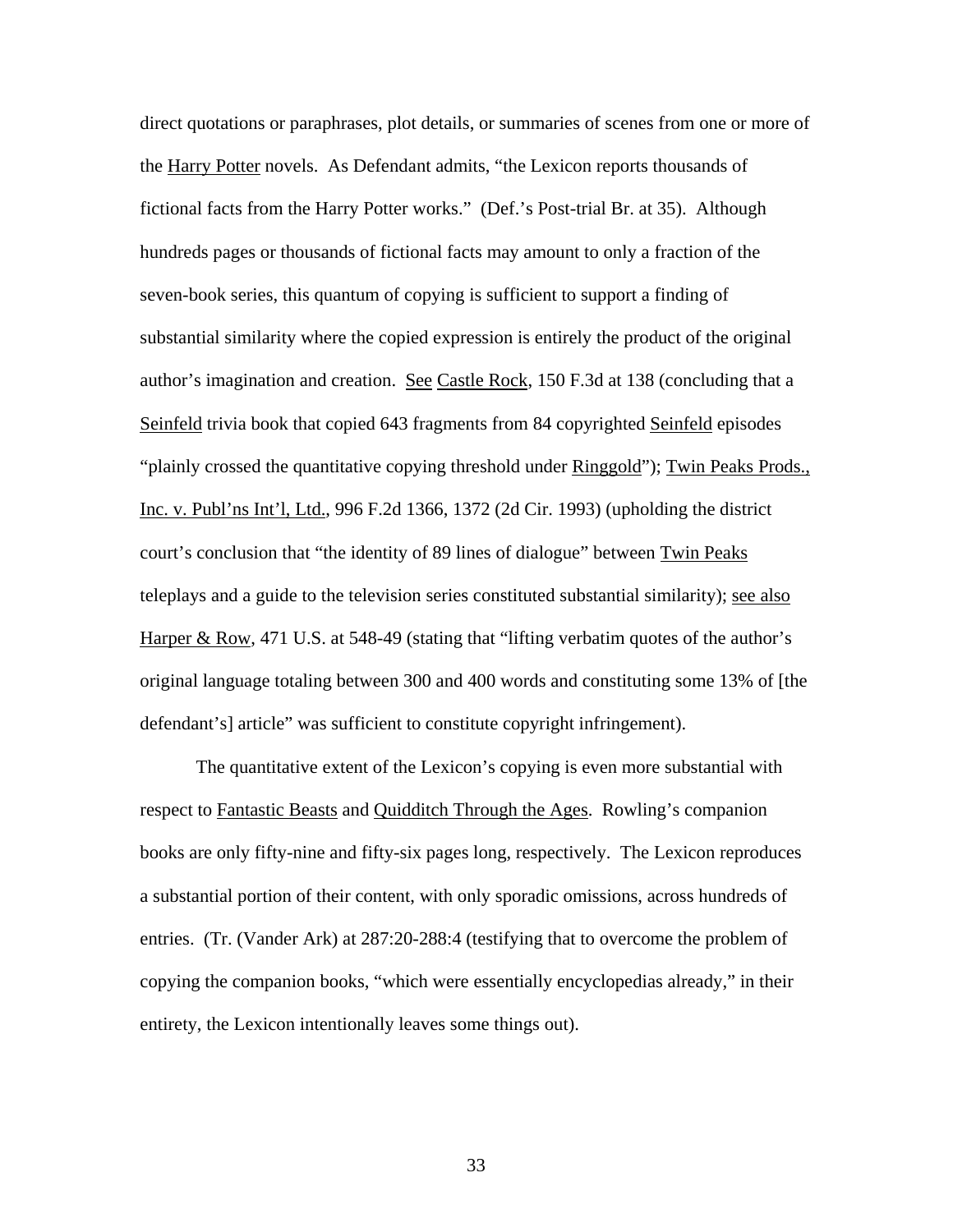As to the qualitative component of the substantial similarity analysis, Plaintiffs have shown that the Lexicon draws its content from creative, original expression in the Harry Potter series and companion books. Each of the 2,437 entries in the Lexicon contains "fictional facts" created by Rowling, such as the attributes of imaginary creatures and objects, the traits and undertakings of major and minor characters, and the events surrounding them. The entry for "Boggart," for example, contains the fictional facts that a boggart is "[a] shape shifter that prefers to live in dark, confined spaces, taking the form of the thing most feared by the person it encounters; nobody knows what a boggart looks like in its natural state," and that "Lupin taught his third year Defence Against the Dark Arts class to fight [a boggart] with the Riddikulus spell (PA7), and used a boggart as a substitute for a Dementor in tutoring Harry (PA12)." (Pl. Ex. 1.) In Castle Rock Entertainment, Inc. v. Carol Publishing Group, Inc., the Second Circuit explained that such invented facts constitute creative expression protected by copyright because "characters and events spring from the imagination of [the original] authors." 150 F.3d at 139; see also Paramount Pictures Corp. v. Carol Publ'g Group, 11 F. Supp. 2d 329, 333 (S.D.N.Y. 1998) (stating that "[t]he characters, plots and dramatic episodes" that comprise the story of the "fictitious history of Star Trek" are the story's "original elements," protected by copyright). The Castle Rock court held that a trivia book which tested the reader's knowledge of "facts" from the Seinfeld series copied protected expression because "each 'fact' tested by [the trivia book] is in reality fictitious expression created by Seinfeld's authors." Id. It follows that the same qualitative conclusion should be drawn here, where each "fact" reported by the Lexicon is actually expression invented by Rowling.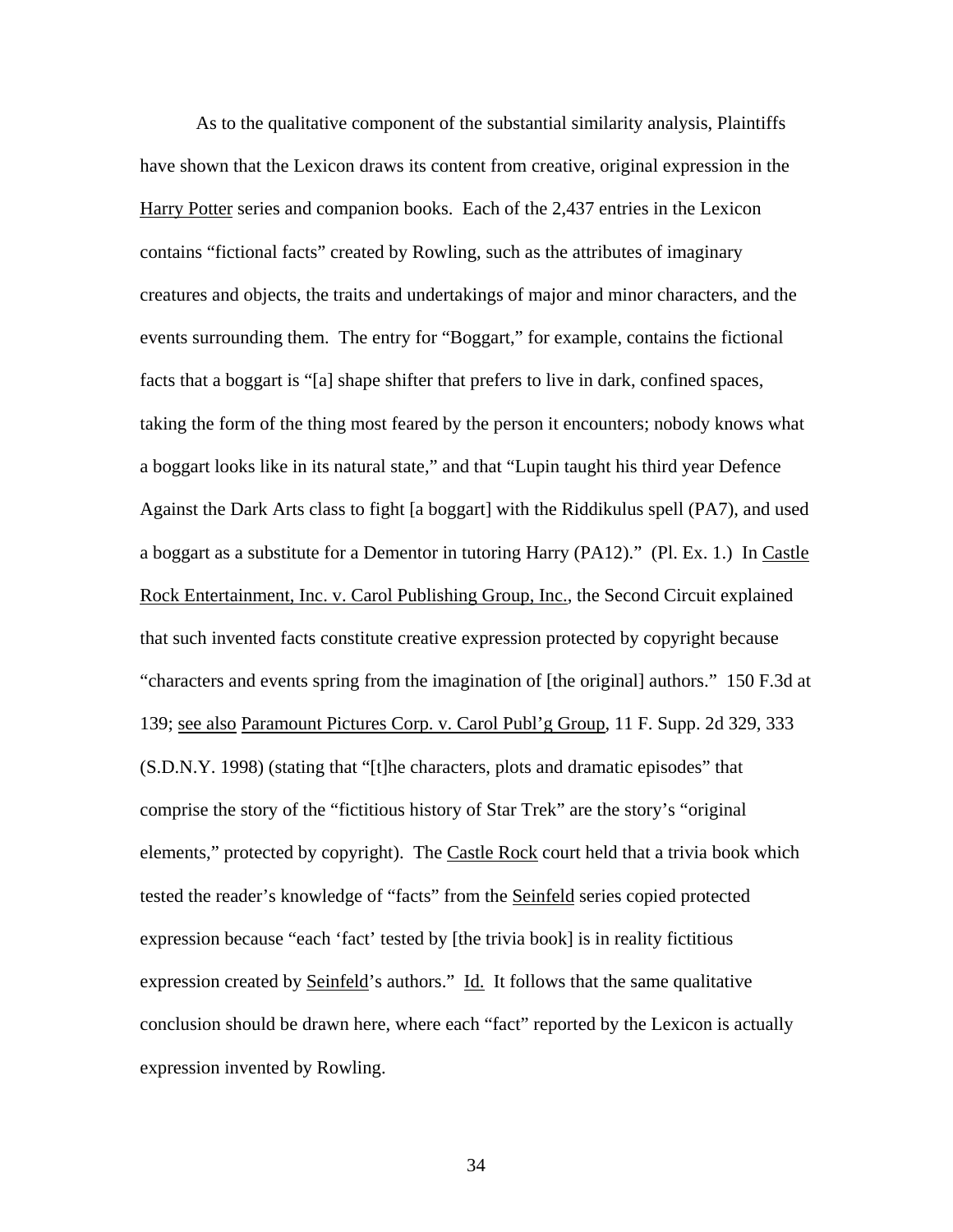Seeking to distinguish Castle Rock, Defendant argues that the qualitative similarity between the Lexicon and the Harry Potter works is significantly diminished because "the Lexicon uses fictional facts primarily in their factual capacity" to "report information and where to find it," unlike the Seinfeld trivia book, which used fictional facts "primarily in their fictional capacity to entertain and 'satisfy' the reader's 'craving' for the Seinfeld television series." (Def. Post-trial Br. at 36 (quoting Castle Rock, 150) F.3d at 142-43).) While this distinction is important, Defendant's argument goes to the fair use question of whether the Lexicon's use has a transformative purpose, not to the infringement question of whether the Lexicon, on its face, bears a substantial similarity to the Harry Potter works. The court in Castle Rock addressed these two inquires separately and found that the Seinfeld trivia book not only bore a substantial similarity to the Seinfeld series but also lacked a transformative purpose. See Castle Rock, 150 F.3d at 138-39, 141-43. What matters at the infringement stage of this case is that the copied text is expression original to Rowling, not fact or idea, and therefore is presumptively entitled to copyright protection. See Harper & Row, 471 U.S. at 547; Feist, 499 U.S. at 344-46. Even if expression is or can be used in its "factual capacity," it does not follow that expression thereby takes on the status of fact and loses its copyrightability.

Defendant also argues that while a substantial similarity may be found where invented facts are "reported and arranged in such a way as to tell essentially the same story" as the original, "the order in which the fictional facts are presented in the Lexicon bears almost no resemblance to the order in which the fictional facts are arranged to create the story of Harry Potter and the universe he inhabits." (Def. Post-trial Br. at 34, 36). Reproducing original expression in fragments or in a different order, however, does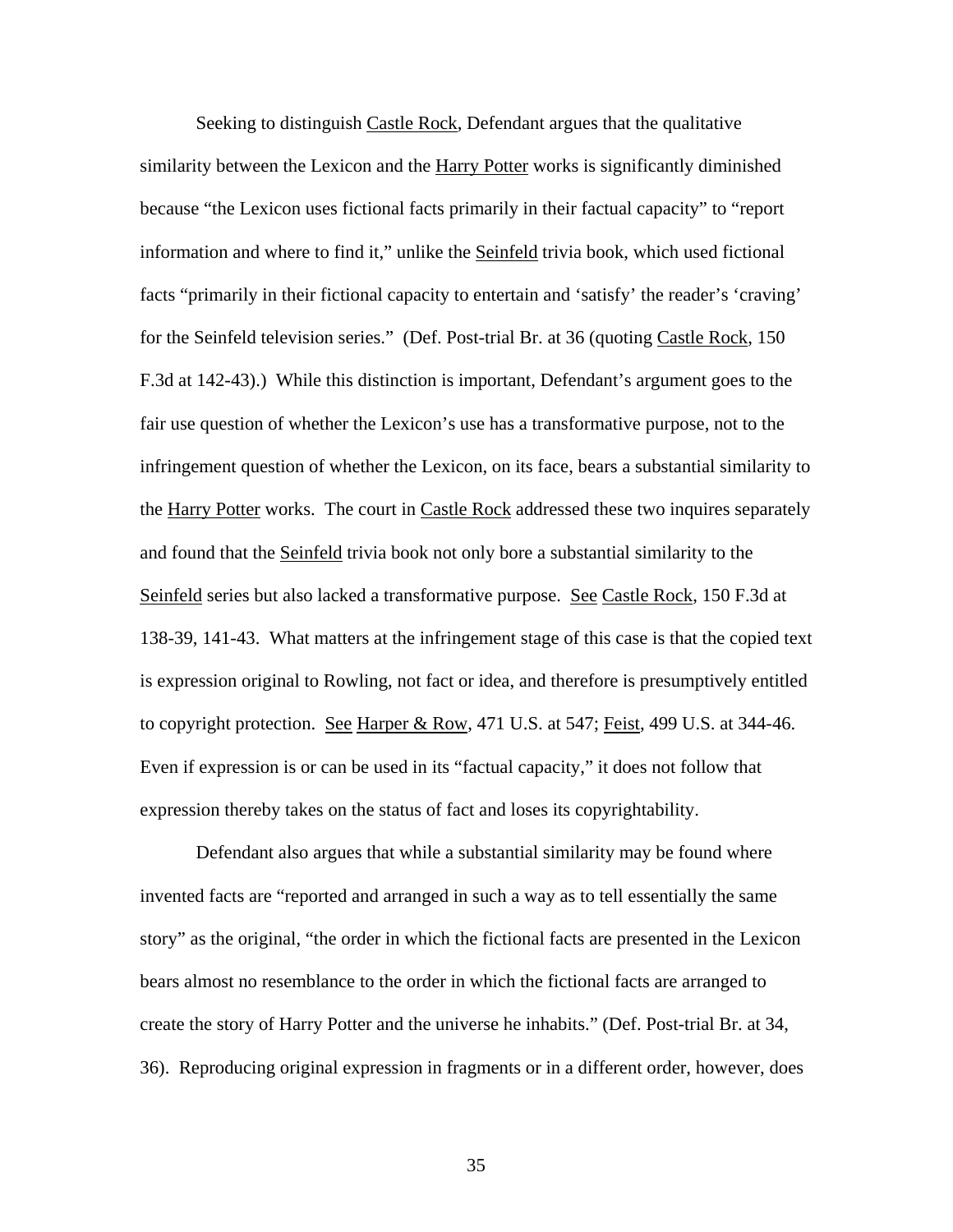not preclude a finding of substantial similarity. See Castle Rock, 150 F.3d at 139 (finding a substantial similarity even though the allegedly infringing trivia book rearranged fragments of expression from Seinfeld in question-and-answer format); Paramount Pictures, 11 F. Supp. 2d at 333-34 (finding that a book containing brief synopses of major plot lines, histories of major characters, and descriptions of fictional alien species in Star Trek was substantially similar to the Star Trek series even though "the fictitious history is presented in a different order than that in which it appeared in the [original works]"). Regardless of how the original expression is copied, "'the standard for determining copyright infringement is not whether the original could be recreated from the allegedly infringing copy, but whether the latter is "substantially similar" to the former.'" Castle Rock, 150 F.3d at 141 (quoting Horgan v. Macmillan, Inc., 789 F.2d 157, 162 (2d Cir. 1986)). Here, the Lexicon's rearrangement of Rowling's fictional facts does not alter the protected expression such that the Lexicon ceases to be substantially similar to the original works. $16$ 

Furthermore, the law in this Circuit is clear that "the concept of similarity embraces not only global similarities in structure and sequence, but localized similarity in language." Twin Peaks, 996 F.2d at 1372 (endorsing the taxonomy of "comprehensive nonliteral similarity" and "fragmented literal similarity" from the Nimmer treatise, 4 Nimmer § 13.03[A][2]); see also Ringgold, 126 F.3d at 75 n.3; Arica Institute, 970 F.2d at 1073. In evaluating fragmented literal similarity, or "localized similarity in language," the Court examines the copying of direct quotations or close paraphrasing of the original

 $\overline{a}$ 

<sup>&</sup>lt;sup>16</sup> Moreover, the Lexicon's arrangement of fictional facts, although far more extensive, is not so different from that of Fantastic Beasts, which organizes descriptions of creatures in alphabetical order, and Quidditch Through the Ages, which contains individual descriptions of quidditch fouls, teams, and countries where quidditch is played.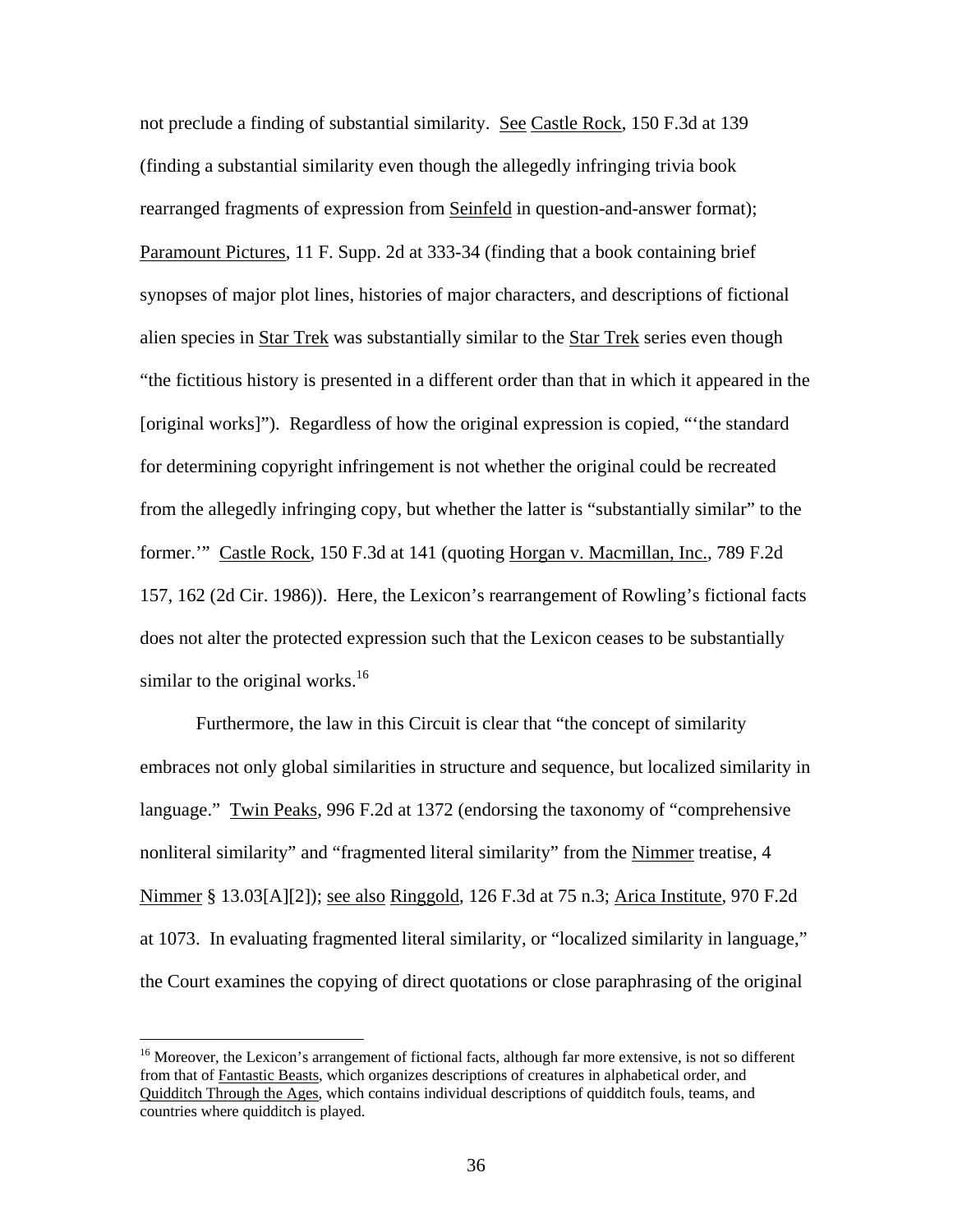work. Castle Rock, 150 F.3d at 140; Paramount Pictures, 11 F. Supp. 2d at 333 ("Fragmented similarity refers to exact copying of a portion of a work."). As determined in the Findings of Fact, the Lexicon contains a considerable number of direct quotations (often without quotation marks) and close paraphrases of vivid passages in the Harry Potter works. Although in these instances, the Lexicon often changes a few words from the original or rewrites original dialogue in the third person, the language is nonetheless substantially similar. See Salinger v. Random House, Inc., 811 F.2d 90, 97 (2d Cir. 1987) (indicating that protected expression is infringed whether it is "quoted verbatim or only paraphrased"); Craft v. Kobler, 667 F. Supp. 120, 124 (S.D.N.Y. 1987) (stating that protected writing is infringed by "direct quotation" or "by paraphrase which remains sufficiently close that, in spite of changes, it appropriates the craft of authorship of the original"); see also 4 Nimmer § 13.03[A][1] ("The mere fact that the defendant has paraphrased rather than literally copied will not preclude a finding of substantial similarity. Copyright 'cannot be limited literally to the text, else a plagiarist would escape by immaterial variations."" (footnote omitted) (quoting Nichols v. Universal Pictures Co., 45 F.2d 119, 121 (2d Cir. 1930))).

Notwithstanding the dissimilarity in the overall structure of the Lexicon and the original works, some of the Lexicon entries contain summaries of certain scenes or key events in the Harry Potter series, as stated in the Findings of Fact. These passages, in effect, retell small portions of the novels, though without the same dramatic effect. In addition, the entries for Harry Potter and Lord Voldemort give a skeleton of the major plot elements of the Harry Potter series, again without the same dramatic effect or structure. Together these portions of the Lexicon support a finding of substantial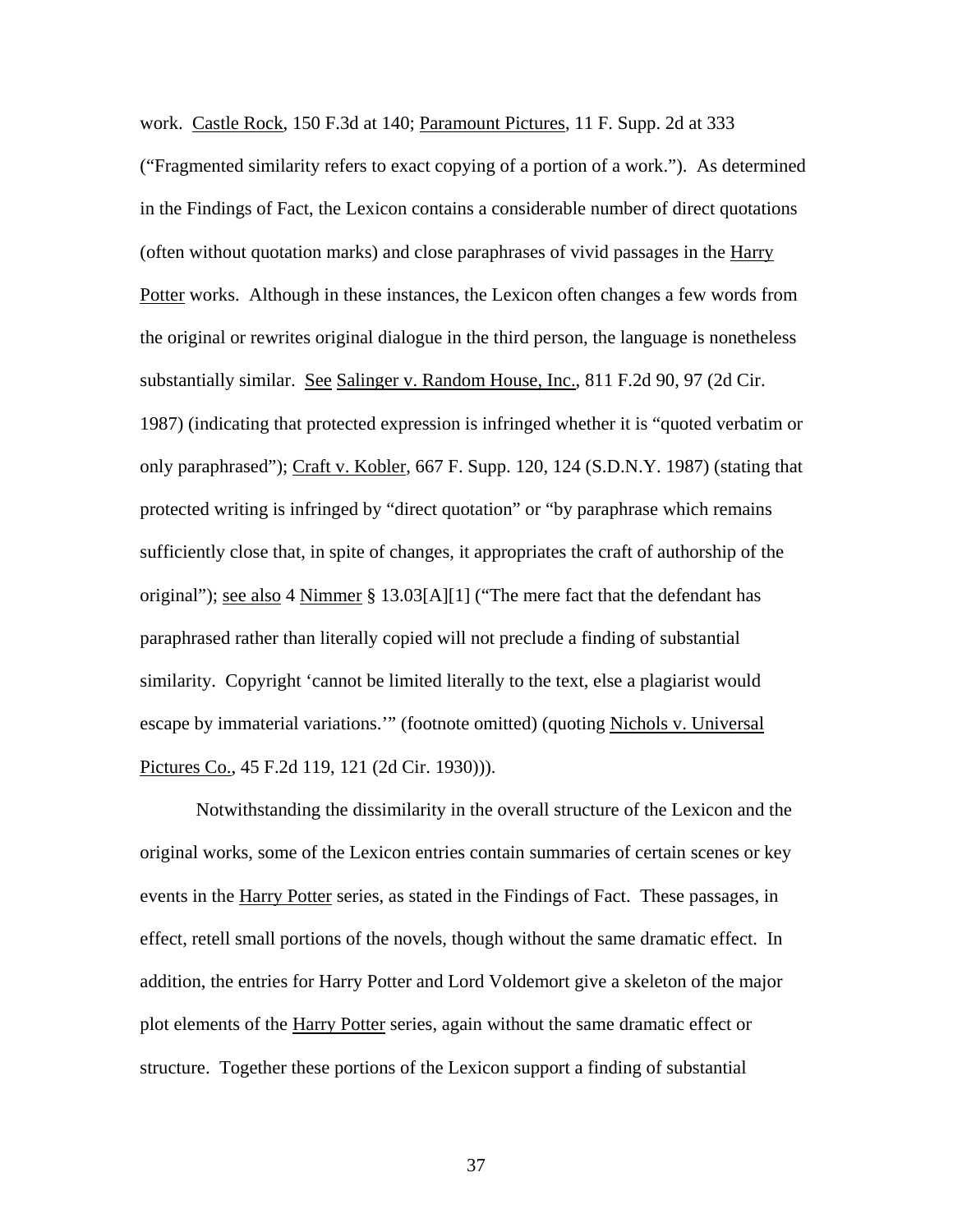similarity. To be sure, this case is different from Twin Peaks, where forty-six pages of the third chapter of a guidebook to the Twin Peaks television series were found to constitute "essentially a detailed recounting of the first eight episodes of the series. Every intricate plot twist and element of character development appear[ed] in the Book in the same sequence as in the teleplays." 996 F.2d at 1372-73 (supporting the Second Circuit's finding of comprehensive nonliteral similarity). Those "plot summaries" were far more detailed, comprehensive, and parallel to the original episodes than the so-called "plot summaries" in this case. Nonetheless, it is clear that the plotlines and scenes encapsulated in the Lexicon are appropriated from the original copyrighted works. See Paramount Pictures, F. Supp. 2d at 334 (noting that Twin Peaks was distinguishable but nonetheless applying its broader holding that "a book which tells the story of a copyrighted television series infringes on its copyright"). Under these circumstances, Plaintiffs have established a prima facie case of infringement.

#### **C. Derivative Work**

Plaintiffs allege that the Lexicon not only violates their right of reproduction, but also their right to control the production of derivative works. The Copyright Act defines a "derivative work" as "a work based upon one or more preexisting works, such as a translation, musical arrangement, dramatization, fictionalization, motion picture version, sound recording, art reproduction, abridgment, condensation, or any other form in which a work may be *recast, transformed, or adapted*." 17 U.S.C. § 101 (emphasis added). A work "consisting of editorial revisions, annotations, elaborations, or other modifications which, as a whole, represents an original work of authorship" is also a derivative work. Id.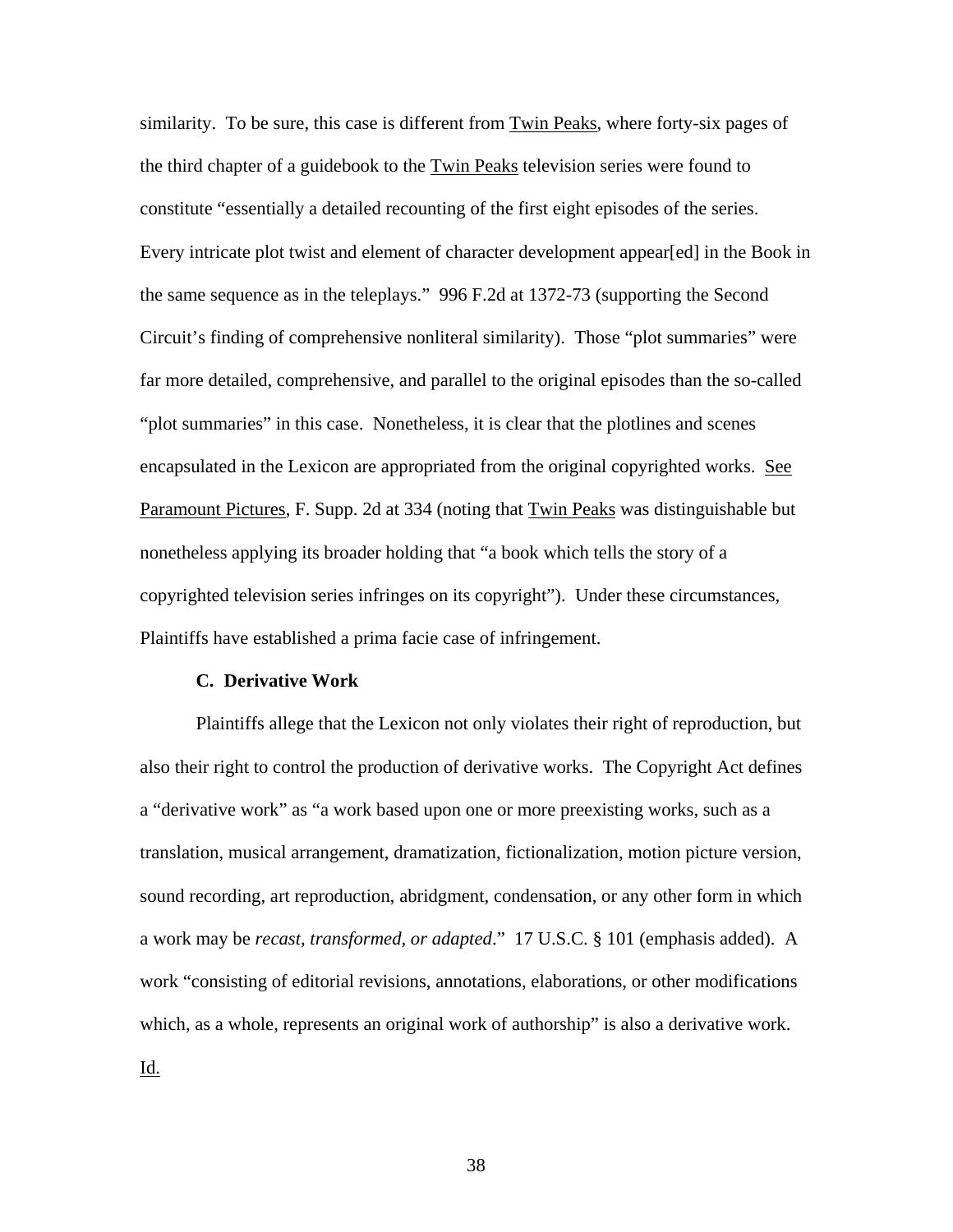A work is not derivative, however, simply because it is "based upon" the preexisting works.<sup>17</sup> If that were the standard, then parodies and book reviews would fall under the definition, and certainly "ownership of copyright does not confer a legal right to control public evaluation of the copyrighted work." Ty, Inc. v. Publ'ns Int'l Ltd., 292 F.3d 512, 521 (7th Cir. 2002). The statutory language seeks to protect works that are "recast, transformed, or adapted" into another medium, mode, language, or revised version, while still representing the "original work of authorship." See Castle Rock, 150 F.3d at 143 n.9 (stating that "derivative works that are subject to the author's copyright transform an original work into a new mode of presentation"); Twin Peaks, 996 F.2d at 1373 (finding a derivative work where a guidebook based on the Twin Peak television series "contain[ed] a substantial amount of material from the teleplays, transformed from one medium to another"). Thus in Ty, Inc. v. Publications International Ltd., Judge Posner concluded, as the parties had stipulated, that a collectors' guide to Beanie Babies was not a derivative work because "guides don't *recast, transform, or adapt* the things to which they are guides." 292 F.3d at 520 (emphasis added).

Plaintiffs argue that based on the Twin Peaks decision "companion guides constitute derivative works where, as is the case here, they 'contain a substantial amount of material from [the underlying work.'" (Pl. Post-trial Br. ¶ 288, at 88-89.) This argument inaccurately states the holding of Twin Peaks and overlooks two important distinctions between the Lexicon and the guidebook in Twin Peaks. First, as mentioned earlier, the portions of the Lexicon that encapsulate plot elements or sketch plotlines bear

 $\overline{a}$ 

 $17$  The law in this Circuit has recognized that "even when one work is 'based upon' another, 'if the secondary work sufficiently transforms the expression of the original work such that the two works cease to be substantially similar, then the secondary work is not a derivative work and, for that matter, does not infringe the copyright of the original work." Well-Made Toy Mfg. Corp. v. Goffa Int'l Corp., 354 F.3d 112, 117 (2d Cir. 2003) (quoting Castle Rock, 150 F.3d at 143 n.9).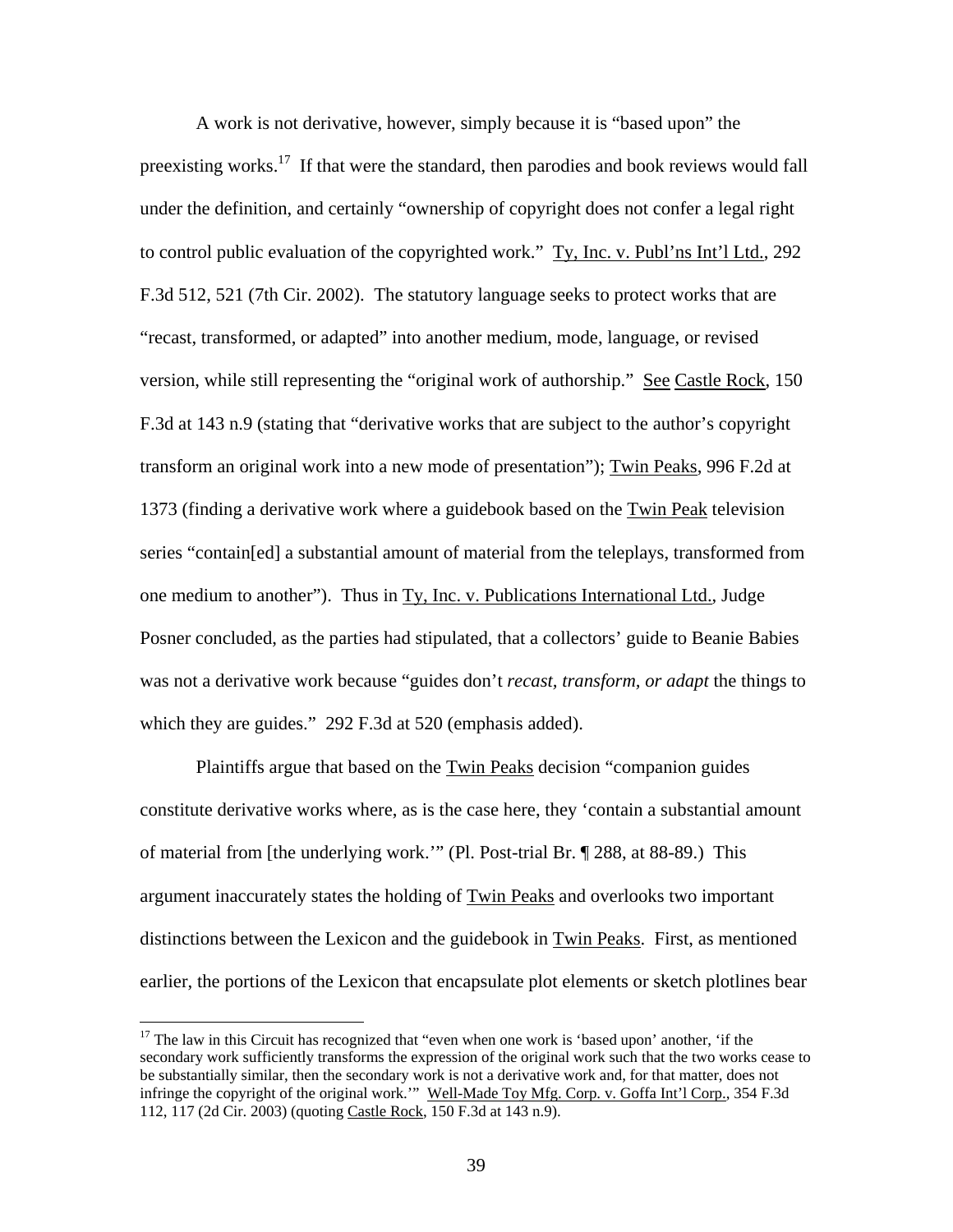no comparison with the guidebook in Twin Peaks, whose plot summaries giving "elaborate recounting of plot details" were found to constitute an "abridgement" of the original work. See Twin Peaks, 996 F.2d at 1373 n.2 (reproducing an excerpt of the infringing book containing a high degree of detail). Given that the Lexicon's use of plot elements is far from an "elaborate recounting" and does not follow the same plot structure as the Harry Potter novels, Plaintiffs' suggestion that these portions of the Lexicon are "unauthorized abridgements" is unpersuasive. Second, and more importantly, although the Lexicon "contain[s] a substantial amount of material" from the Harry Potter works, the material is not merely "transformed from one medium to another," as was the case in Twin Peaks. Id. at 1373. By condensing, synthesizing, and reorganizing the preexisting material in an A-to-Z reference guide, the Lexicon does not recast the material in another medium to retell the story of Harry Potter, but instead gives the copyrighted material another purpose.<sup>18</sup> That purpose is to give the reader a ready understanding of individual elements in the elaborate world of Harry Potter that appear in voluminous and diverse sources. As a result, the Lexicon no longer "represents [the] original work[s] of authorship." 17 U.S.C. § 101. Under these circumstances, and because the Lexicon does not fall under any example of derivative works listed in the statute, Plaintiffs have failed to show that the Lexicon is a derivative work.

#### **II. Fair Use**

<sup>&</sup>lt;sup>18</sup> This distinction is critical to the difference between derivative works, which are infringing, and works of fair use, which are permissible. See Castle Rock, 150 F.3d at 143 ("Although derivative works that are subject to the author's copyright transform an original work into a new mode of presentation, such works unlike works of fair use—take expression for purposes that are not "transformative."); Twin Peaks, 996 F.2d at 1375-76 (suggesting that whether an abridgement is a fair use rather than a derivative work may depend on whether it serves "a transformative function and elaborates in detail far beyond what is required to serve any legitimate purpose"). But see Blanch v. Koons, 467 F.3d 244, 252 n.4 ("A derivative use can certainly be complementary to, or fulfill a different function from, the original.").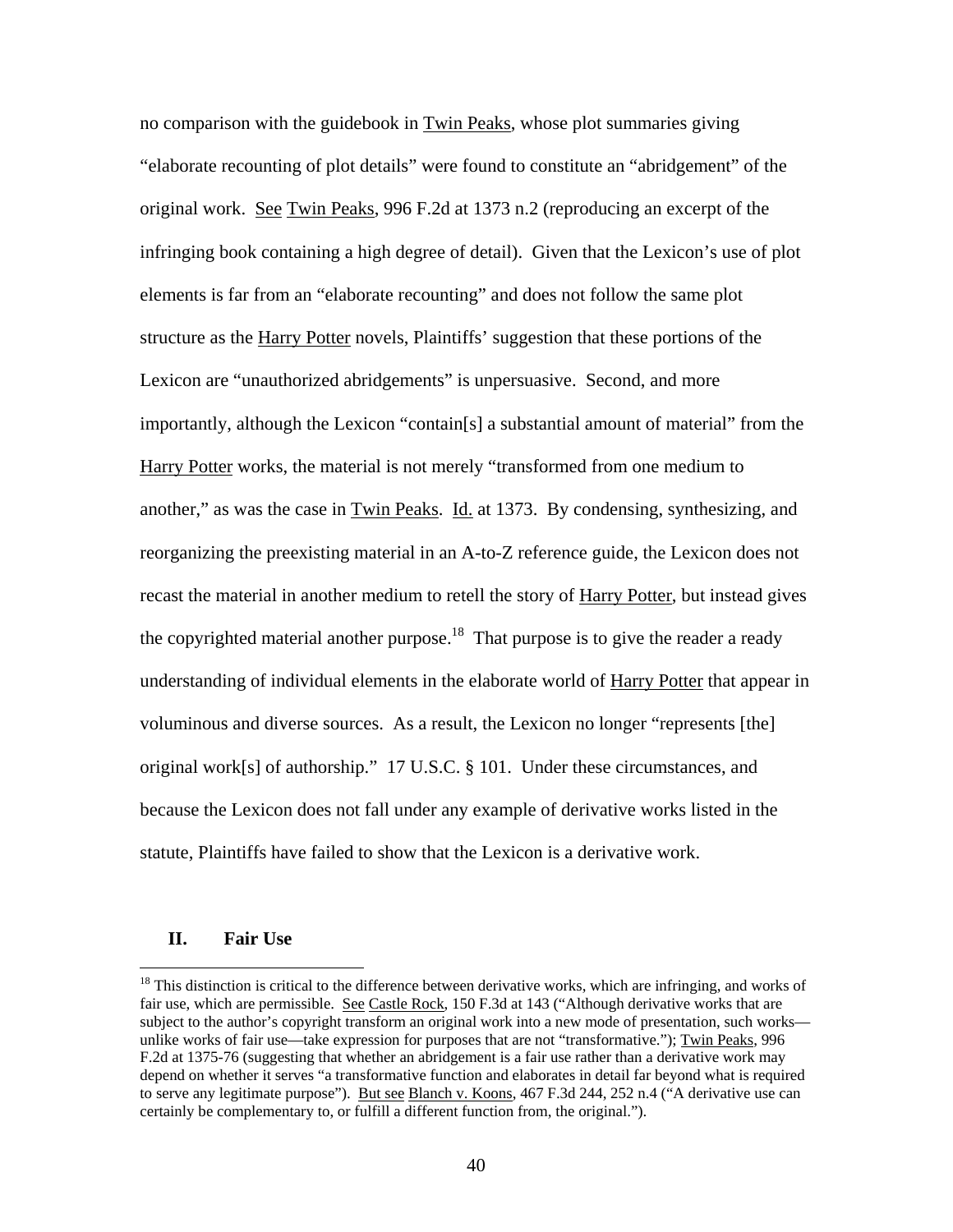Defendant contends that even if Plaintiffs have shown a prima facie case of infringement, the Lexicon is nevertheless a fair use of the Harry Potter works. An integral part of copyright law, the fair use doctrine is designed to "fulfill copyright's very purpose, 'To promote the Progress of Science and useful Arts,'" Campbell v. Acuff-Rose Music, Inc., 510 U.S. 569, 575 (1994) (quoting U.S. Const. art. I, § 8, cl. 8), by balancing the simultaneous needs "to protect copyrighted material and to allow others to build upon it." Id. As the Second Circuit has observed, there is an

inevitable tension between the property rights [that copyright law] establishes in creative works, which must be protected up to a point, and the ability of authors, artists, and the rest of us to express them– or ourselves by reference to the works of others, which must be protected up to a point. The fair-use doctrine mediates between the two sets of interests, determining where each set of interests ceases to control.

Blanch v. Koons, 467 F.3d 244, 250 (2d Cir. 2006). At stake in this case are the incentive to create original works which copyright protection fosters and the freedom to produce secondary works which monopoly protection of copyright stifles—both interests benefit the public. See Pierre N. Leval, Toward a Fair Use Standard, 103 Harv. L. Rev. 1105, 1109 (1990) (noting that on one hand "[t]he monopoly created by copyright . . . rewards the individual author in order to benefit the public," and on the other "[m]onopoly protection of intellectual property that impeded referential analysis and the development of new ideas out of old would strangle the creative process").

The common law doctrine of fair use is codified at Section 107 of the Copyright

Act of 1976 as follows:

 The fair use of a copyrighted work . . . for purposes such as criticism, comment, news reporting, teaching (including multiple copies for classroom use), scholarship, or research, is not an infringement of copyright. In determining whether the use made of a work in any particular case is a fair use the factors to be considered shall include—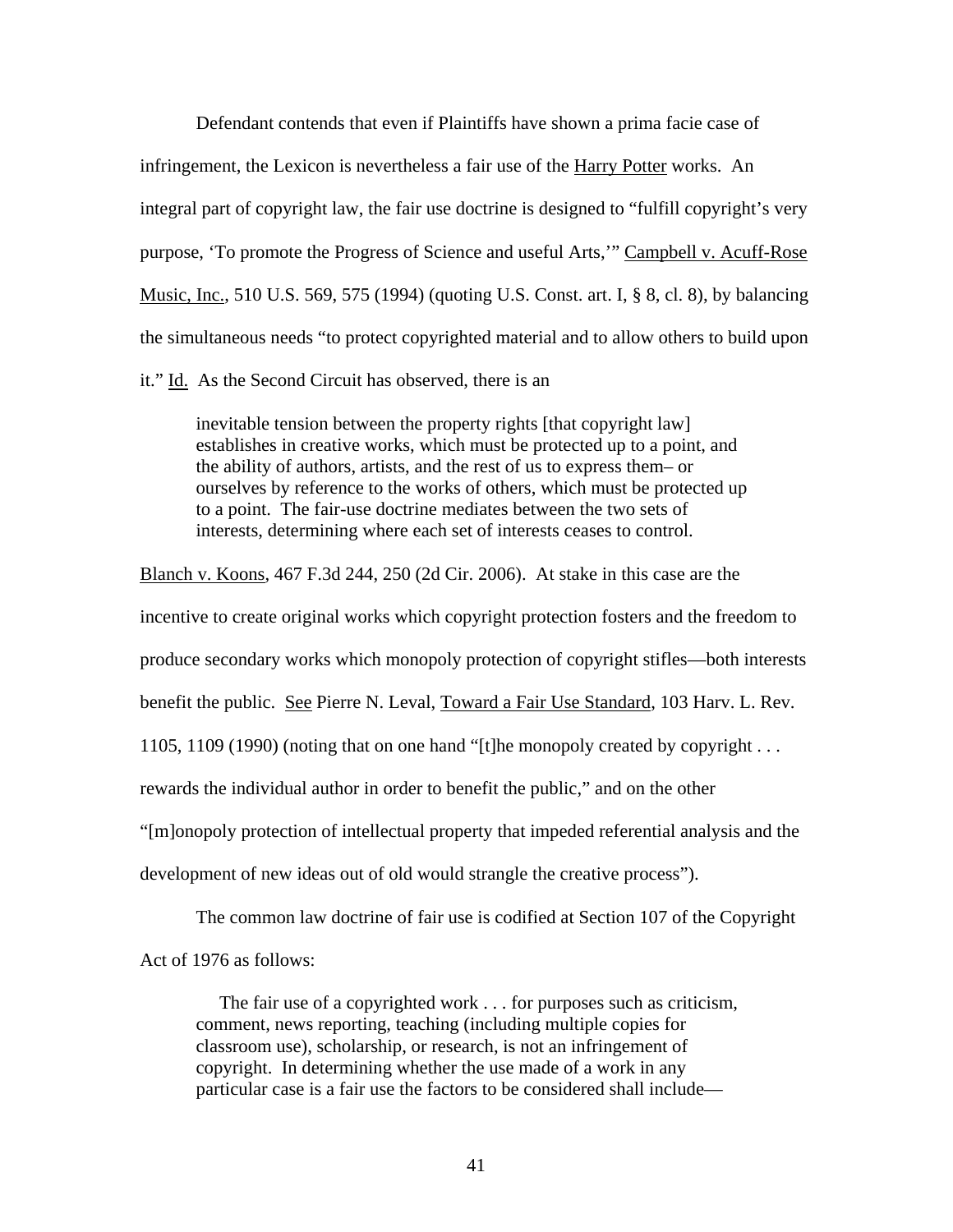(1) the purpose and character of the use, including whether such use is of a commercial nature or is for nonprofit educational purposes;

(2) the nature of the copyrighted work;

(3) the amount and substantiality of the portion used in relation to the copyrighted work as a whole, and

(4) the effect of the use upon the potential market for or value of the copyrighted work.

17 U.S.C. § 107. The evaluation of these factors is "an open-ended and context-sensitive inquiry," Blanch, 467 F.3d at 244; accord Campbell, 510 U.S. at 577 (stating that "the statute, like the doctrine it recognizes, calls for a case-by-case analysis"), and the examples listed in the statute (i.e., criticism, comment, news reporting, and teaching) are illustrative rather than limiting, Campbell, 510 U.S. at 577-78. The four statutory factors may not "be treated in isolation, one from another"; instead they all must "be explored, and the results weighed together, in light of the purposes of copyright." Id. at 578. "The ultimate test of fair use, therefore, is whether the copyright law's goal of 'promoting the Progress of Science and useful Arts,' U.S. Const., art. I, § 8, cl. 8, 'would be better served by allowing the use than by preventing it." Castle Rock, 150 F.3d at 141 (quoting Arica Inst., 970 F.2d at 1077).

# **A. Purpose and Character of the Use**

Most critical to the inquiry under the first fair-use factor is "whether and to what extent the new work is 'transformative.'" Campbell, 510 U.S. at 579; see also Bill Graham Archives v. Dorling Kindersley Ltd, 448 F.3d 605, 608 (2d Cir. 2006); Elvis Presley Enters., Inc. v. Passport Video, 349 F.3d 622, 628 (9th Cir. 2003). Specifically, the court asks "whether the new work merely 'supersede[s] the objects' of the original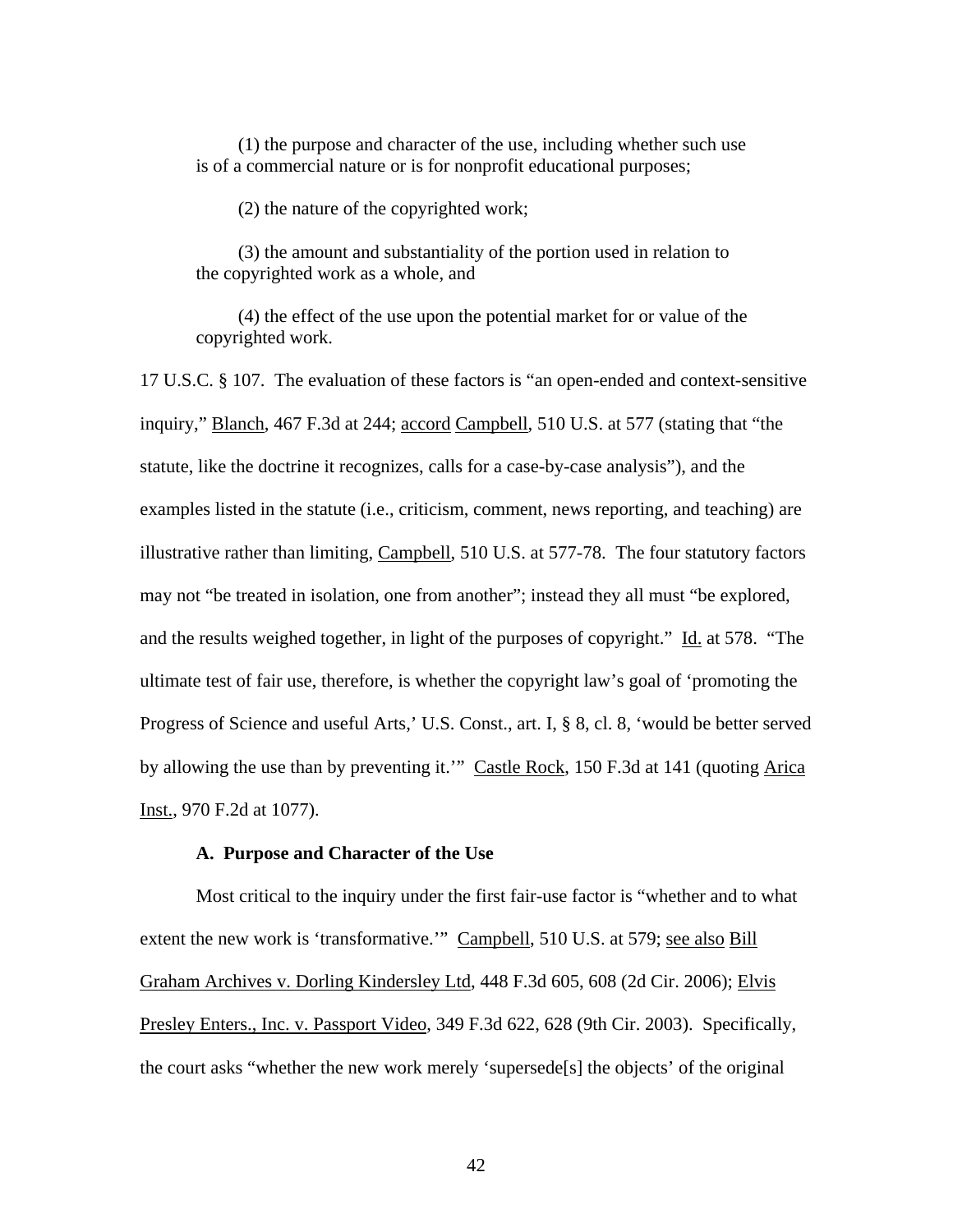creation, or instead adds something new, with a further purpose or different character, altering the first with new expression, meaning, or message." Campbell, 510 U.S. at 579. The fair use doctrine seeks to protect a secondary work if it "adds value to the original if [copyrightable expression in the original work] is used as raw material, transformed in the creation of new information, new aesthetics, new insights and understandings," because such a work contributes to the enrichment of society. Castle Rock, 150 F.3d at 141 (alteration in original) (quoting Leval, supra, at 1111). Courts have found a transformative purpose both where the defendant combines copyrighted expression with original expression to produce a new creative work, see, e.g., Campbell, 510 U.S. at 582- 83; Blanch, 467 F.3d at 251-51; Suntrust Bank v. Houghton Mifflin Co., 268 F.3d 1257 (11th Cir. 2001), and where the defendant uses a copyrighted work in a different context to serve a different function than the original, see, e.g., Perfect 10, Inc. v. Amazon.com, Inc., 508 F.3d 1146 (9th Cir. 2007); Bill Graham Archives v. Dorling Kindersley Ltd., 448 F.3d 605 (2d Cir. 2006).

The purpose of the Lexicon's use of the Harry Potter series is transformative. Presumably, Rowling created the Harry Potter series for the expressive purpose of telling an entertaining and thought provoking story centered on the character Harry Potter and set in a magical world. The Lexicon, on the other hand, uses material from the series for the practical purpose of making information about the intricate world of Harry Potter readily accessible to readers in a reference guide. To fulfill this function, the Lexicon identifies more than 2,400 elements from the Harry Potter world, extracts and synthesizes fictional facts related to each element from all seven novels, and presents that information in a format that allows readers to access it quickly as they make their way through the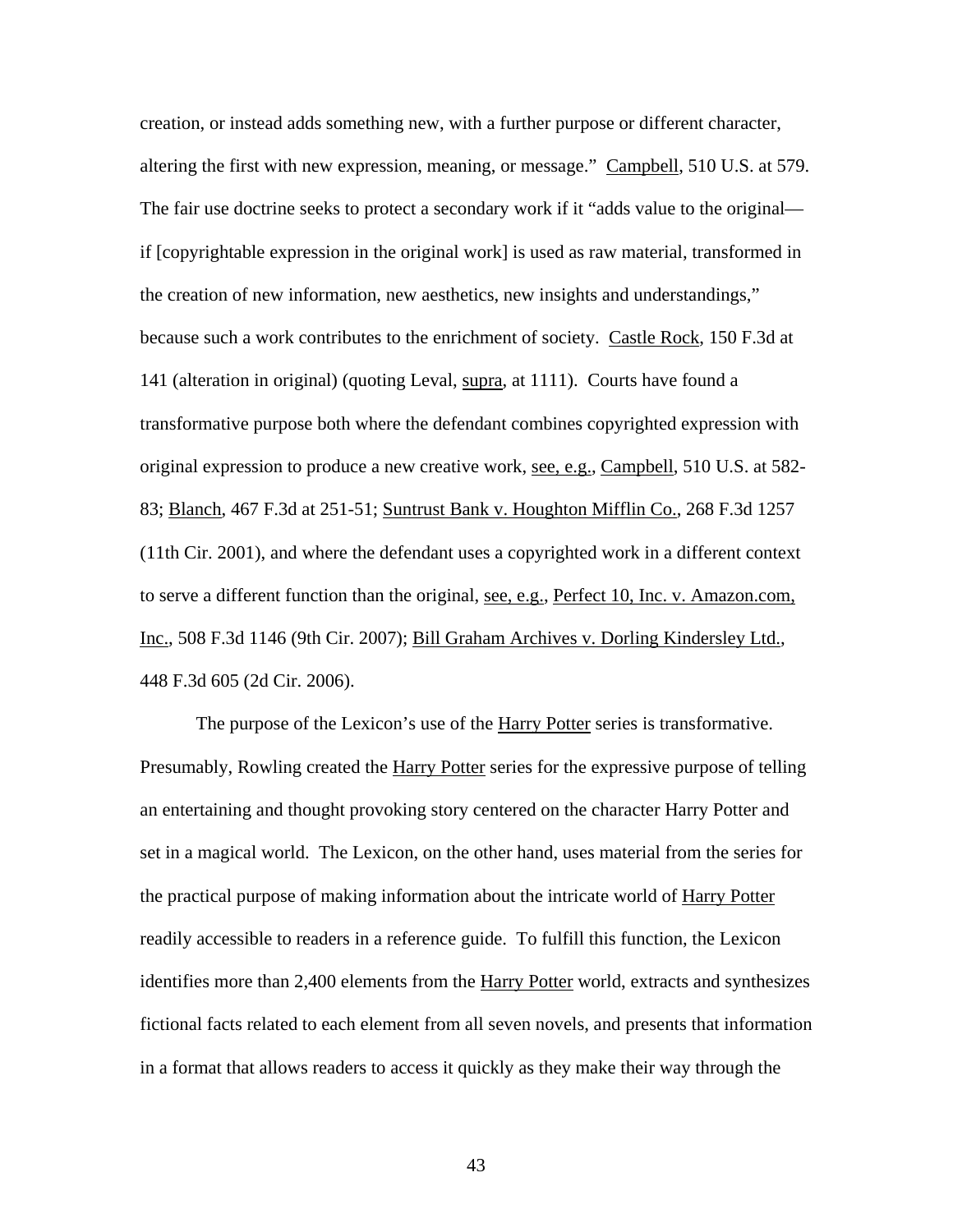series. Because it serves these reference purposes, rather than the entertainment or aesthetic purposes of the original works, the Lexicon's use is transformative and does not supplant the objects of the Harry Potter works. See Elvis Presley Enters., 349 F.3d at 629 (stating that new works are described as transformative "when the works use copyrighted materials for purposes distinct from the purpose of the original material"); see also Bill Graham Archives, 448 F.3d at 609 (concluding that the use of artistic images as historical artifacts is "transformatively different from the original expressive purpose").

The Lexicon's use of Rowling's companion books, however, is transformative to a much lesser extent. Although there is no supporting testimony, the companion books can be used for a reference purpose. Their packaging demonstrates an entertainment purpose: bringing to life the fictional schoolbooks they represent in the Harry Potter novels, the companion books have fictional authors, forewords written by Albus Dumbledore, handwritten notes to Harry from his friends, a game of tic-tac-toe sketched on one page, a library log and warning by the Hogwarts librarian, and a "Property of Hogwarts Library" stamp. In this regard, the companion books serve as playful accessories to the Harry Potter series. At the same time, the content of the companion books takes on the informational purpose of the schoolbooks they represent in the novels. As Vander Ark testified, the companion books are "essentially encyclopedias already." (Tr. (Vander Ark) at 287:21-22.) Fantastic Beasts describes the attributes and origins of each beast listed in the alphabetical guide, defines "beast," and explains the place of beasts in the "muggle" and wizard worlds. Quidditch Through the Ages describes the history and development of quidditch, the rules of the game, the teams, and the spread of quidditch internationally. Neither book, however, makes reference to where the beasts or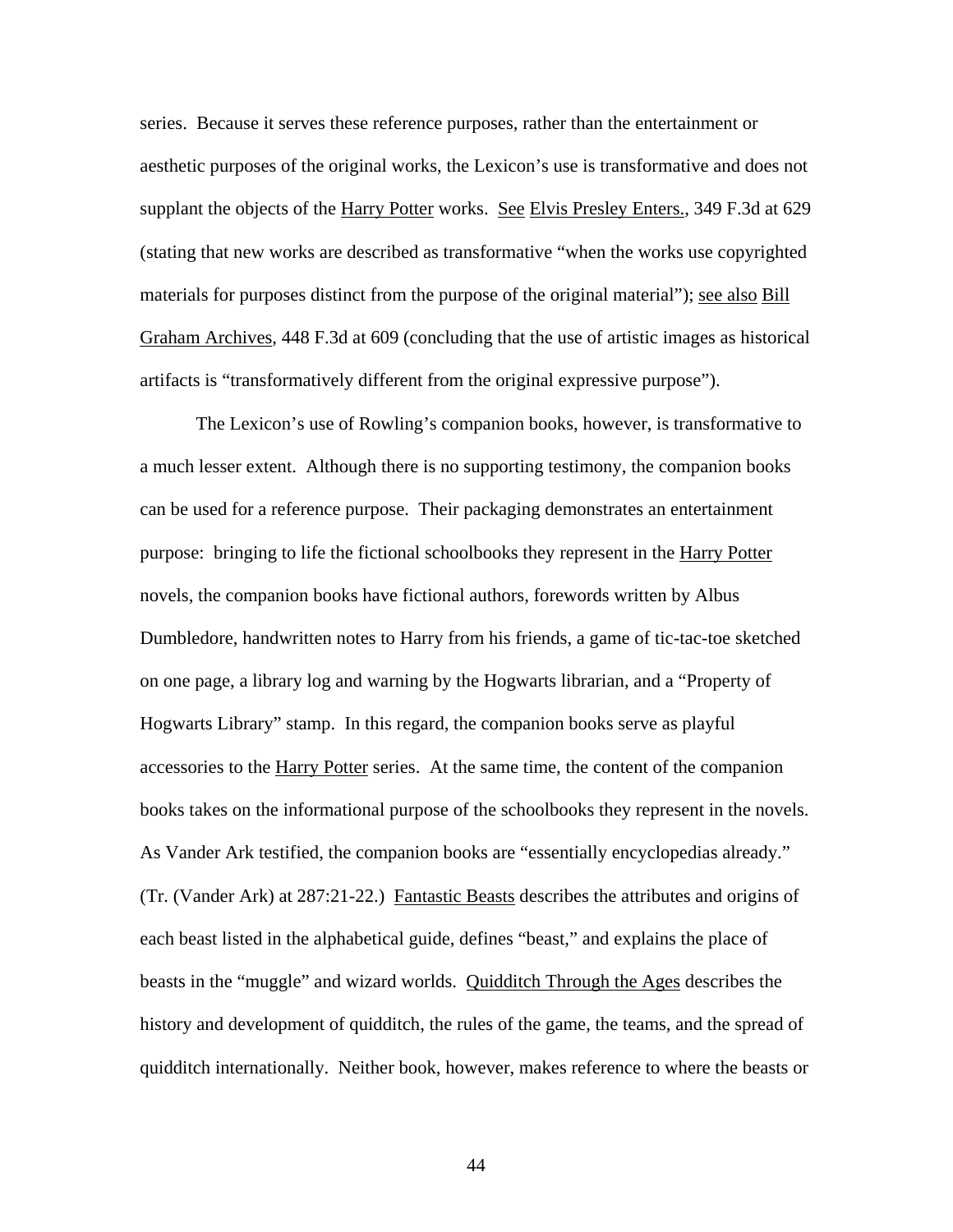quidditch facts appear in the Harry Potter novels. Although the Lexicon does not use the companion books for their entertainment purpose, it supplants the informational purpose of the original works by seeking to relate the same fictional facts in the same way. Even so, the Lexicon's use is slightly transformative in that it adds a productive purpose to the original material by synthesizing it within a complete reference guide that refers readers to where information can be found in a diversity of sources.

The best evidence of the Lexicon's transformative purpose is its demonstrated value as a reference source. See Am. Geophysical Union v. Texaco Inc., 60 F.3d 913, (2d Cir. 1994) (stating that the "transformative use concept assesses the value generated by the secondary use and the means by which such value is generated"); Leval, supra, at 1111 (stating that for a use to be transformative, "[t]he use must be productive and must employ the quoted matter in a different manner or for a different purpose than the original"). The utility of the Lexicon, as a reference guide to a multi-volume work of fantasy literature, demonstrates a productive use for a different purpose than the original works. The Lexicon makes the elaborate imaginary world of Harry Potter searchable, item by item, and gives readers a complete picture of each item that cannot be gleaned by reading the voluminous series, since the material related to each item is scattered over thousands of pages of complex narrative and plot. The demand for and usefulness of this type of reference guide is evidenced by the publication of similar works such as Paul F. Ford's Companion to Narnia: A Complete Guide to the Magical World of C.S. Lewis's The Chronicles of Narnia. (Pl. Ex. 62; see also Def. Ex. 503 (Sorensen Decl.) ¶ 12.) The utility of the Lexicon as a reference guide has been demonstrated to Vander Ark by way of responses to his Lexicon website. This feedback included a remark by Rowling that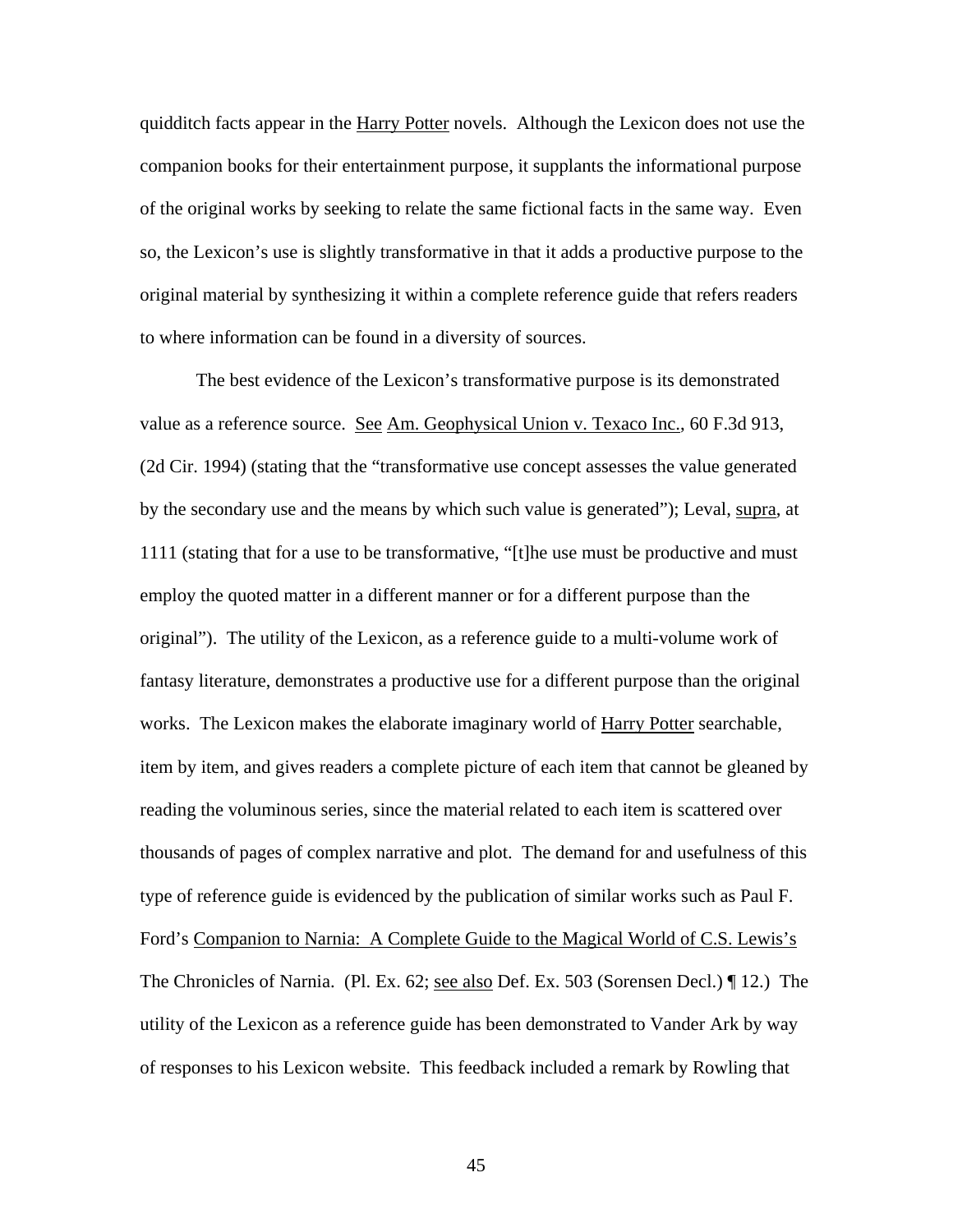she has "been known to sneak into an internet café while out writing and check a fact" on the Lexicon website, a remark by David Heyman of Warner Brothers that he used the Lexicon website almost every day while shooting the fifth Harry Potter film, and a glimpse of the walls of the Electronic Arts studios covered with printed pages from the Lexicon website. (Tr. 386:8-20, 387:3-13; Def. Ex. 502 (Vander Ark Decl.) ¶ 39.) This feedback supports Defendant's claim that it had good reason to believe that a print version of the Lexicon would serve as a valuable reference source to readers and fans of Harry Potter.

Its function as a reference guide distinguishes the Lexicon from the secondary work at issue in Castle Rock, a 132-page book of trivia about the events and characters depicted in Seinfeld. Despite its specious claims to critique and expose the Seinfeld series, the trivia book served no purpose but "to satiate Seinfeld fans' passion" for the series and simply "repackage[d] Seinfeld to entertain Seinfeld viewers." Castle Rock, 150 F.3d at 142. A statement by the book's creators on the back cover, urging readers to "open this book to satisfy [their] between-episode [Seinfeld] cravings," belied its transformative purpose. Id. By contrast, the Lexicon seeks not to entertain but to aid the reader or student of Harry Potter by providing references about the elements encountered in the series.19

 The Lexicon's purpose as a reference guide also distinguishes it from the books at issue in Twin Peaks and Paramount Pictures. Those books sought to retell the fictional stories of the Twin Peaks series and the Star Trek series in abridged versions. See Twin Peaks, 996 F.2d at 1372-73, 1375-76 (finding that the book at issue was an "abridgment"

 $\overline{a}$ 

 $<sup>19</sup>$  Also, unlike the defendants in Castle Rock who used the cachet of Seinfeld on the cover of the trivia</sup> book to entice fans, RDR Books has changed the title of the Lexicon to bear no reference to Harry Potter and at Plaintiffs' request added a prominent disclaimer on the book's cover.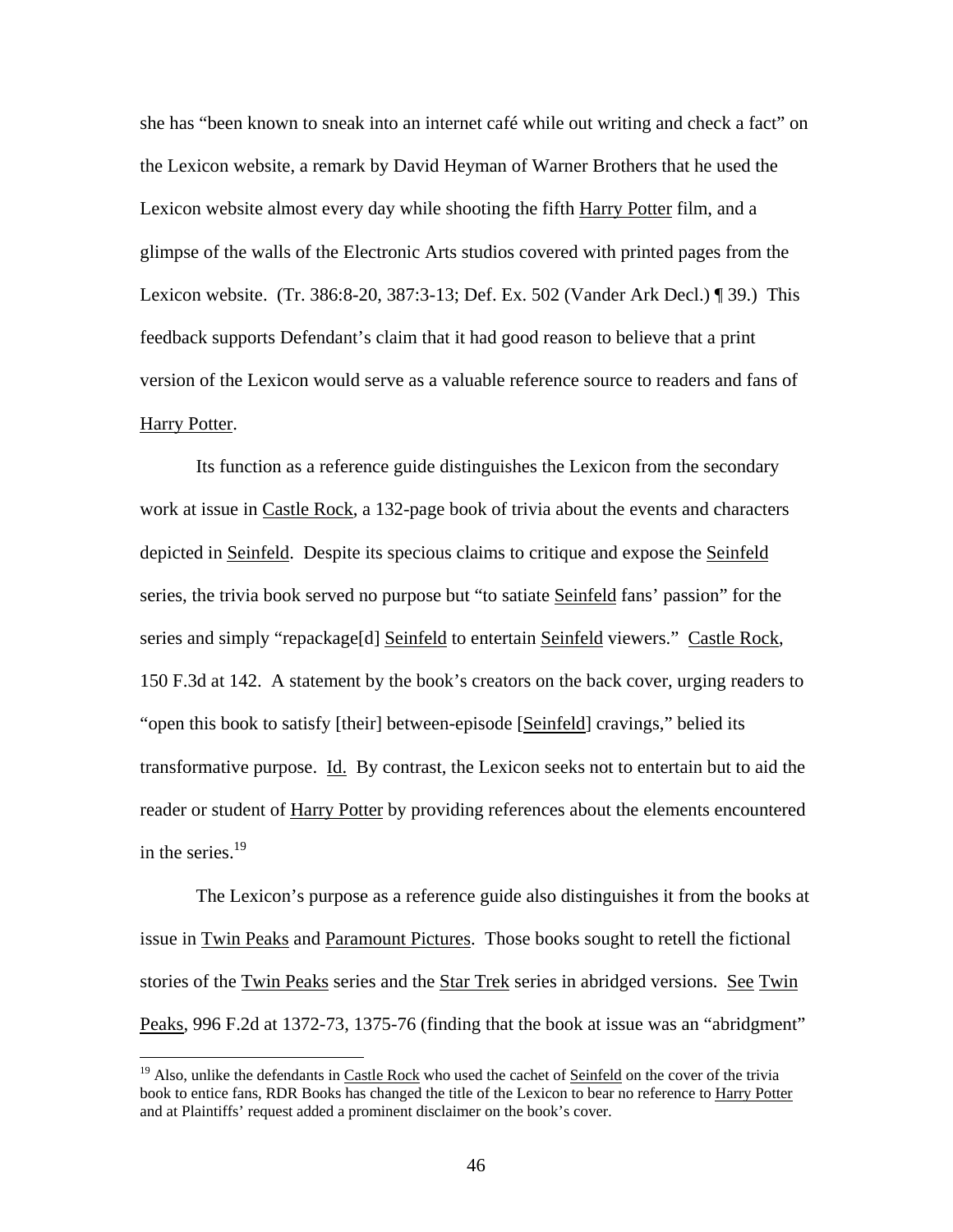because it recounted "precisely the plot details" of television episodes "in the same sequence" as they appeared in the original series); Paramount Pictures, 11 F. Supp. 2d at 335 (finding that the work at issue "simply retells the story of Star Trek in a condensed version"). Because the books in those cases merely recast the originals in abridged versions, they were held to be derivative works. The Lexicon, on the other hand, has a "further purpose or different character," Campbell, 510 U.S. at 579, that alters the original aesthetic of the Harry Potter series from an intricate narrative to an alphabetized catalogue of elements from the Harry Potter world.

Plaintiffs argue that the Lexicon's use of Rowling's works cannot be considered transformative because the Lexicon does not add significant analysis or commentary. In the opinion of Plaintiffs' expert, the Lexicon contributes nothing new other than occasional facetious phrases and facile jokes that are condescending to children (Pl. Ex. 28 (Suppl. Johnson Decl.) ¶ 9; Tr. (Johnson) at 633:8-634:7), sporadic and often wrong etymological references demonstrating "no real linguistic understanding" (Pl. Ex. 28, ¶ 11), and conclusions that would be obvious to any child reading Harry Potter (id. ¶ 7). The Lexicon, however, does not purport to be a work of literary criticism or to constitute a fair use on that basis; and its lack of critical analysis, linguistic understanding, or clever humor is not determinative of whether or not its purpose is transformative.<sup>20</sup> Cf. Bill Graham Archives, 448 F.3d at 610 (concluding that the defendant's use of copyrighted images "is transformative both when accompanied by referencing commentary and when standing alone" because in either case the images are used as "historical artifacts" for the

 $\overline{a}$ 

<sup>&</sup>lt;sup>20</sup> In its original motion papers, Defendant argued that the Lexicon was a work of scholarship. In his testimony at trial, Roger Rapoport maintained this position. Defendant's fair use defense has since changed its angle and no longer characterizes the Lexicon as a scholarly work. Defendant's expert Janet Sorensen admits that the Lexicon book is not a work of scholarship (Tr. (Sorensen) at 538:14-15), and Vander Ark testified that commentary and analysis are not the purpose of the Lexicon (Tr. (Vander Ark) at 283:8-14).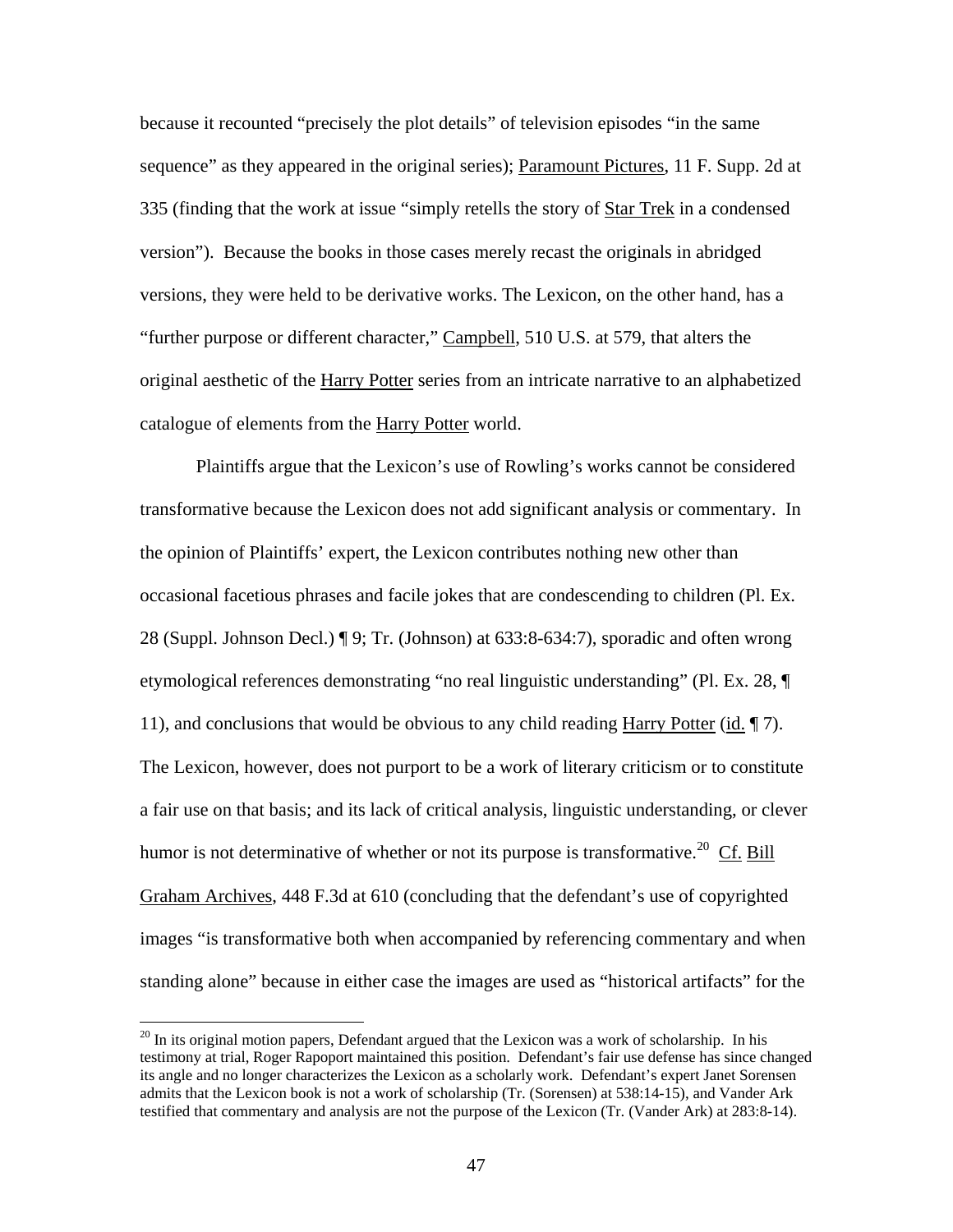transformative purpose of "enhancing the biographical information" in the allegedly infringing book). Focusing on what the Lexicon fails to add by way of analysis misses the point that the Lexicon's chief contribution is the function it serves.

Nonetheless, despite Plaintiffs' criticisms, the Lexicon occasionally does offer "new information, new aesthetics, new insights and understandings," Castle Rock, 150 F.3d at 141 (internal quotation marks omitted), as to the themes and characters in the Harry Potter works. The Lexicon's discussion of certain characters, while perhaps not rigorous analysis, contain some reflections on the character, observations of his or her nature, and examples of how that nature is exhibited in the story. For example, the Lexicon observes that "Draco [Malfoy] was constantly frustrated by the attention given to Harry," and gives anecdotal examples from the novels to support this conclusion. (See also Pl. Ex. 1, entry for "Longbottom, Neville" (containing observations about the nature of his bravery and leadership); entry for "Lovegood, Luna" (containing observations about her social awkwardness and dignity)). Moreover, in some instances, the Lexicon yields insights about an element of the Harry Potter world simply by encapsulating all the fictional facts related to that element in a single entry. When all the fictional facts related to "Hallowe'en" are collected, for example, the entry reveals that this occasion is "an eventful day in Harry's life; on Hallowe'en 1981 his parents were killed (DH17) and his subsequent years included knocking out a troll (PS10), the opening of the Chamber of Secrets (CS8), Sirius Black's first break-in to Hogwarts (PA8), and Harry's name coming out of the Goblet of Fire (GF16)." Finally, the Lexicon's etymological references, while occasionally inaccurate, offer one possible interpretation of the meaning and derivation of characters' names, even if not the meaning intended by Rowling. Thus, while not its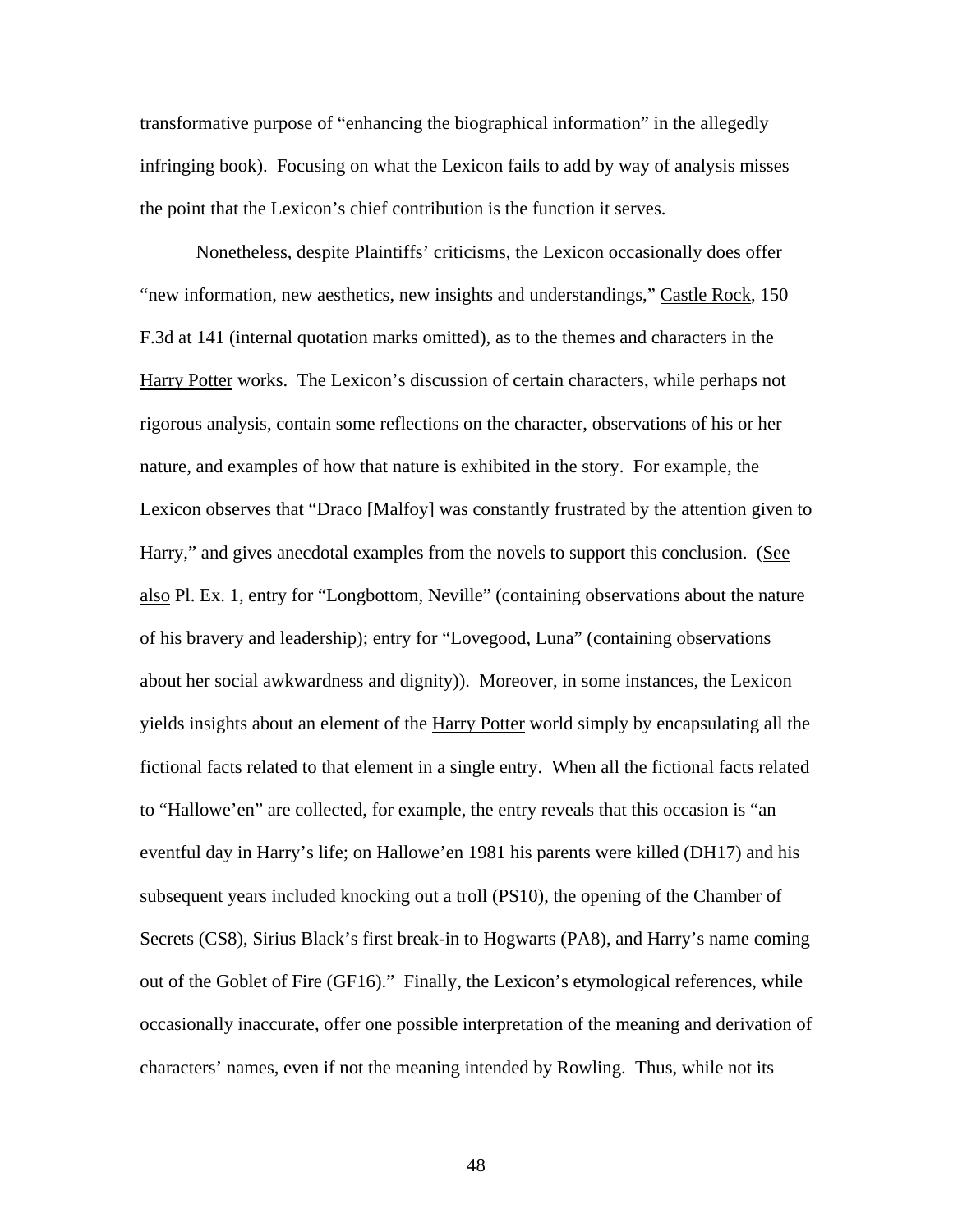primary purpose, the Lexicon does add some new insight, of whatever value, as to the Harry Potter works.

The transformative character of the Lexicon is diminished, however, because the Lexicon's use of the original Harry Potter works is not consistently transformative. The Lexicon's use lacks transformative character where the Lexicon entries fail to "minimize[] the expressive value" of the original expression. See Bill Graham Archives, 448 F.3d at 611 (finding evidence of transformative use where the defendant "minimized the expressive value of the reproduced images by combining them with a prominent timeline, textual material, and original graphical artwork to create a collage of text and images on each page of the book"). A finding of verbatim copying in excess of what is reasonably necessary diminishes a finding of a transformative use. See Campbell, 510 U.S. at 587 (observing that "whether a substantial portion of the infringing work was copied verbatim from the copyrighted work . . . may reveal a dearth of transformative character" (internal quotation marks omitted)). As discussed more fully in analyzing the "amount and substantiality" factor, the Lexicon copies distinctive original language from the Harry Potter works in excess of its otherwise legitimate purpose of creating a reference guide. Perhaps because Vander Ark is such a Harry Potter enthusiast, the Lexicon often lacks restraint in using Rowling's original expression for its inherent entertainment and aesthetic value. See Elvis Presley Enters., 349 F.3d at 629 (finding that where a film biography of Elvis Presley showed the plaintiffs' copyrighted clips of Elvis's television appearances without much interruption, "[t]he purpose of showing these clips likely goes beyond merely making a reference for a biography, but instead serves the same intrinsic entertainment value that is protected by Plaintiffs' copyrights").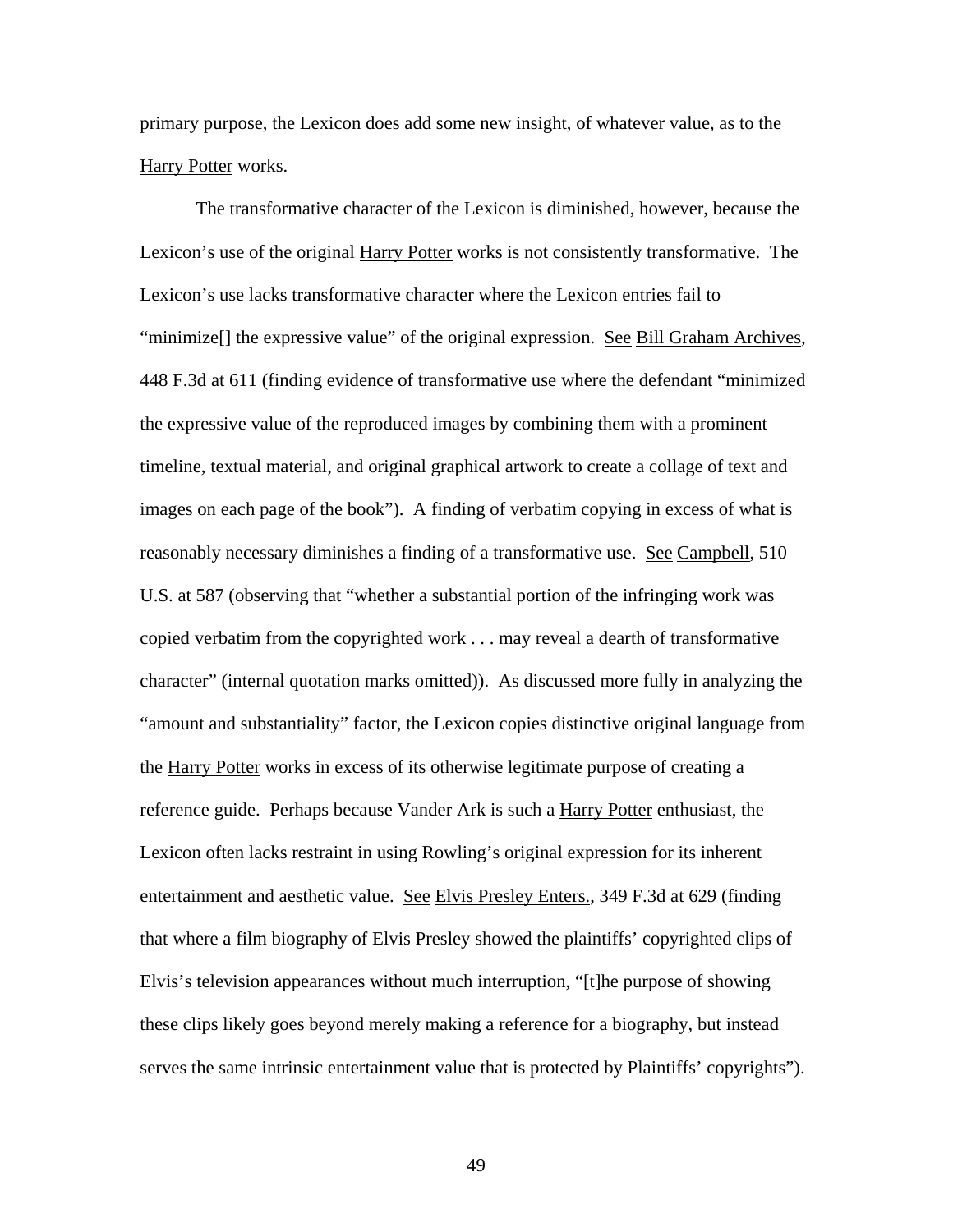The Lexicon also lacks transformative character where its value as a reference guide lapses. Although the Lexicon is generally useful, it cannot claim consistency in serving its purpose of pointing readers to information in the Harry Potter works. Some of the longest entries contain few or no citations to the Harry Potter works from which the material is taken. (See supra Findings of Fact; Pl. Ex. 28 (Suppl. Johnson Decl.) ¶ 16.) In these instances, the Lexicon's reference purposes are diminished.

While the transformative character of the secondary work is a central inquiry, the commercial or nonprofit nature of the secondary work is an explicit part of the first fairuse factor. 17 U.S.C. 107(1); Blanch, 467 F.3d at 253. Given that even the statutory examples of fair use are generally conducted for profit, courts often "do not make much of this point." Castle Rock, 150 F.3d at 141. The real concern behind the commercial nature inquiry is "the unfairness that arises when a secondary user makes unauthorized use of copyrighted material to capture significant revenues as a direct consequence of copying the original work." **Blanch**, 467 F.3d at 253. Courts will not find fair use when the secondary use "can fairly be characterized as a form of commercial exploitation," but "are more willing to find a secondary use fair when it produces a value that benefits the broader public interest." Id. In this case, Defendant's use of the copyrighted works is certainly for commercial gain. As the testimony of Rapoport and Vander Ark make clear, one of the Lexicon's greatest selling points is being the first companion guide to the Harry Potter series that will cover all seven novels. Seeking to capitalize on a market niche does not necessarily make Defendant's use non-transformative, but to the extent that Defendant seeks to "profit at least in part from the inherent entertainment value" of the original works, the commercial nature of the use weighs against a finding of fair use.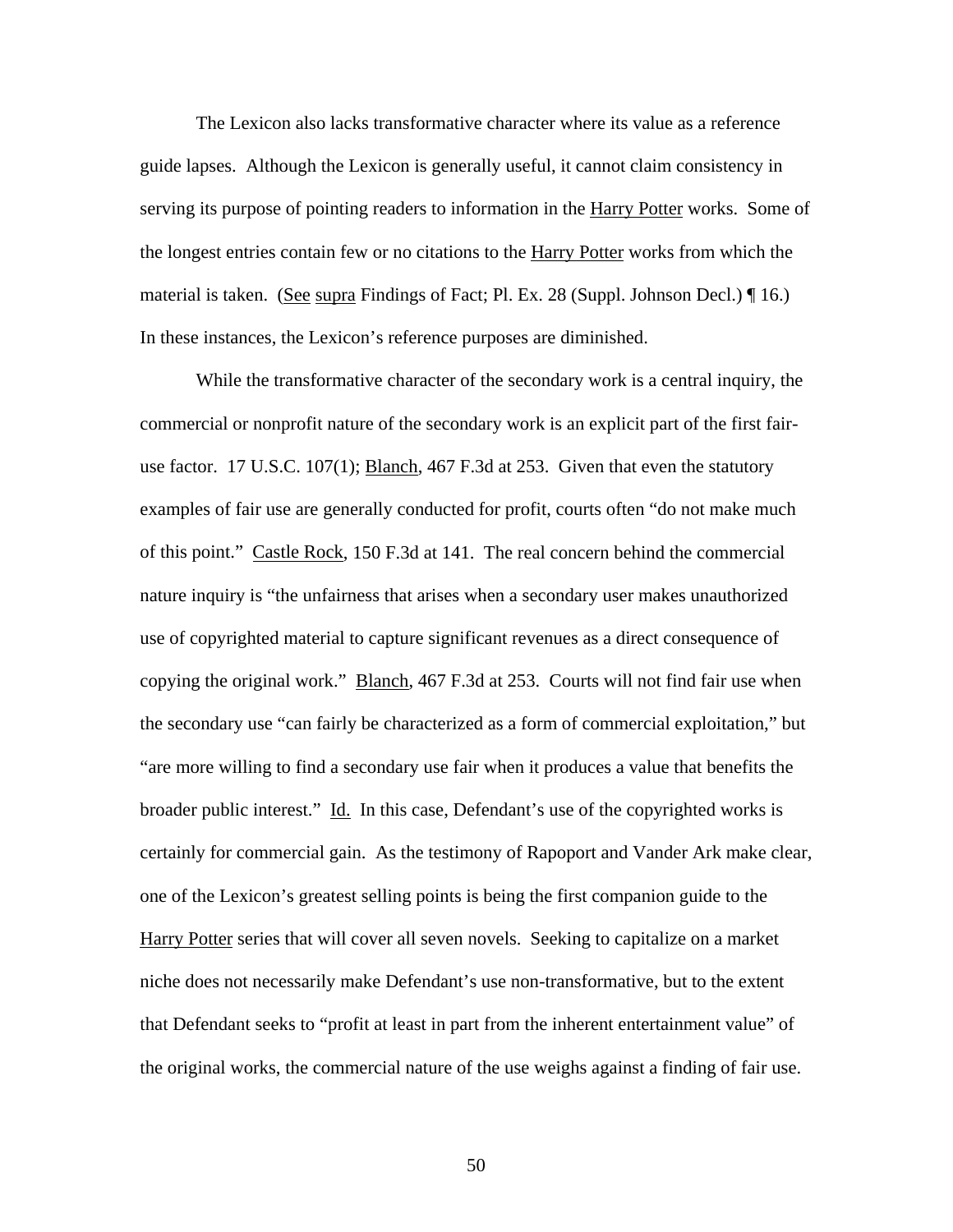Elvis Presley Enters., 349 F.3d at 628. To the extent that Defendant seeks to provide a useful reference guide to the Harry Potter novels that benefits the public, the use is fair, and its commercial nature only weighs slightly against a finding of fair use.

Finally, in evaluating the purpose and character of a secondary use of a copyrighted work, courts will consider the "subfactor" of whether the defendant acted in good or bad faith. NXIVM Corp. v. Ross Inst., 364 F.3d 471, 478 (2d Cir. 2004); see also Harper & Row, 471 U.S. at 562-63. Plaintiffs point to several facts in the record to support their argument that Defendant acted with willfulness and bad faith. The Court is not persuaded, however, that the acts of RDR Books, which do not amount to more than intentional delays in responding to Plaintiffs' communications from counsel, constitute acts of bad faith.<sup>21</sup> Based on the reasonable belief that its use of the Harry Potter works constituted fair use, Defendant was entitled to proceed with marketing the Lexicon domestically and abroad and preparing it for publication before competitors released similar books. Vander Ark's use of unauthorized electronic copies of Rowling's works, obtained by improperly scanning each of those works, in preparing the Lexicon manuscript is insufficient proof for the Court to make a finding of bad faith, particularly because Vander Ark did not obtain any material that was not already available to the public. Compare NXIVM Corp., 364 F.3d at 478 (weighing this factor slightly in favor of plaintiffs because defendants knew they had obtained unauthorized access to the copyrighted manuscript, which was unpublished in the sense it was not available to the general public). In any event, as the Second Circuit has concluded, "a finding of bad faith is not to be weighed very heavily within the first fair use factor and cannot be made

 $\overline{a}$ 

<sup>&</sup>lt;sup>21</sup> Nor does the Court find Defendant's allegations of Plaintiffs' copyright misuse and unclean hands to amount to more than aggressive protective actions permitted by copyright law. Defendant apparently agreed, as it abandoned these defenses by the end of trial.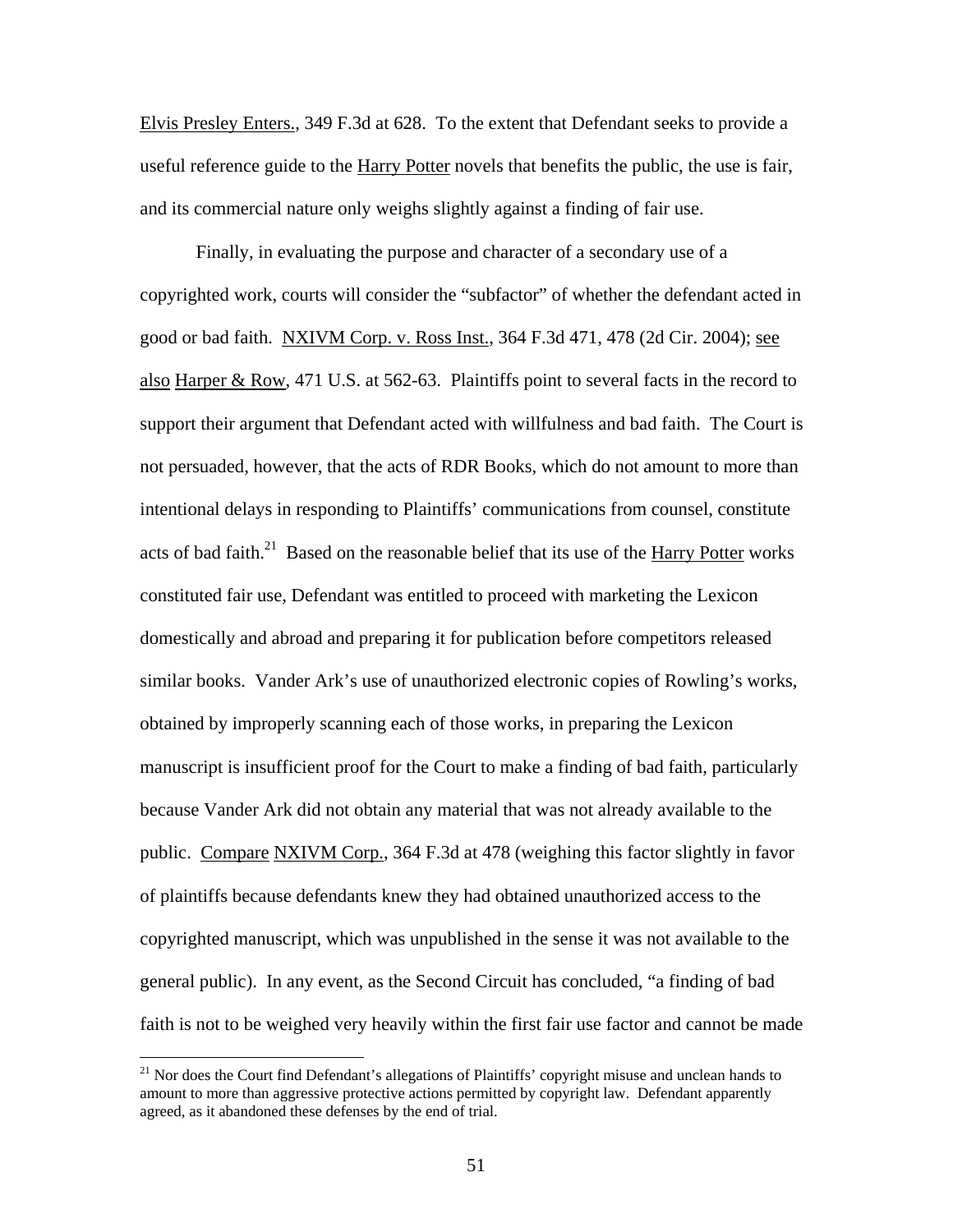central to fair use analysis." Id. at 479 n.2. This subfactor weighs only slightly in favor of Plaintiffs, as the Court finds that Defendant reasonably believed its use was ultimately fair.

#### **B. Amount and Substantiality of the Use**

Plaintiffs contend that the Lexicon's actual use of Plaintiffs' original works far surpasses any purpose as a reference source. They argue, in other words, that the Lexicon takes too much original expression for the use to be fair use. Here, the transformative purpose of Defendant's use and the third statutory factor of fair use—the amount and substantiality of the use—must be "explored, and the results weighed together." Campbell, 510 U.S. at 577-78. The question is whether the amount and value of Plaintiffs' original expression used are reasonable in relation to the Lexicon's transformative purpose of creating a useful and complete A-to-Z reference guide to the Harry Potter world. See Campbell, 510 U.S. at 586 (stating that the third factor asks whether the amount and substantiality of the portion used in relation to the copyrighted work as a whole "are reasonable in relation to the purpose of the copying"); Blanch, 467 F.2d at 257 ("The question is whether 'the quantity and value of the materials used,' are reasonable in relation to the purpose of the copying."); <u>see also Chicago Bd. of Educ. v.</u> Substance, Inc., 354 F.3d 624, 629 (7th Cir. 2003) (stating that "the fair use copier must copy no more than is reasonably necessary . . . to enable him to pursue an aim that the law recognizes as proper"). This inquiry requires the Court to examine not only "the quantity of the materials used, but their quality and importance, too." Campbell, 510 U.S. at 587; Nihon Keizai Shimbun, 166 F.3d at 73. Blanch, 467 F.2d at 257 ("The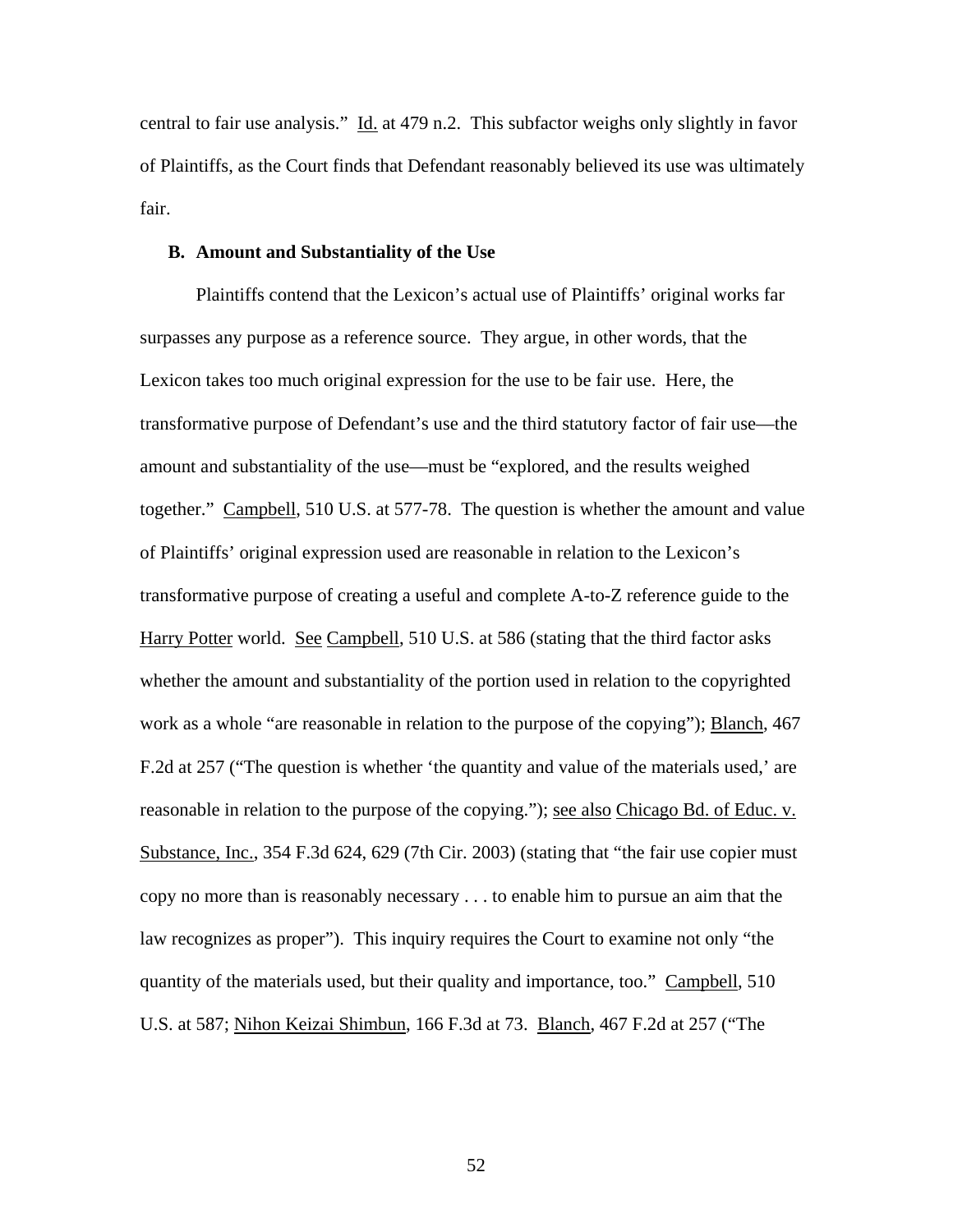question is whether 'the quantity and value of the materials used,' are reasonable in relation to the [transformative] purpose of the copying.").

In undertaking this inquiry, the Court bears in mind that "room must be allowed for judgment, and judges must not police criticism," or other transformative uses, "with a heavy hand." Chicago Bd. of Educ., 354 F.3d at 629. The Court is hesitant to substitute its own judgment for that of an author in determining how much copying of original material is "reasonably necessary" to create a useful and complete reference work. Nonetheless, the fair use test calls for a court determination on this issue.

To fulfill its purpose as a reference guide to the Harry Potter works, it is reasonably necessary for the Lexicon to make considerable use of the original works. As Vander Ark testified, for a reference work to be valuable and useful, it must be as complete as possible. (Tr. (Vander Ark) at 281:20-21, 369:23-25.) Similarly, in Ty, Inc. v. Publications International Ltd., the Seventh Circuit recognized that for a collectors' guide to have enough value "to compete in the marketplace, [it] has to be comprehensive." 292 F.3d at 521. At trial, Plaintiffs questioned Vander Ark and Defendants' expert about whether it was possible to create a reference book that took less of Rowling's work and gave shorter descriptions. (Id. (Vander Ark) at 281:10-282:6; id. (Sorensen) at 543:23-546:316-20.) While it is *possible* to describe "Albus Dumbledore<sup>"22</sup> or "Bertie Bott's Every Flavor Beans,"<sup>23</sup> for example, in a few phrases, such a short entry would not fulfill the Lexicon's purpose of serving as a useful reference

 $\overline{a}$ 

 $^{22}$  To demonstrate that "Albus Dumbledore" could be described without using Rowling's words or details from the novels, Plaintiffs use the testimony of Defendant's expert, identifying Dumbledore as "the master of Hogwarts in Harry's time there and for decades before that. He's one of the main characters. He's sort of very wise, almost a kind of father figure to Harry. He is the leader of the sort of good force in the novel." (Tr. (Sorensen) at 514:13-18.)

<sup>&</sup>lt;sup>23</sup> Plaintiffs suggest that the Lexicon could have described "Bertie Bott's Every Flavor Beans" as follows: "A favorite candy in the wizarding world, similar to jellybeans but with unexpected and sometimes disgusting flavors." (Pl. Post-trial Br. at 42.)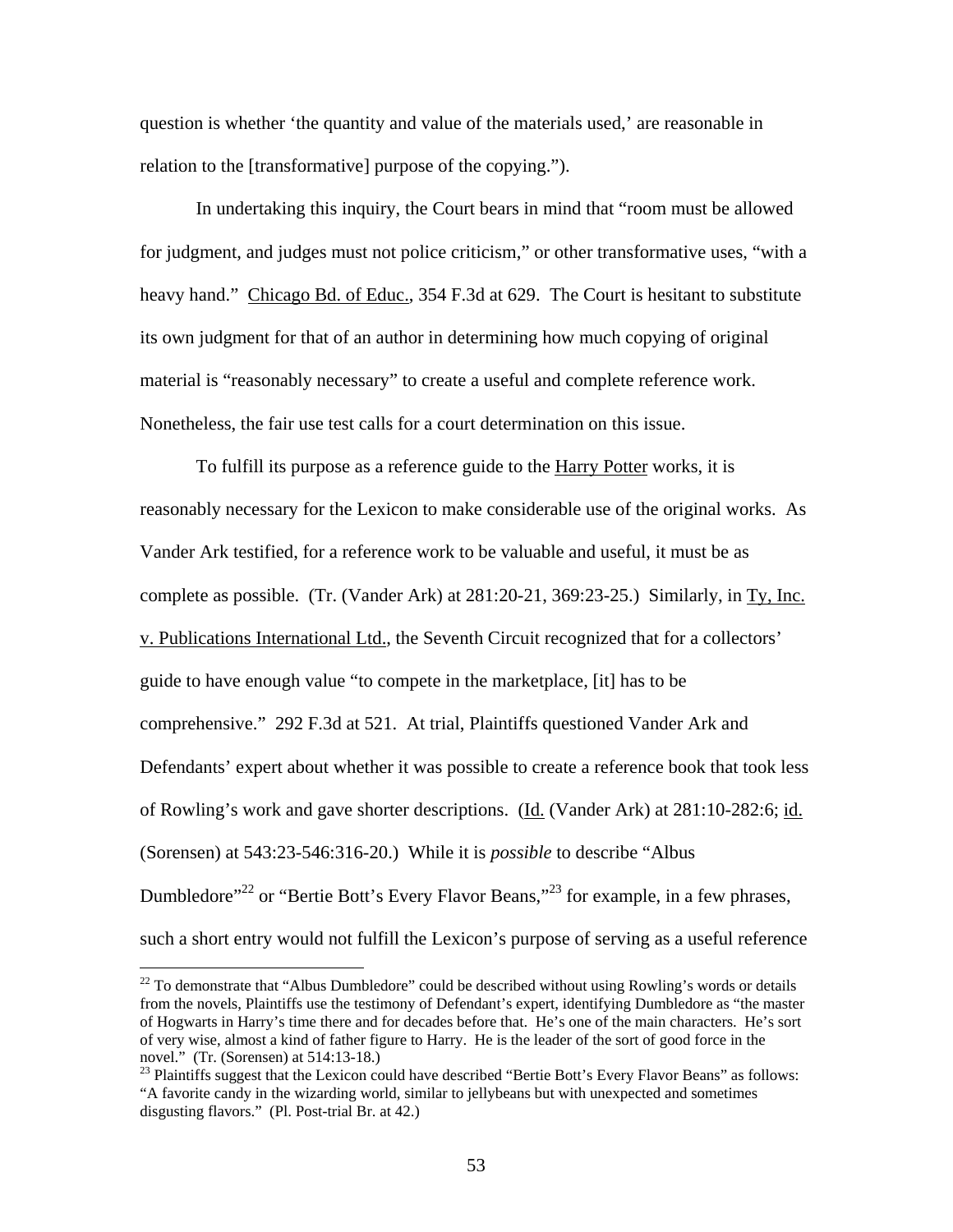guide that provides the reader or student with as complete a picture as possible of the entry's subject.

Weighing most heavily against Defendant on the third factor is the Lexicon's verbatim copying and close paraphrasing of language from the Harry Potter works. In many instances, the copied language is a colorful literary device or distinctive description, as in the Lexicon entries for "Clankers," "Marchbanks, Madam Griselda," "Brain room," and "Dementors." See supra Findings of Fact. This type of langauge is of great quality and importance; these phrases are, as Rowling testified, the "plums in [her] cake." (Tr. (Rowling) at 647:3-6). The Lexicon's verbatim copying of such highly aesthetic expression raises a significant question as to whether it was reasonably necessary for the purpose of creating a useful and complete reference guide. While the exact quantity of verbatim copying and paraphrasing in the Lexicon is difficult to assess, the instances identified by Plaintiffs amount to a substantial enough taking to tip the third factor against a finding of fair use in view of the expressive value of the language. See Harper & Row, 471 U.S. at 564-66 (finding that defendant's verbatim copying, constituting "an insubstantial portion" of the copyrighted work and only 13% of the infringing magazine article, was a substantial appropriation in view of the expressive value of the excerpts and their key role in the infringing work); Salinger v. Random House, Inc., 811 F.2d 90, 99 (2d Cir. 1987) (finding that defendant's biography, in which plaintiff identified 59 instances of verbatim quoting or close paraphrasing (constituting just 40% of defendant's 192-page book), to be so quantitatively significant a taking so as to tip the third factor in favor of plaintiff); Craft v. Kobler, 667 F. Supp. 120, 128-29 (S.D.N.Y. 1987) (concluding that defendant's takings, which constituted approximately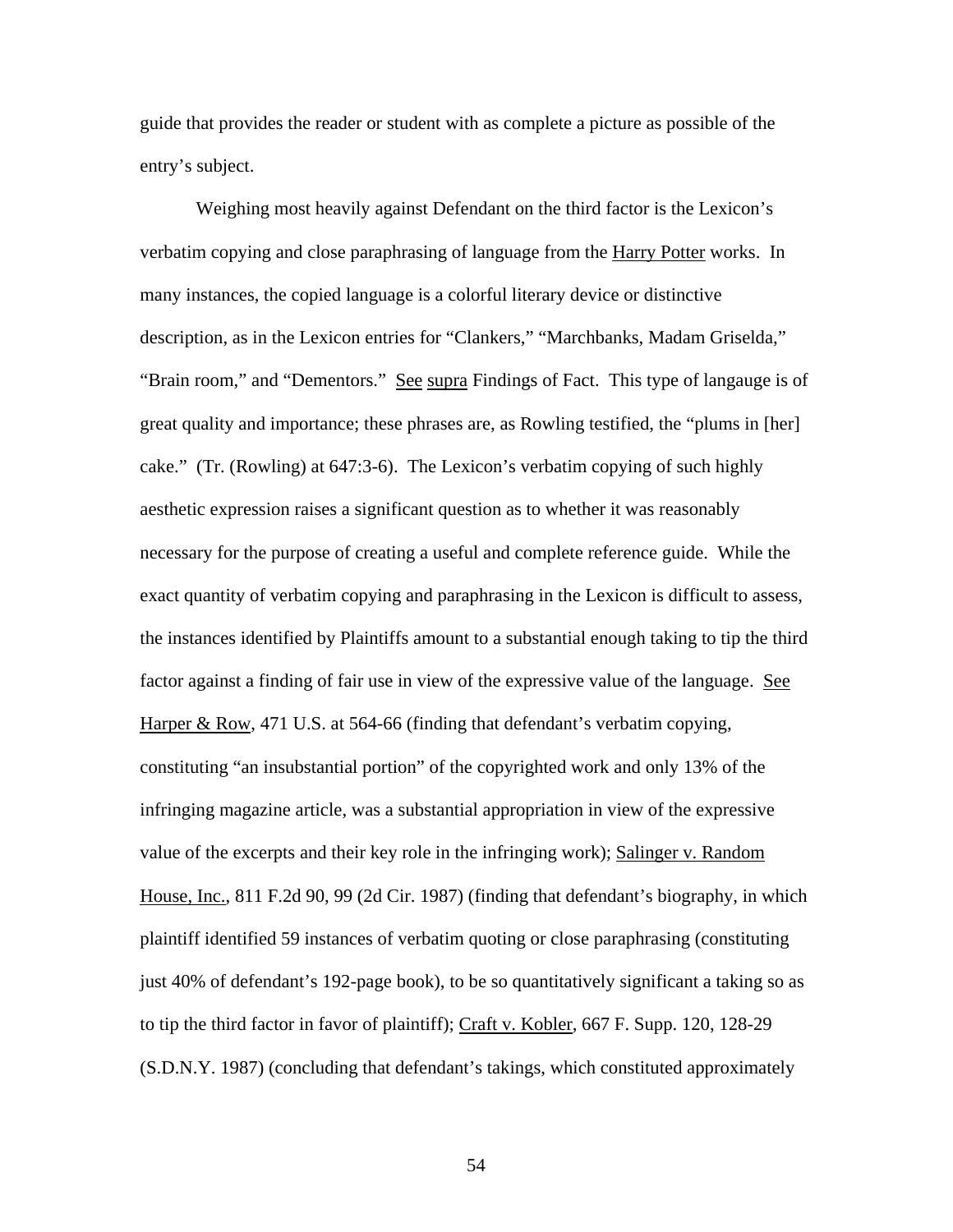3% of the infringing biography and "the liveliest and most entertaining part" of it, were "far too numerous and with too little instructional justification to support the conclusion of fair use").

Defendant argues that it is impossible to describe an imaginary object that exists only in a fictional world without using some of the language that invented it. Certainly, the Lexicon must be permitted to refer to an object by its invented name and describe some of its invented attributes to fulfill its purpose as a reference work; but again, the use must be reasonable in light of that purpose. The imaginary objects "clankers," for example, can be successfully described without using the original literary device ("like miniature hammers on anvils") and the original turn of phrase ("a number of small metal instruments that when shaken made a loud, ringing noise") that brought them into existence. As the Second Circuit noted in Salinger v. Random House, Inc., a copier is not entitled to copy the vividness of an author's description for the sake of accurately reporting expressive content. 811 F.2d at 96-97. Moreover, in some entries, the Lexicon copies original expression verbatim even when describing objects that are ordinary and exist in the real world. For example, the Lexicon entry for "Mirror of Erised" replicates Rowling's original language from Harry Potter and the Sorcerer's Stone to describe a mirror: "A magnificent mirror, as high as a classroom ceiling, with an ornate gold frame, standing on two clawed feet." (See supra Findings of Fact.) Verbatim copying of this nature demonstrates Vander Ark's lack of restraint due to an enthusiastic admiration of Rowling's artistic expression, or perhaps haste and laziness as Rowling suggested (Tr. (Rowling) at 62:18-20), in composing the Lexicon entries.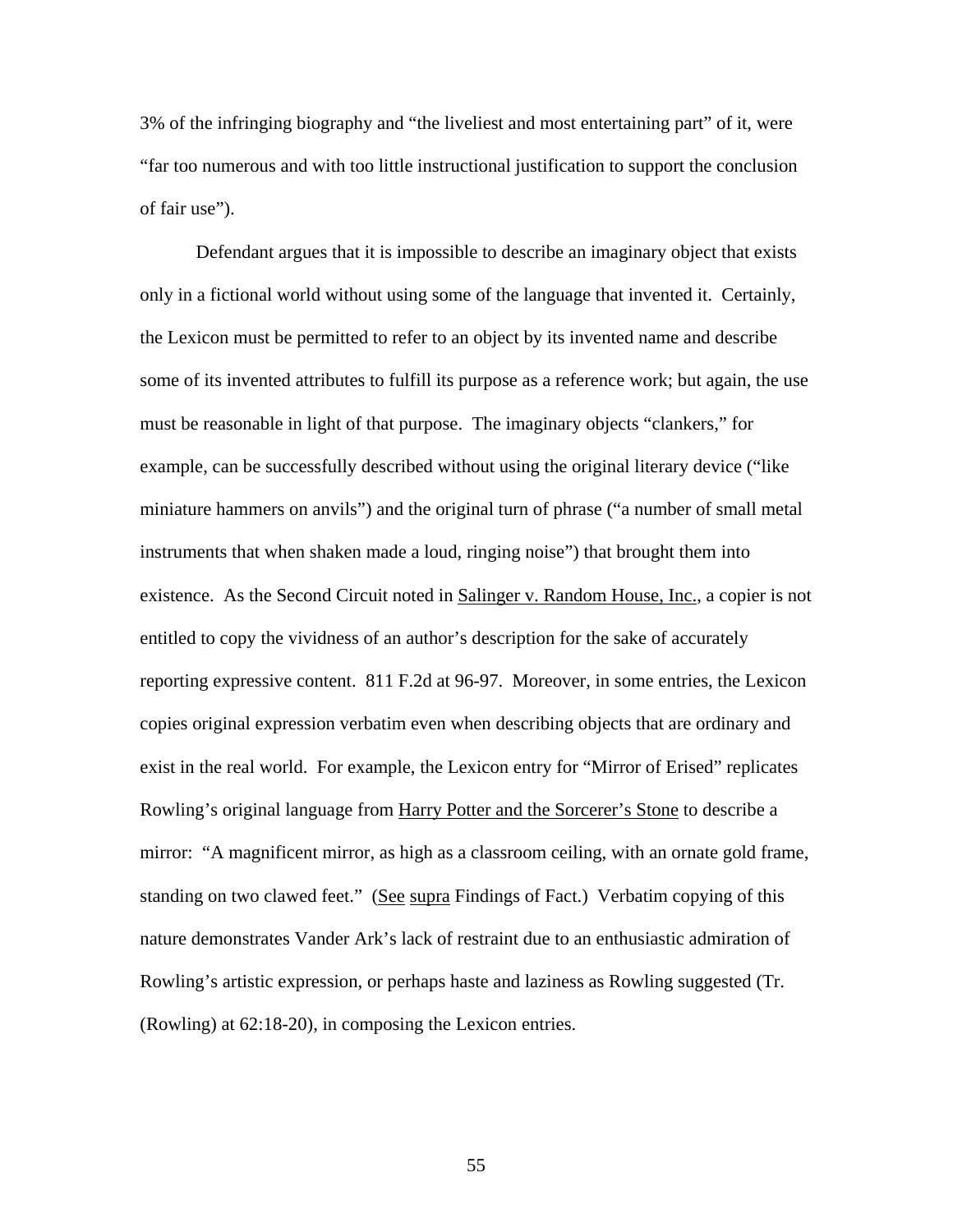Determining how much copying of fictional facts and plot elements from the Harry Potter series is reasonably necessary to create a useful and complete reference guide presents a difficult task. As Vander Ark testified, "[a] reference work of th[is] kind has to have value based on how much information it gives, and so it is difficult sometimes to figure out the balance. And we tried to do the best we could to find a balance between" creating shorter descriptions that take less copyrighted material and creating a valuable entry that is as complete as possible. (Tr. (Vander Ark) at 281:20-23.) As to the Harry Potter series, the Lexicon often does demonstrate a significant condensation of narrated events in the novels to bare fictional facts. For example, the entry for "Boggart" encapsulates Professor Lupin's Defense Against the Dark Arts lesson on how to use the Riddikulus spell to defeat a boggart, spanning seven pages of lively narration and dialogue (see Pl. Ex. 6 at 133-39), in one colorless phrase: "Lupin taught his third year Defence Against the Dark Arts class to fight this with the Riddikulus spell (PA7)." (Compare also Pl. Ex. 6 at 236-42, with Pl. Ex. 1, entry for "Boggart" (stating that Lupin "used a boggart as a substitute for a Dementor in tutoring Harry (PA12)").) Other times, however, the Lexicon disturbs the balance and takes more than is reasonably necessary to create a reference guide. In these instances, the Lexicon appears to retell parts of the storyline rather than report fictional facts and where to find them. For example, the Lexicon entry for "Trelawney, Sibyll Patricia" not only copies exactly the Divination professor's prophecies about the fates of Voldemort, Harry Potter, and Peter Pettigrew, it then tells how the prophecies are fulfilled, including events that do not involve Trelawney. (Compare also Pl. Ex. 10 at 714-720, with Pl. Ex. 1, entry for "Deathly Hallows, The," ¶ 5 (retelling the story that Dumbledore tells Harry about his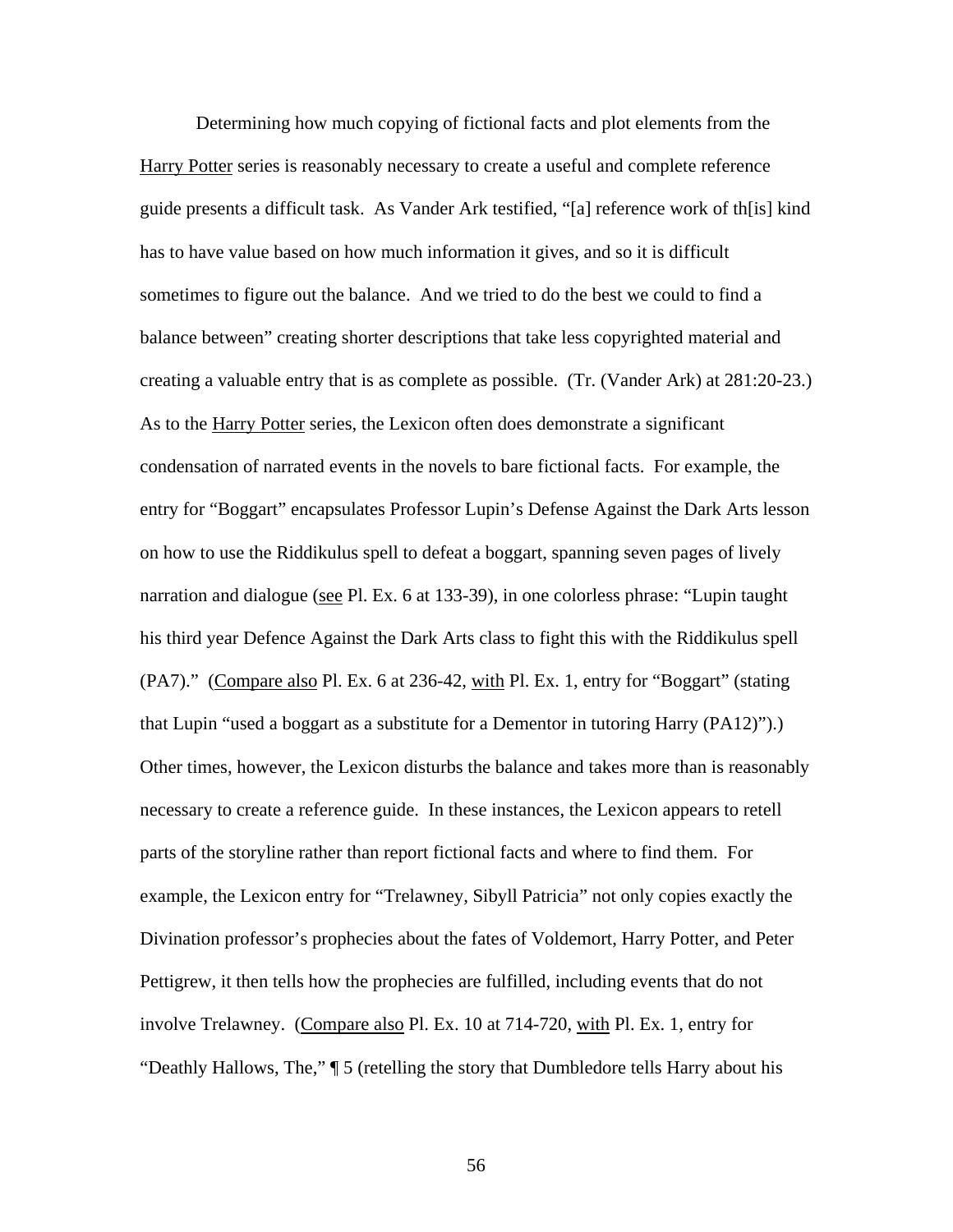own quest for the Hallows with Grindelwald in Chapter 35 of the seventh novel).) While it is difficult to draw the line at each entry that takes more than is reasonably necessary from the Harry Potter series to serve its purposes, there are a number of places where the Lexicon engages in the same sort of extensive borrowing that might be expected of a copyright owner,  $^{24}$  not a third party author.

The Lexicon's use of copyrighted expression from Rowling's two companion books presents an easier determination. The Lexicon takes wholesale from these short books. See supra Findings of Fact. Depending on the purpose, using a substantial portion of a work, or even the whole thing, may be permissible. See, e.g., Perfect 10, 518 F.3d at 1167-68; Bill Graham Archives, 448 F.3d at 613; Nunez v. Caribbean v. Int'l News Corp., 235 F.3d 18, 24 (1st Cir. 2000). In this case, however, the Lexicon's purpose is only slightly transformative of the companion books' original purpose. As a result, the amount and substantiality of the portion copied from the companion books weighs more heavily against a finding of fair use.

#### **C. Nature of the Copyrighted Work**

 $\overline{a}$ 

The second statutory fair use factor, the nature of the copyrighted work, recognizes that "some works are closer to the core of intended copyright protection than others." Campbell, 510 U.S. at 586. It is well settled that creative and fictional works are generally more deserving of protection than factual works. Stewart v. Abend, DBA Authors Research Co., 495 U.S. 207, 237 (1990) ("In general, fair use is more likely to be found in factual works than in fictional works."); Harper & Row, 471 U.S. at 563 ("The law generally recognizes a greater need to disseminate factual works than works of

<sup>&</sup>lt;sup>24</sup> In fact, the Lexicon borrows from the Harry Potter works with approximately the same liberty that the Companion to Narnia (Pl. Ex. 62), written by third-party author Paul F. Ford and published by copyright holder HarperCollins, borrows from C.S. Lewis's The Chronicles of Narnia.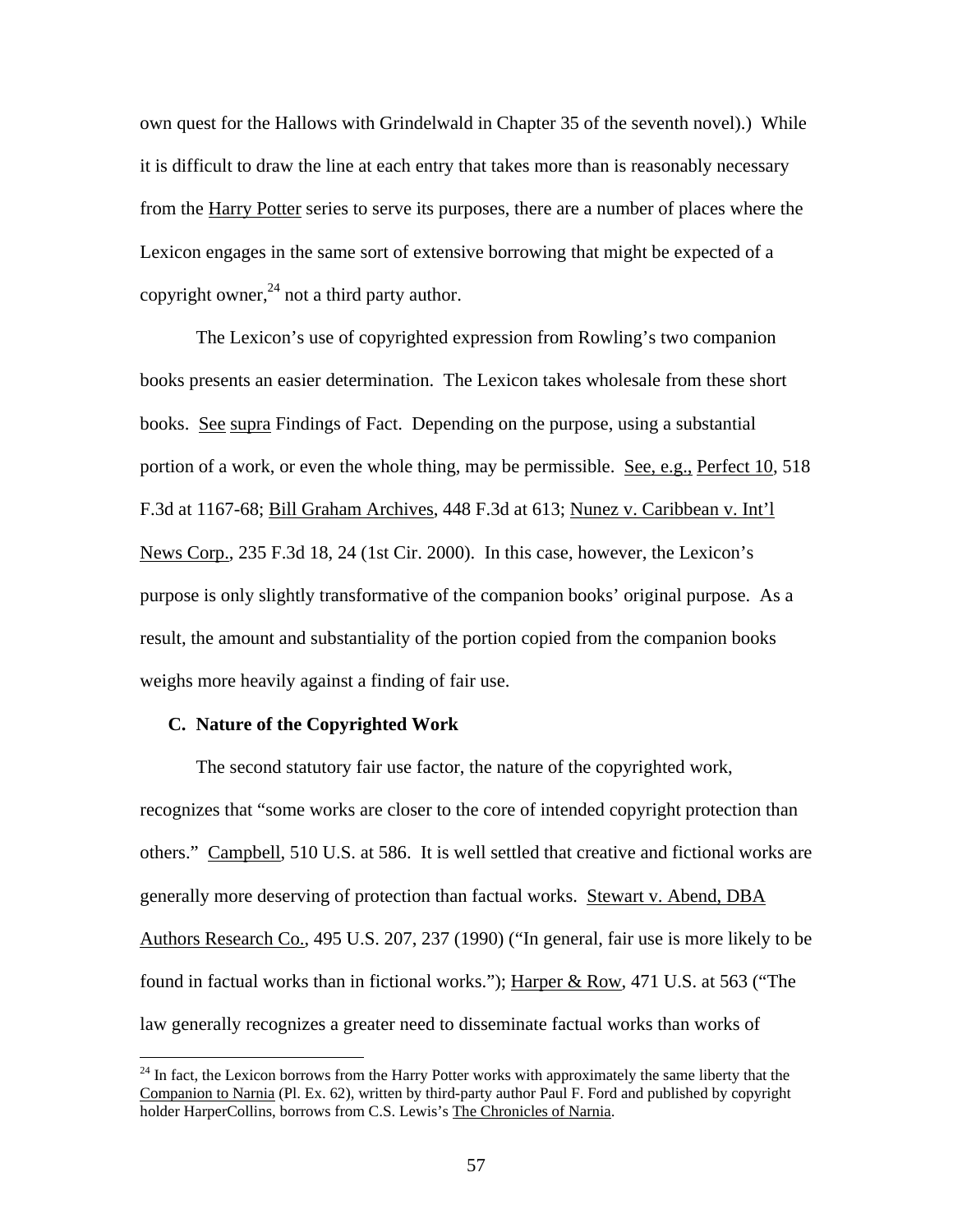fiction or fantasy."); Castle Rock, 150 F.3d at 143**-**144 (finding that the second factor favored plaintiff given the fictional nature of the copyrighted work); Twin Peaks, 996 F.2d at 1376 (stating that the second factor "must favor a creative and fictional work, no matter how successful"); Ty, Inc. v. Publ'ns Int'l, Ltd., 333 F. Supp. 2d 705, 713 (N.D. Ill. 2004) (recognizing that "creative works are deemed more deserving of protection than works that are more of diligence than of originality or inventiveness." (internal quotation marks omitted)). In creating the Harry Potter novels and the companion books, Rowling has given life to a wholly original universe of people, creatures, places, and things. (Tr. (Sorensen) at 504:7-15). Such highly imaginative and creative fictional works are close to the core of copyright protection, particularly where the character of the secondary work is not entirely transformative. See Castle Rock, 150 F.3d at 144; Twin Peaks, 996 F.2d at 1376; Paramount, 11 F. Supp. 2d at 336. As a result, the second factor favors Plaintiffs.

# **D. Market Harm**

The fourth statutory factor considers "the effect of the use upon the potential market for or value of the copyrighted work." 17 U.S.C. § 107(4). Courts must consider harm to "not only the primary market for the copyrighted work, but the current and potential market for derivative works" as well. Twin Peaks, 996 F.2d at 1377 (finding that fourth factor favored plaintiff where book about television series "may interfere with the primary market for the copyrighted works and almost certainly interferes with legitimate markets for derivative works"); see also Harper & Row, 471 U.S. at 568. Potential derivative uses "include[] only those that creators of original works would in general develop or license others to develop." Campbell, 510 U.S. at 592. The fourth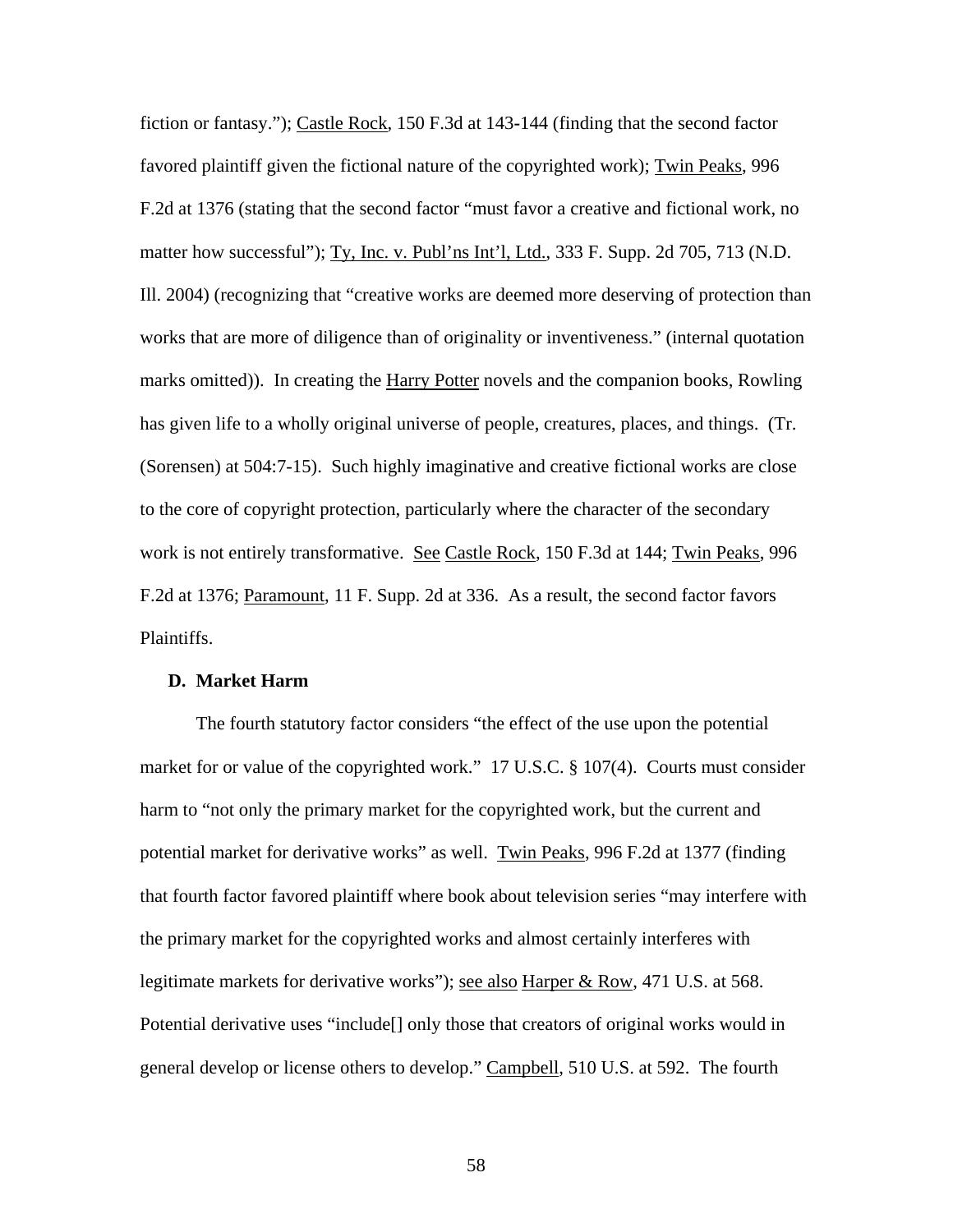factor will favor the copyright holder "if she can show a 'traditional, reasonable, or likely to be developed' market for licensing her work." Ringgold, 126 F.3d at 81. In addition to evaluating the particular actions of the alleged infringer, the fourth factor examines "whether unrestricted and widespread conduct of the sort engaged in by the defendant . . . would result in a substantially adverse impact on the potential market for the original." Campbell, 510 U.S. at 590 (omission in original) (internal quotation marks and citations omitted).

Plaintiffs presented expert testimony that the Lexicon would compete directly with, and impair the sales of, Rowling's planned encyclopedia by being first to market. (Tr. (Murphy) at 413:2-416:6, 417:21-418:9.) Defendant rebutted this evidence with its own expert who testified that publication of the Lexicon is "extremely unlikely" to affect the sales of any encyclopedia that Rowling might one day publish.  $(\underline{Id}$ . (Harris) at 442:9-16.) This testimony does not bear on the determination of the fourth factor, however, because a reference guide to the Harry Potter works is not a derivative work; competing with Rowling's planned encyclopedia is therefore permissible. Notwithstanding Rowling's public statements of her intention to publish her own encyclopedia, the market for reference guides to the **Harry Potter** works is not exclusively hers to exploit or license, no matter the commercial success attributable to the popularity of the original works. See Twin Peaks, 996 F.2d at 1377 ("The author of 'Twin Peaks' cannot preserve for itself the entire field of publishable works that wish to cash in on the 'Twin Peaks' phenomenon"). The market for reference guides does not become derivative simply because the copyright holder seeks to produce or license one. Ty, Inc., 292 F.3d at 521; see also Castle Rock, 150 F.3d at 145 n.11 ("[B]y developing or licensing a market for parody, news reporting,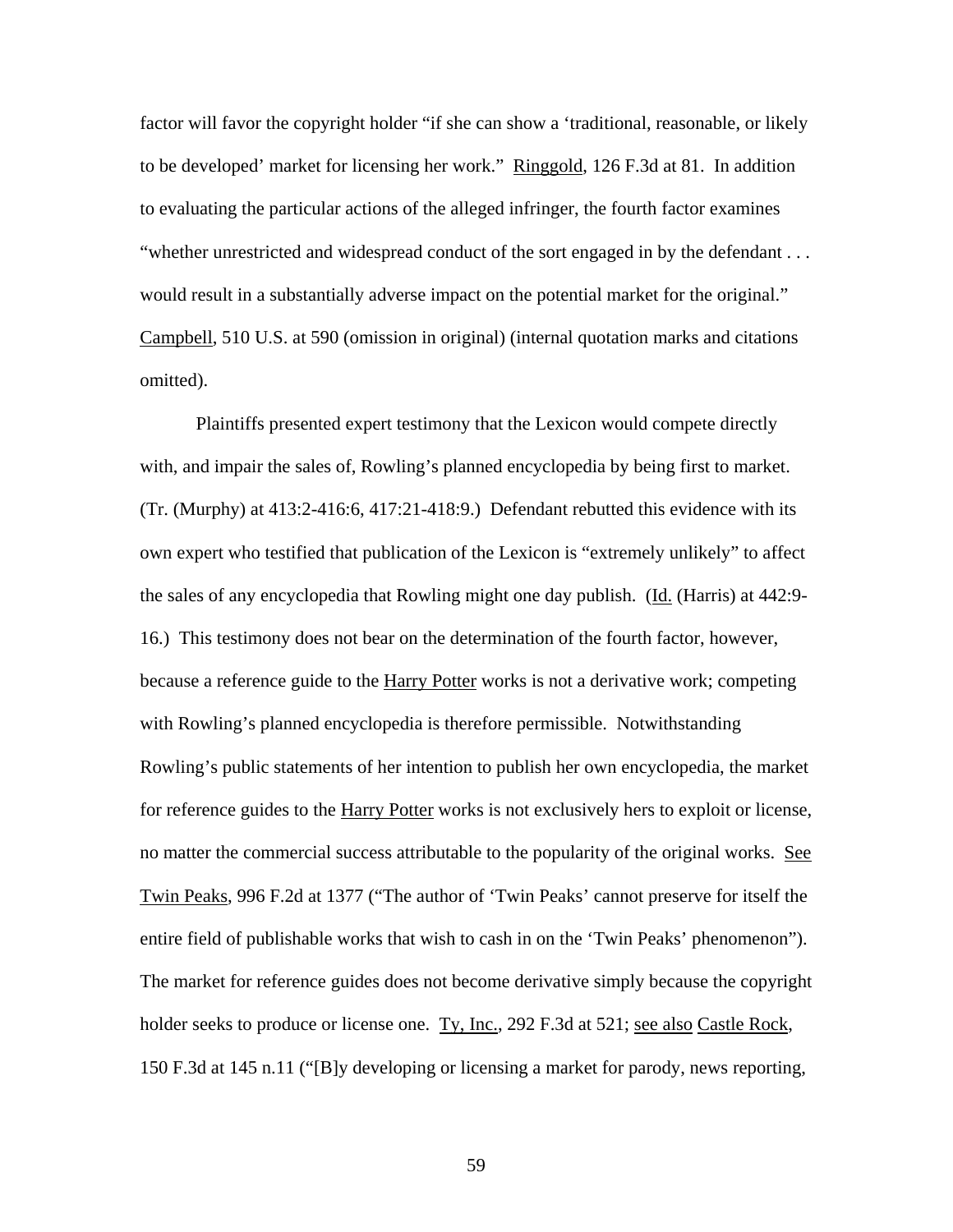educational or other transformative uses of its own creative work, a copyrighted owner plainly cannot prevent others from entering those fair use markets"); Twin Peaks, 996 F.2d at 1377.

Furthermore, there is no plausible basis to conclude that publication of the Lexicon would impair sales of the Harry Potter novels. Plaintiffs' expert Suzanne Murphy, vice president and publisher of trade publishing and marketing at Scholastic, testified that in her opinion a child who read the Lexicon would be discouraged from reading the Harry Potter series because the Lexicon discloses key plot points and does not contain "spoiler alerts." (Tr. (Murphy) at 409:12-411:7.) Children may be an elusive market for book publishers, but it is hard to believe that a child, having read the Lexicon, would lose interest in reading (and thus his or her parents' interest in purchasing) the Harry Potter series. Because the Lexicon uses the Harry Potter series for a transformative purpose (though inconsistently), reading the Lexicon cannot serve as a substitute for reading the original novels; they are enjoyed for different purposes. The Lexicon is thus unlikely to serve as a market substitute for the Harry Potter series and cause market harm. Campbell, 510 U.S. at 591 (stating that when "the second use is transformative, market substitution is at least less certain and market harm may not be so readily inferred"); see also Castle Rock, 150 F.3d at 145; Bill Graham Archives, 448 F.3d at 614-15. It seems unlikely that a publisher like HarperCollins would produce the Companion to Narnia (Pl. Ex. 62), which reveals storylines, plot twists, and the ultimate fates of the characters in C.S. Lewis's original works, if it expected the publication would reduce sales and enthusiasm for the original works. Accordingly, the Lexicon does not present any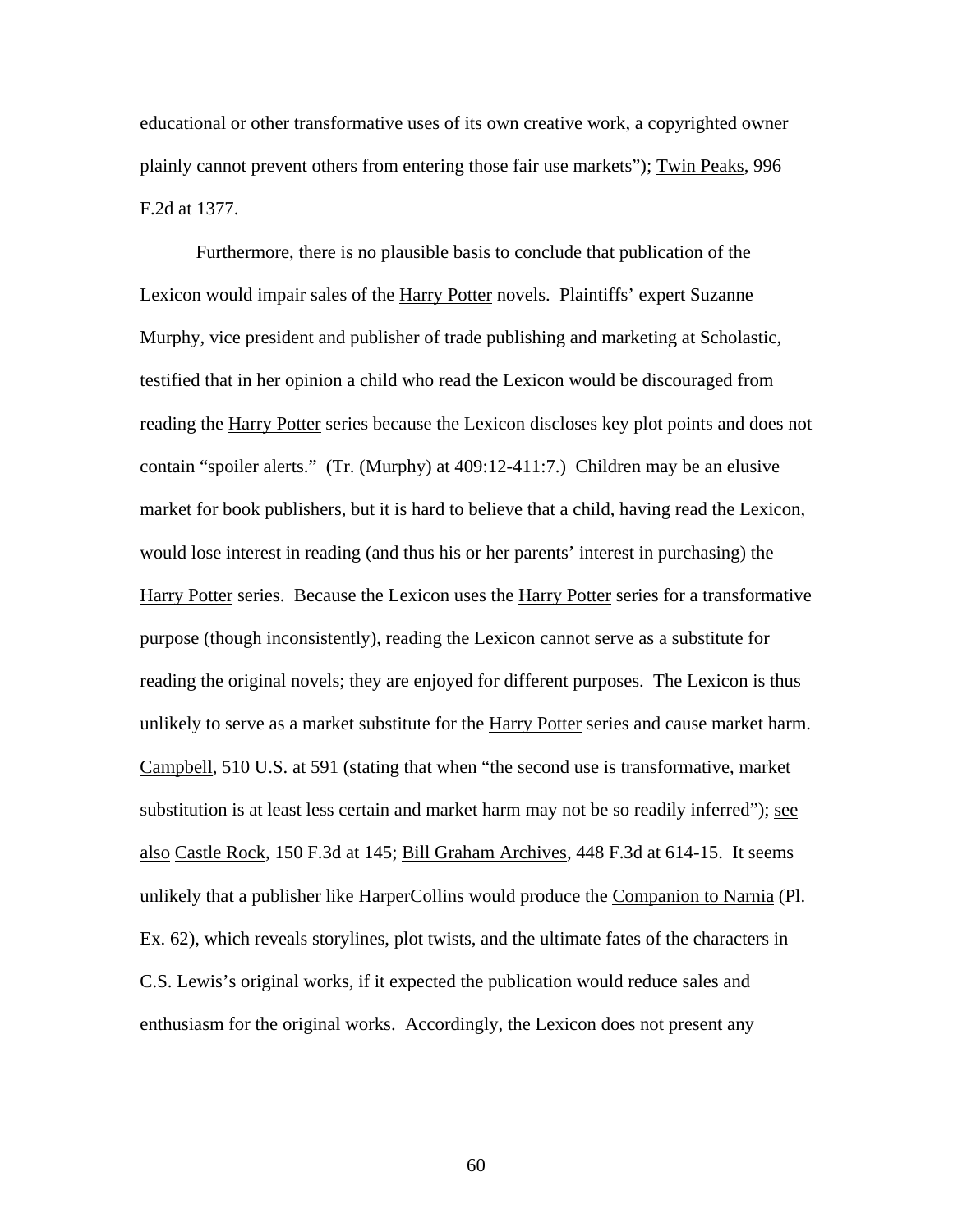potential harm to the markets for the original Harry Potter works. See Bill Graham Archives, 448 F.3d at 614; Castle Rock, 150 F.3d at 145.

On the other hand, publication of the Lexicon could harm sales of Rowling's two companion books. Unless they sought to enjoy the companion books for their entertainment value alone, consumers who purchased the Lexicon would have scant incentive to purchase either of Rowling's companion books, as the information contained in these short works has been incorporated into the Lexicon almost wholesale. (Tr. (Murphy) at 419:10-19; id. (Rowling) at 104:2-11.) Because the Lexicon's use of the companion books is only marginally transformative, the Lexicon is likely to supplant the market for the companion books. See Campbell, 510 U.S. at 591 (stating that "when a commercial use amounts to mere duplication of the entirety of an original, it clearly 'supersede[s] the objects' of the original and serves as a market replacement for it, making it likely that cognizable harm to the original will occur" (citation omitted)). At trial, Vander Ark himself recognized that although "[t]here's no way that someone's going to take an encyclopedia of [the Harry Potter novels] and think of it as a replacement" (Tr. (Vander Ark) at 287:14-16), using the companion books without "replac[ing] Ms. Rowling's encyclopedia content" presents "quite a challenge" (id. at 287:22-25). In view of the market harm to Rowling's companion books, the fourth factor tips in favor of Plaintiffs.

Additionally, the fourth factor favors Plaintiffs if publication of the Lexicon would impair the market for derivative works that Rowling is entitled or likely to license. Ringgold, 126 F.3d at 81. Although there is no supporting testimony, one potential derivative market that would reasonably be developed or licensed by Plaintiffs is use of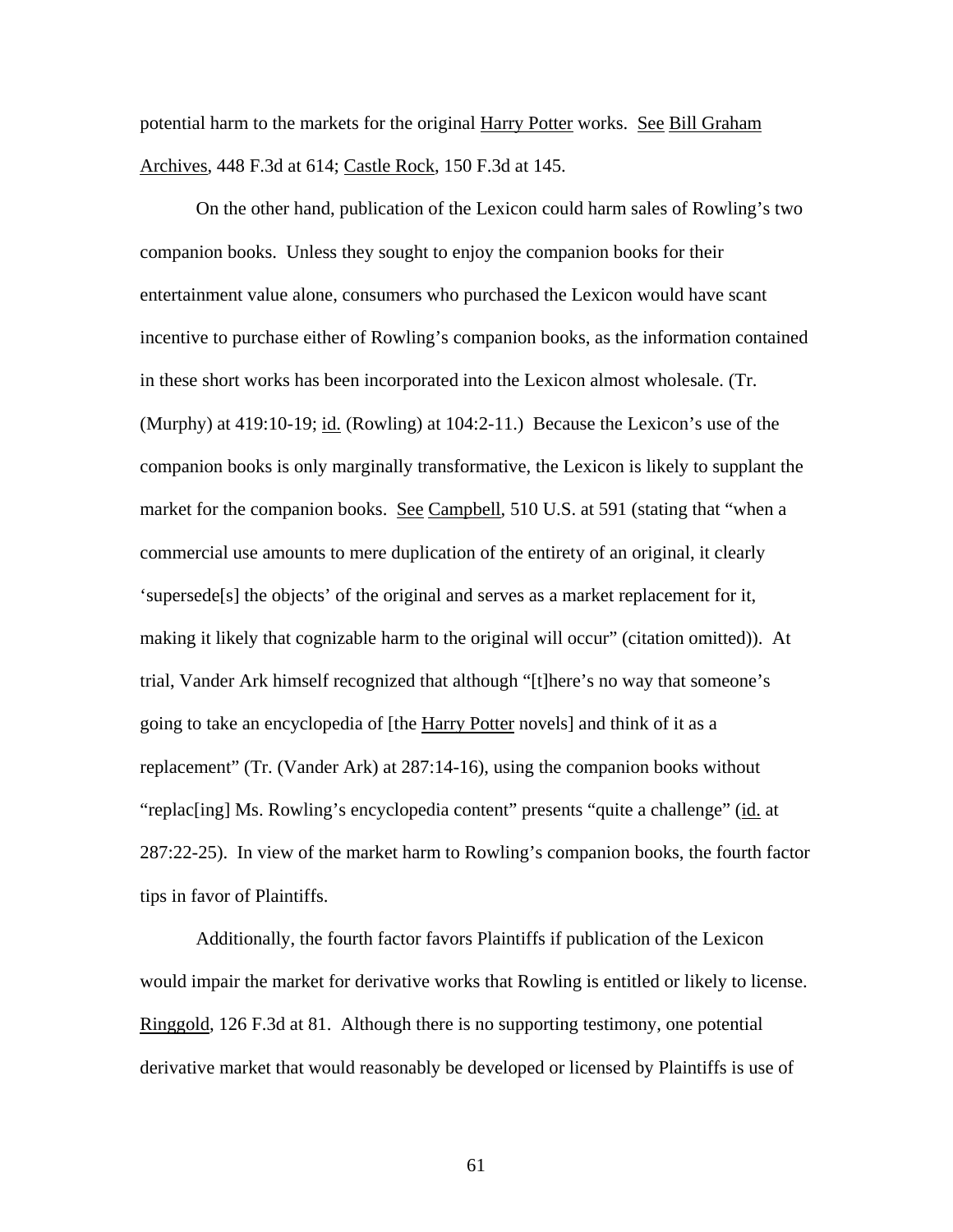the songs and poems in the Harry Potter novels. Because Plaintiffs would reasonably license the musical production or print publication of those songs and poems, Defendant unfairly harms this derivative market by reproducing verbatim the songs and poems without a license.

\* \* \*

The fair-use factors, weighed together in light of the purposes of copyright law, fail to support the defense of fair use in this case. The first factor does not completely weigh in favor of Defendant because although the Lexicon has a transformative purpose, its actual use of the copyrighted works is not consistently transformative. Without drawing a line at the amount of copyrighted material that is reasonably necessary to create an A-to-Z reference guide, many portions of the Lexicon take more of the copyrighted works than is reasonably necessary in relation to the Lexicon's purpose. Thus, in balancing the first and third factors, the balance is tipped against a finding of fair use. The creative nature of the copyrighted works and the harm to the market for Rowling's companion books weigh in favor of Plaintiffs. In striking the balance between the property rights of original authors and the freedom of expression of secondary authors, reference guides to works of literature should generally be encouraged by copyright law as they provide a benefit readers and students; but to borrow from Rowling's overstated views, they should not be permitted to "plunder" the works of original authors (Tr. (Rowling) at 62:25-63:3), "without paying the customary price" Harper & Row, 471 U.S. at 562, lest original authors lose incentive to create new works that will also benefit the public interest (see Tr. (Rowling) at 93:20-94:13).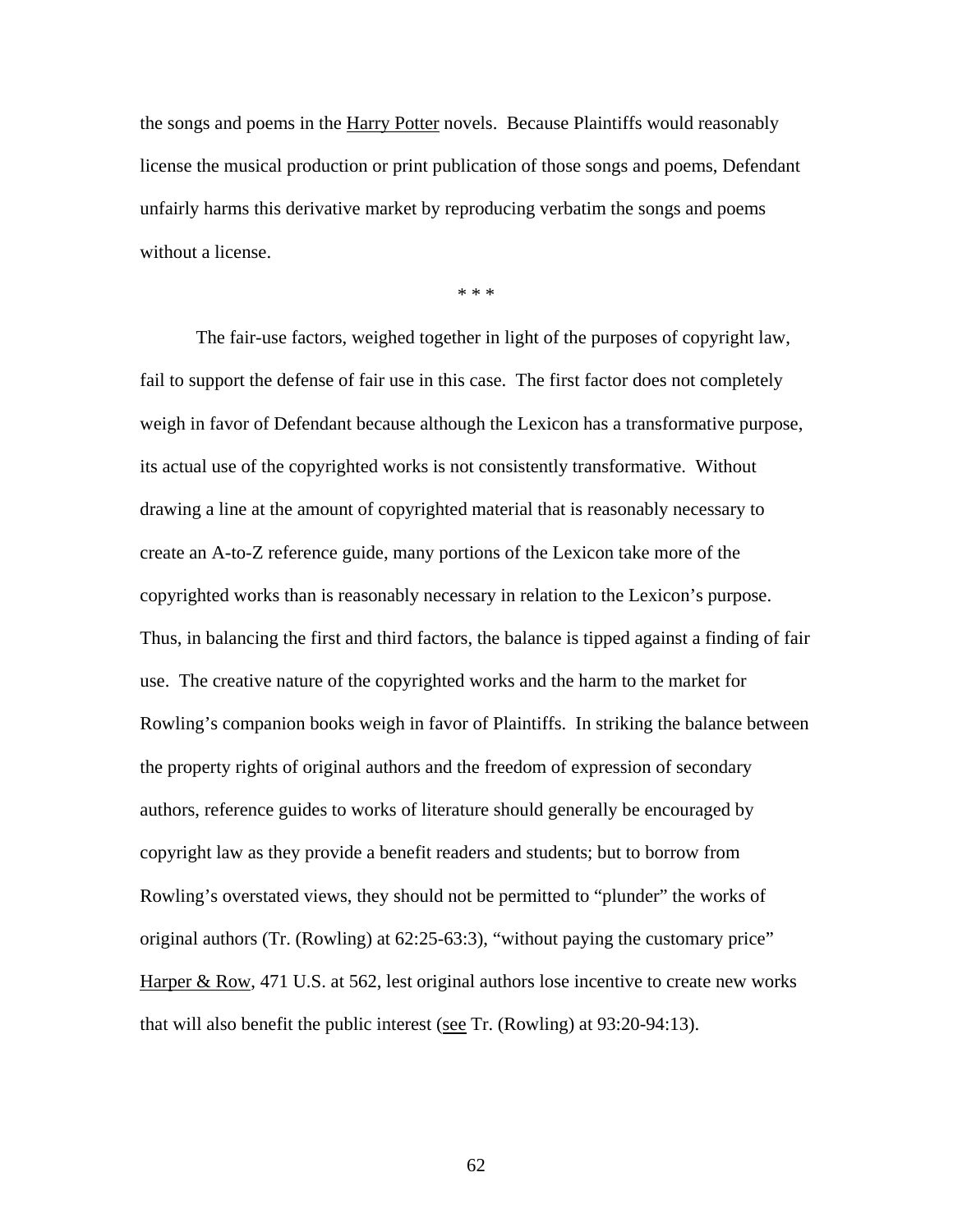#### **III. Injunctive and Statutory Relief**

The Copyright Act provides that courts "may" grant injunctive relief "on such terms as it may deem reasonable to prevent or restrain infringement of a copyright." 17 U.S.C. § 502(a). In eBay Inc. v. MercExchange, L.L.C., the Supreme Court made clear that an injunction does not automatically follow a determination that a copyright has been infringed. 547 U.S. 388, 392-93 (2006). A copyright plaintiff seeking a permanent injunction still must satisfy the traditional four-factor test before the district court may use its equitable discretion to grant such relief. The plaintiff must demonstrate: (1) that it will suffer an irreparable injury; (2) that remedies available at law, such as monetary damages, are inadequate to compensate for that injury; (3) that, considering the balance of hardships between the plaintiff and defendant, a remedy in equity is warranted; and (4) that the public interest would not be disserved by a permanent injunction. See Weinberger v. Romero-Barcelo, 456 U.S. 305, 311-13 (1982); Amoco Production Co. v. Gambell, 480 U.S. 531, 542 (1987).

# **A. Irreparable Injury**

Under the law of this Circuit, "generally when a copyright plaintiff makes out a prima facie showing of infringement, irreparable harm may be presumed." ABKCO Music, Inc. v. Stellar Records, Inc., 96 F.3d 60, 66 (2d Cir. 1996). Because Plaintiffs have demonstrated a case of copyright infringement, and because Defendant has failed to establish its affirmative defense to copyright infringement, irreparable injury may be presumed in this case. In view of eBay, which applied the traditional four-part test for injunctive relief in the context of a patent claim, there is some question of whether the presumption of irreparable harm still applies. District courts, however, have continued to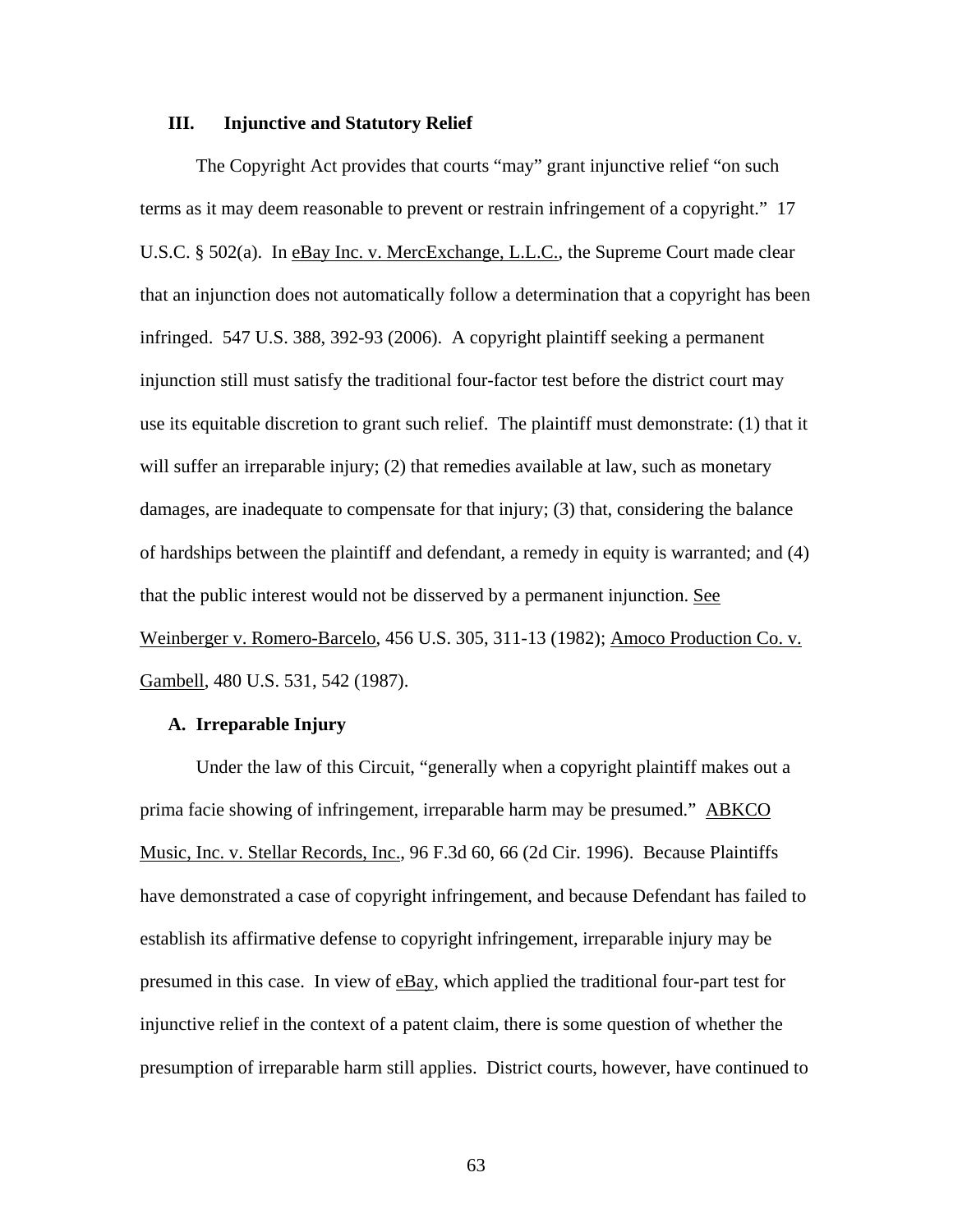apply the presumption post-eBay. See, e.g., Warner Bros. Entm't Inc. v. Carsagno, No. 06 Civ. 2676, 2007 WL 1655666, \*6 (E.D.N.Y. June 4, 2007) (finding irreparable harm where plaintiff had demonstrated that without an injunction, its copyrighted work would be subject to continued copyright infringement); UMG Recordings, Inc. v. Blake, No. 06 Civ. 00120, 2007 WL 1853956, \*3 (E.D.N.C. June 26, 2007) (stating that irreparable injury is presumed when plaintiff succeeds on the merits).

Regardless, even if irreparable injury is not presumed, Plaintiffs have presented sufficient evidence that such injury would result from Defendant's infringement in the absence of relief. First, Plaintiffs have established that publication of the Lexicon will cause irreparable injury to Rowling as a writer. Rowling testified that if the Lexicon is published, it would destroy her "will or heart to continue with [writing her own] encyclopedia." (Tr. (Rowling) at 54:9-12.) She further testified that if the Lexicon is published—giving "carte blanche to . . . anyone who wants to make a quick bit of money" by drawing freely from her works and opening the doors to "a surfeit of substandard so-called lexicons and guides"—she would have much less incentive to write her own book. (Tr. (Rowling) at 54:4-12.) By deterring Rowling from writing her planned encyclopedia, publication of the Lexicon would also result in harm to the charitable organizations that would receive the royalties from the sale of the book and the reading public who would be unable to enjoy such a book. (Tr. (Rowling) at 55:1-5.)

More concretely, publication of the Lexicon would cause irreparable harm to the sales of Rowling's companion books, all the elements of which are replicated in the Lexicon for a similar purpose. Readers would have no reason to purchase the companion books since the Lexicon supersedes their value. (Tr. (Rowling) at 101:25-102:12.)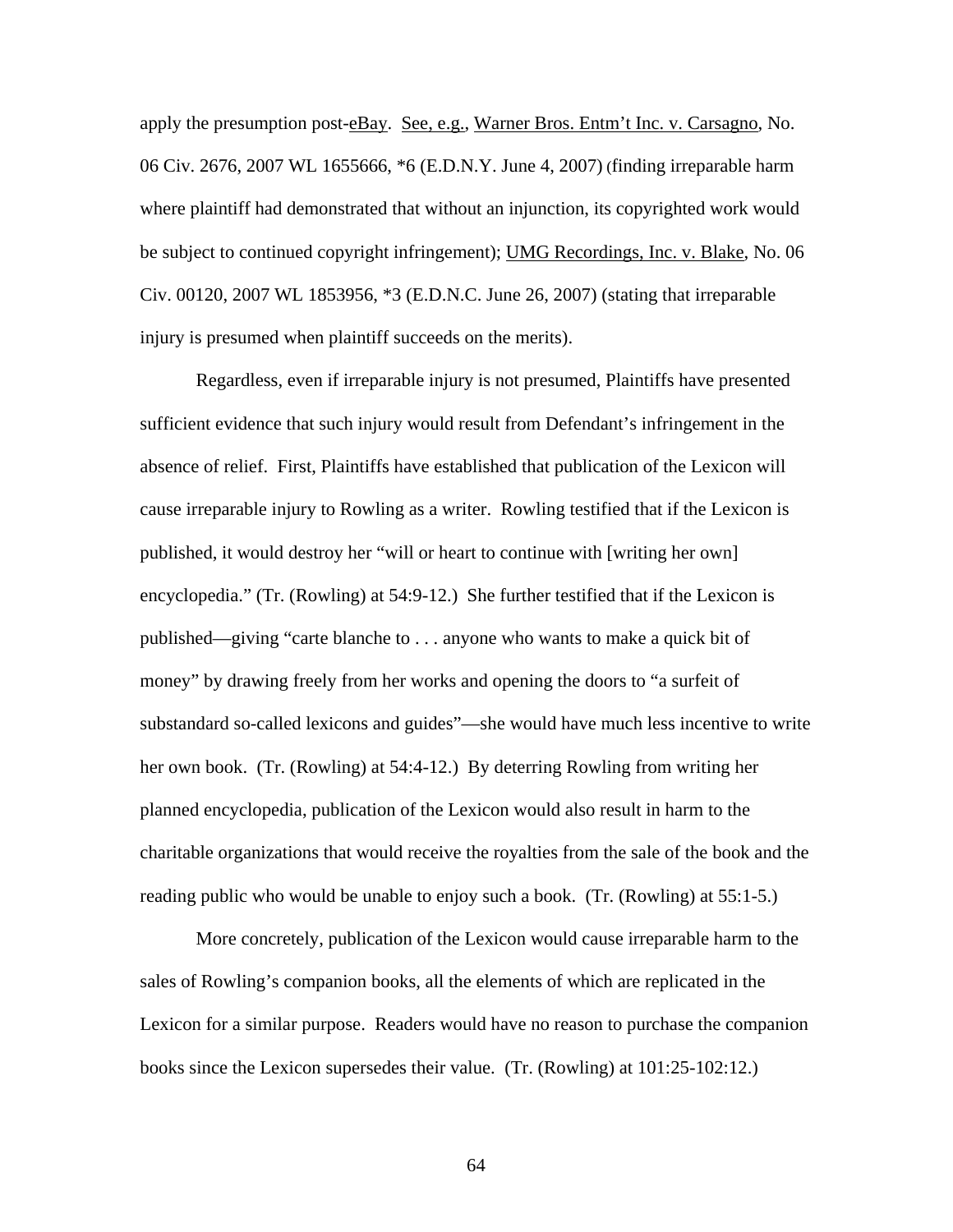Additionally, because the Lexicon engages in considerable verbatim copying of the Harry Potter works, publication of the Lexicon would diminish Rowling's copyright in her own language. Based on evidence of Vander Ark's vigorous claim to his rights in the Lexicon website (Tr. (Rowling) at 100:18-101:7; id. (Vander Ark) at 312:6-313:13), publication of the Lexicon may result in conflicting assertions of copyright over the same material by Rowling on one hand and Vander Ark or RDR Books on the other. (See Tr. (Rowling) 96:10-11, 14-23 (noting her concern that if she published her own encyclopedia, RDR Books would sue her for copyright infringement, claiming that her "paraphrase ran a little too close to [Vander Ark's] paraphrasing").)

# **B. Inadequate Remedies at Law**

If an injunction is not issued, Defendant is likely to continue infringing Plaintiffs' copyright in the future. RDR Books has actively marketed the Lexicon domestically and abroad (see supra Findings of Fact) and might gain considerable commercial success as the first Harry Potter reference guide to hit the market after Rowling's completion of the series. (Tr. (Vander Ark) at 255:7-14, 361:9-15; id. (Murphy) at 413:24-414:24; <u>see</u> Pl. Ex. 14N.) In view of the irreparable harm that would flow from Defendant's continuing infringement, including lost sales of Rowling's companion books and the injury to Rowling as a writer, Plaintiffs have shown that money damages alone are an insufficient remedy. See Lauratex Textile Corp. v. Allton Knitting Mills Inc., 519 F. Supp. 730, 732 (S.D.N.Y. 1981) (finding that money damages would not suffice where there was a strong probability that the defendant would continue to infringe plaintiff's copyright).

#### **C. Balance of Hardships**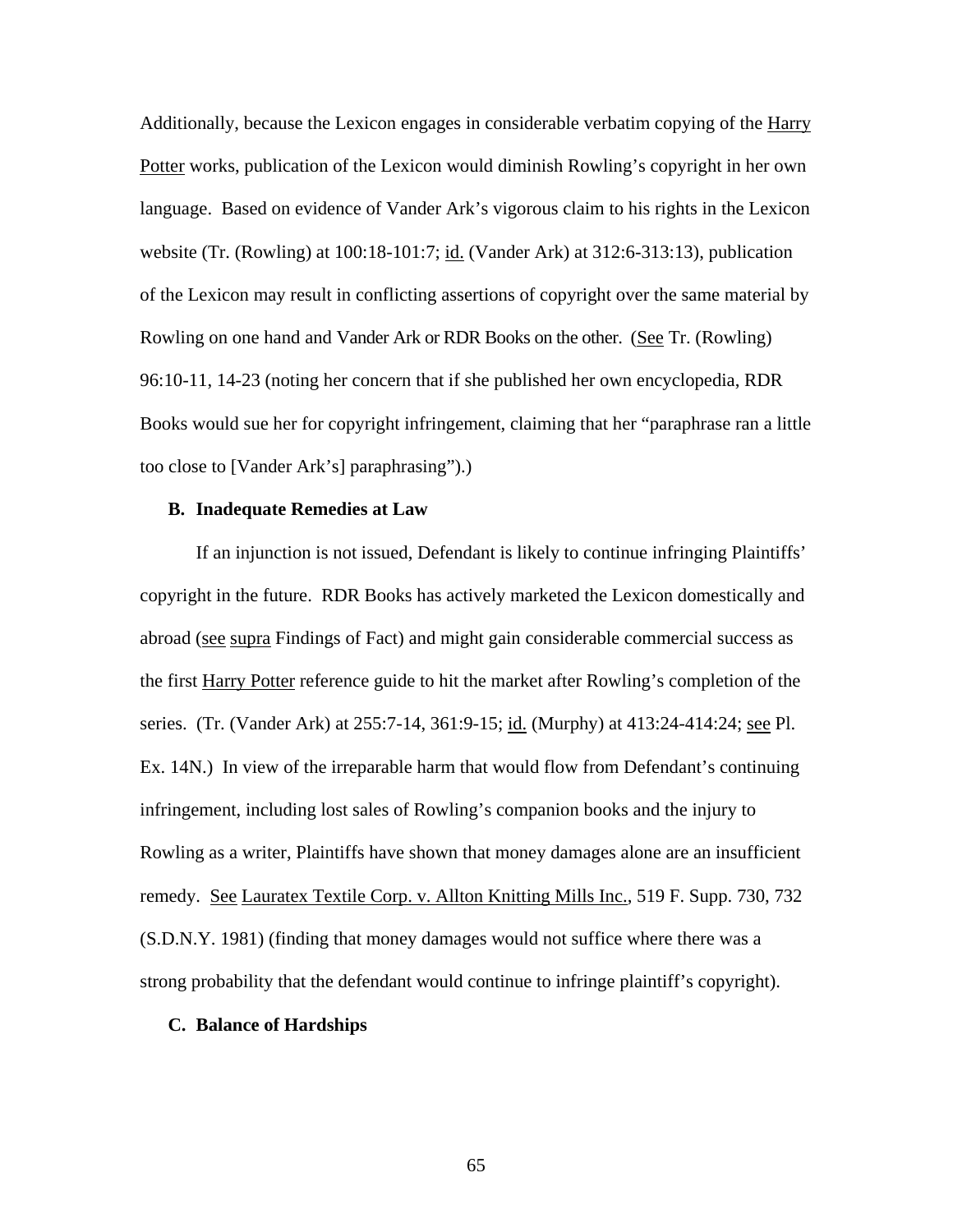While Plaintiffs have identified their hardships if an injunction were not granted, Defendant identifies no hardship it would suffer if publication of the Lexicon were enjoined. The only possible harm to Defendant is the loss of the chance to sell an infringing book, but the law does not protect this type of hardship. See My-T Fine Corp. v. Samuels, 69 F.2d 76, 78 (2d Cir. 1934) (Hand, J.); see also Concrete Mach. Co. v. Classic Lawn Ornaments, 843 F.2d 600, 612 (1st Cir. 1988); Apple Computer Inc. v. Franklin Computer Corp., 714 F.2d 1240, 1255 (3d Cir. 1983). Thus, the balance of the hardships weighs in favor of Plaintiffs.

# **D. Public Interest**

Issuing an injunction in this case both benefits and harms the public interest. While the Lexicon, in its current state, is not a fair use of the Harry Potter works, reference works that share the Lexicon's purpose of aiding readers of literature generally should be encouraged rather than stifled. As the Supreme Court suggested in Campbell, "[b]ecause the fair use enquiry often requires close questions of judgment as to the extent of permissible borrowing" in cases involving transformative uses, granting an injunction does not always serve the goals of copyright law, when the secondary use, though edifying in some way, has been found to surpass the bounds of fair use. Campbell, 510 U.S. at 578 n.10. On the other hand, to serve the public interest, copyright law must "prevent[] the misappropriation of the skills, creative energies, and resources which are invested in the protected work." Apple Computer, 714 F.2d at 1255. Ultimately, because the Lexicon appropriates too much of Rowling's creative work for its purposes as a reference guide, a permanent injunction must issue to prevent the possible proliferation of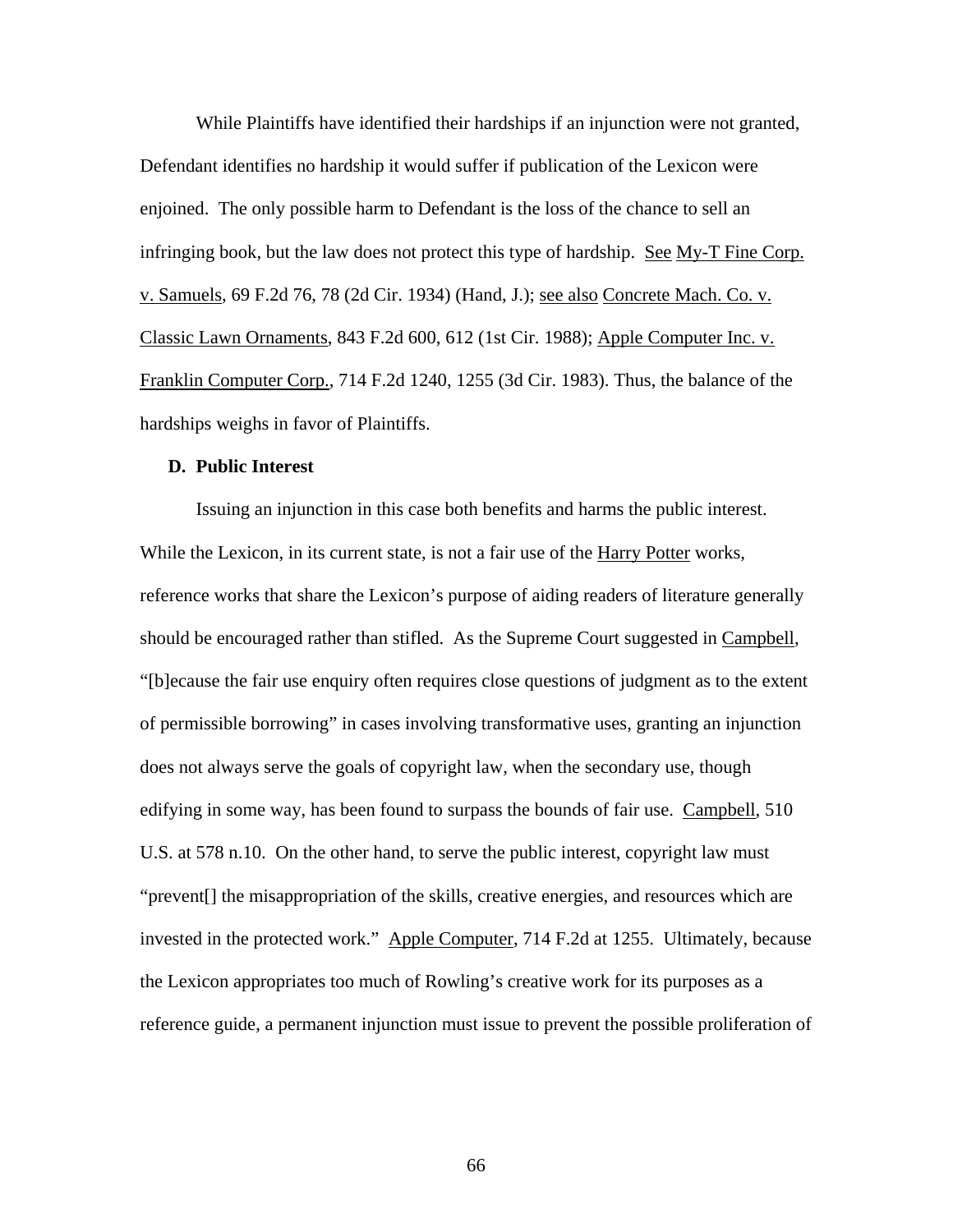works that do the same<sup>25</sup> and thus deplete the incentive for original authors to create new works.

In addition to injunctive relief, Plaintiffs seek statutory damages in this case. Under the Copyright Act, a plaintiff may elect to recover an award of statutory damages for each infringed work "in a sum of not less than \$750 or more than \$30,000 as the court considers just." 17 U.S.C. § 504. In awarding statutory damages, courts have broad discretion to set the amount of the award within the statutory limits. Fitzgerald Publ'g Co. v. Baylor Publ'g Co., 807 F.2d 1110, 1116-17 (2d Cir. 1986). Since the Lexicon has not been published and thus Plaintiffs have suffered no harm beyond the fact of infringement, the Court awards Plaintiffs the minimum award under the statute for each work with respect to which Plaintiffs have established infringement. Plaintiffs are entitled to statutory damages of \$750.00 for each of the seven Harry Potter novels and each of the two companion books, for a total of \$6,750.00.

# **CONCLUSION**

1

 For the foregoing reasons, Plaintiffs have established copyright infringement of the Harry Potter series, Fantastic Beasts & Where to Find Them, and Quidditch Through the Ages by J.K. Rowling. Defendant has failed to establish its affirmative defense of

 $25$  See Tr. (Murphy) at 419:24-2 (stating her opinion that publication of the Lexicon would open the doors to widespread creation of works that copy too much from the Harry Potter works).